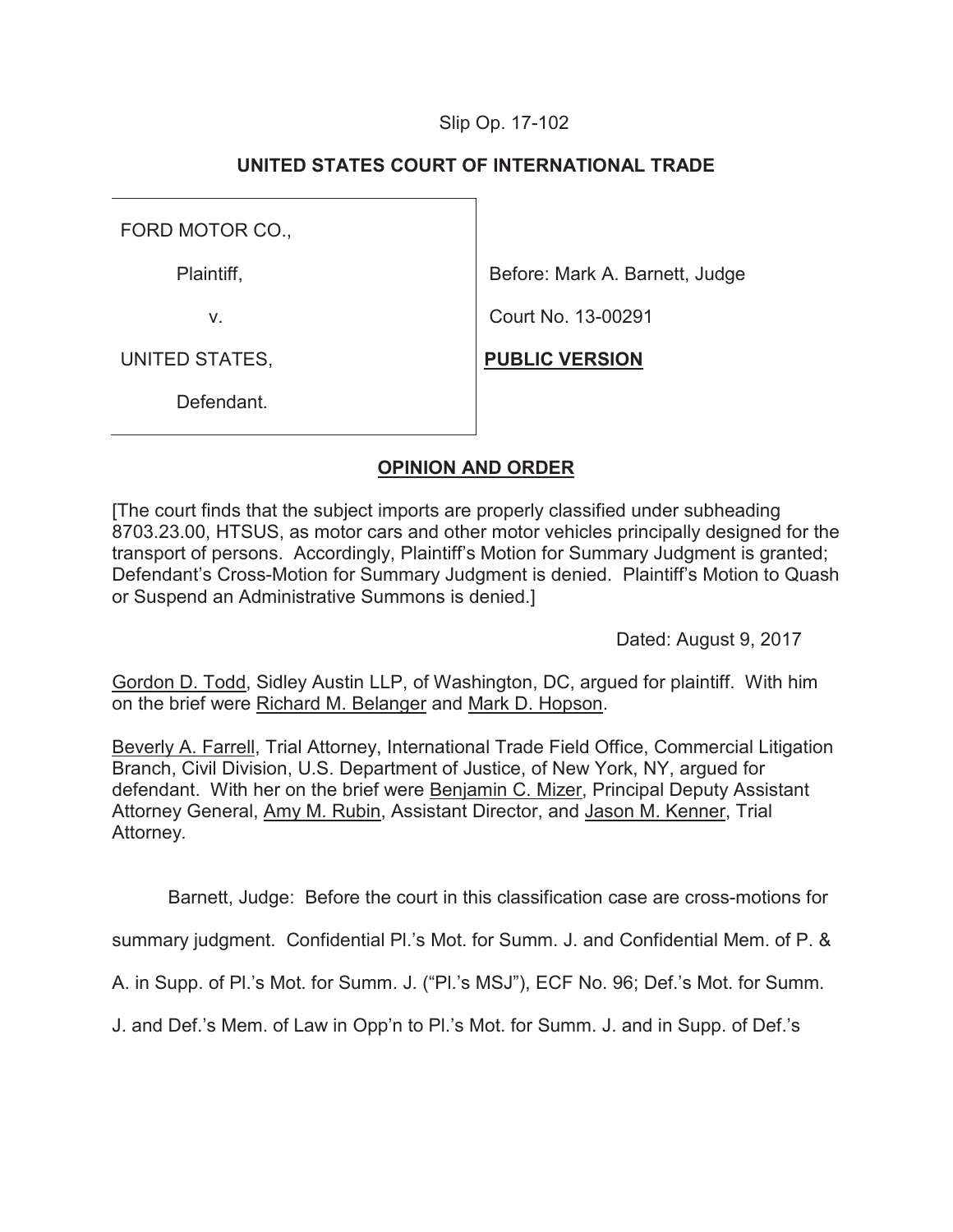Cross-Mot. for Summ. J. ("Def.'s XMSJ"), ECF No. 91-1.1 Plaintiff Ford Motor Company ("Plaintiff" or "Ford") contests the denial of protest number 1303-13-100060 challenging U.S. Customs and Border Protection's ("Customs" or "CBP") liquidation of the subject imports, Model Year ("MY") 2012 ("MY2012") Ford Transit Connect vehicles with vehicle identification numbers ("VINs") containing either a number 6 or 7 in the sixth digit (hereinafter "Transit Connect 6/7"), under subheading 8704.31.00 of the Harmonized Tariff Schedule of the United States ("HTSUS"), as "motor vehicles for the transport of goods." Compl. ¶¶ 7, 10-11, 25, ECF No. 6 (alteration omitted); Pl.'s MSJ at 3; Def.'s XMSJ at 5. There is only one entry at issue, Entry Number 300-8620018-3, which entered at the Port of Baltimore on December 26, 2011 and which Customs liquidated on May 3, 2013. Summons at 1, ECF No. 1.2

The court previously denied the pending motions due to the presence of genuine issues of material fact regarding the characteristics of the Transit Connect 6/7's costreduced rear seat. *See Ford Motor Co. v. United States*, 40 CIT \_\_\_, 181 F. Supp. 3d

<sup>&</sup>lt;sup>1</sup> The ECF numbers for the briefs are not in sequential order because amended and corrected versions were filed. The court references the confidential versions of Parties' filings, if applicable, throughout this opinion.

<sup>&</sup>lt;sup>2</sup> Plaintiff contends that "[t]he MY2012 vehicles in the subject entry are similar in all material respects to MY2010-MY2013 Transit Connects, all of which CBP has liquidated consistent with the decision challenged in this case." Pl.'s MSJ at 3 n.1. The case before the court, however, is limited to MY2012 Transit Connect 6/7s and the Court will confine its ruling to the vehicles in the covered entry. *Digidesign, Inc. v. United States*, 39 CIT \_\_\_, \_\_\_, 44 F. Supp. 3d 1366, 1371 (2015) ("the identification of specific entries in a plaintiff's complaint in part defines the boundaries of the court's subject-matter jurisdiction in a given action"); Am. Fiber & Finishing, Inc. v. United States, 39 CIT

\_\_\_, 121 F. Supp.3d 1273, 1287 n.47 (2015) (the court lacks jurisdiction when the entry is neither listed on the summons nor a part of the underlying protest).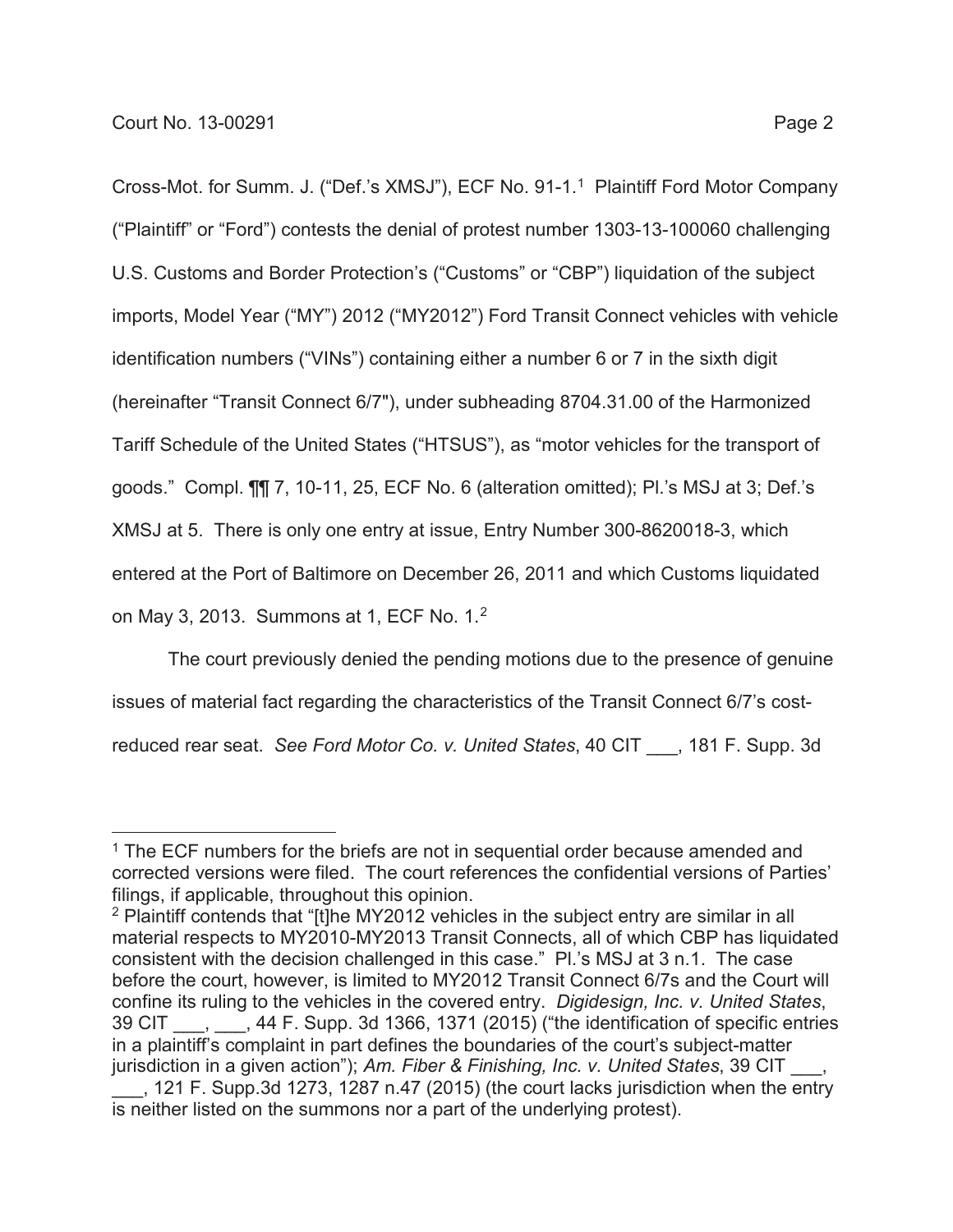1308 (2016). Thereafter, Parties filed a Joint Supplemental Rule 56.3 Statement of Undisputed Material Facts ("Joint Supplement"), *see* Confidential Joint Rule 56.3 Suppl. Statement of Undisputed Material Facts Filed in Conjunction with Pl.'s and Def.'s Mots. For Summ. J. ("Joint Suppl."), ECF No. 132,<sup>3</sup> and asked the court to reconsider the Parties' cross-motions in light of the supplemental facts, *see* Docket Entry, ECF No. 138. *Cf.* USCIT Rule 54(b).<sup>4</sup> The court agreed to reconsider its prior ruling based upon the additional facts and, upon that reconsideration, the court finds that Customs' ruling lacks persuasive force. In order to avoid any confusion as between the prior opinion and this opinion, and because this opinion restates any relevant portions of the prior opinion, the court vacates its prior opinion and order, grants Plaintiff's motion for summary judgment, and denies Defendant's cross-motion for summary judgment.

## **BACKGROUND**

## **I. Overview**

In the 1960s, the United States and Europe were involved in a "trade war." Def.'s XMSJ at 2 n.1 (citing Def.'s Ex. 5). Europe increased the duty on chicken imported from the United States, and the United States responded by placing a 25% tariff on trucks

<sup>&</sup>lt;sup>3</sup> In addition to undisputed material facts concerning the cost-reduced car seat, the Joint Suppl. contained two sections of disputed facts. *See* Joint Suppl. at 17 (Ford's facts disputed by CBP); *id.* at 23 (CBP's facts disputed by Ford).

<sup>&</sup>lt;sup>4</sup> Pursuant to Rule 54(b), "any order or other decision . . . that adjudicates fewer than all the claims . . . does not end the action as to any of the claims . . . and may be revised at any time before the entry of a judgment adjudicating all the claims . . . . " USCIT Rule 54(b); *see also Beijing Tianhai Industry Co., Ltd. v. United States*, 41 \_\_\_, \_\_\_, 2017 WL 2875863, at \*6 (2017) ("This [c]ourt has held that it may reconsider a prior, non-final decision pursuant to its plenary power, which is recognized by Rule 54(b).") (citations omitted).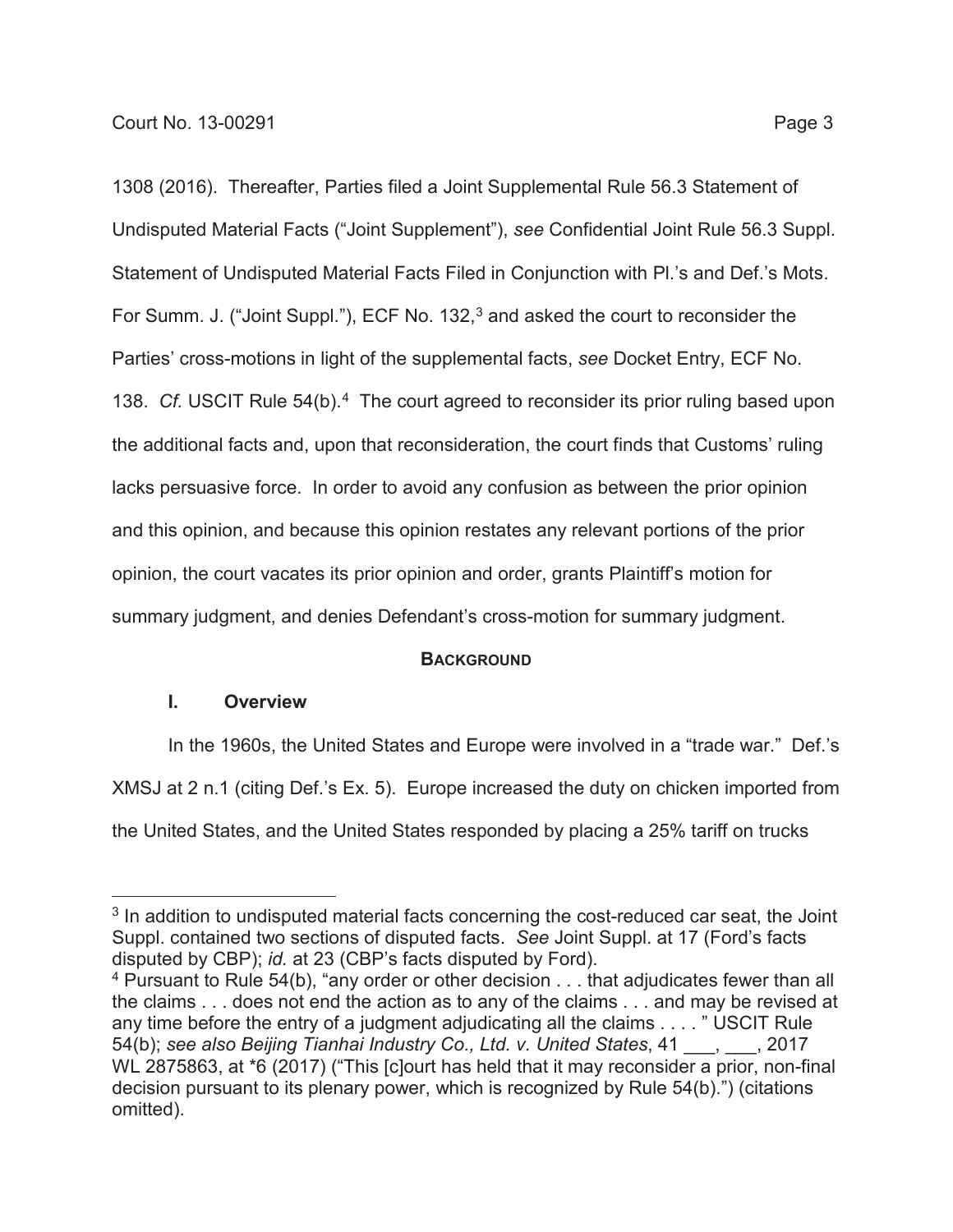imported from Europe. *Id.* This retaliatory duty on trucks, colloquially referred to as the "chicken tax," was still in place when Ford began importing the subject merchandise into the United States from its factory in Turkey in 2009. *Id.*; Confidential Def.'s Statement of Material Facts as to Which There Are No Genuine Issues to Be Tried ("Def.'s Facts") ¶ 13, ECF No. 92-7; Confidential Pl. Ford Motor Co.'s Resp. to Def.'s R. 56.3 Statement of Material Facts ("Pl.'s Resp. to Def.'s Facts") ¶ 13, ECF No. 97-12. By contrast, the duty on imports of passenger vehicles is 2.5%. HTSUS Heading 8703; *see also*  Summons at 2.

As detailed below,<sup>5</sup> Ford manufactures the Transit Connect 6/7s in Turkey and imports them into the United States. Although these vehicles are made to order and are ordered as cargo vans, Ford manufactures and imports them with a second row seat, declaring the vehicles as passenger vehicles subject to subheading 8703.23.00 and a 2.5% duty. <sup>6</sup> After clearing customs but before leaving the port, Ford (via a subcontractor) removes the second row seat and makes other changes, delivering the vehicle as a cargo van. Defendant United States ("Defendant" or "United States") determined that the inclusion of the second row seat is an improper artifice or disguise masking the true nature of the vehicle at importation and that such vehicle is properly

<sup>5</sup> *See infra* Section III.B.

<sup>6</sup> Subheading 8703.23.00, HTSUS, covers "[m]otor cars and other motor vehicles principally designed for the transport of persons."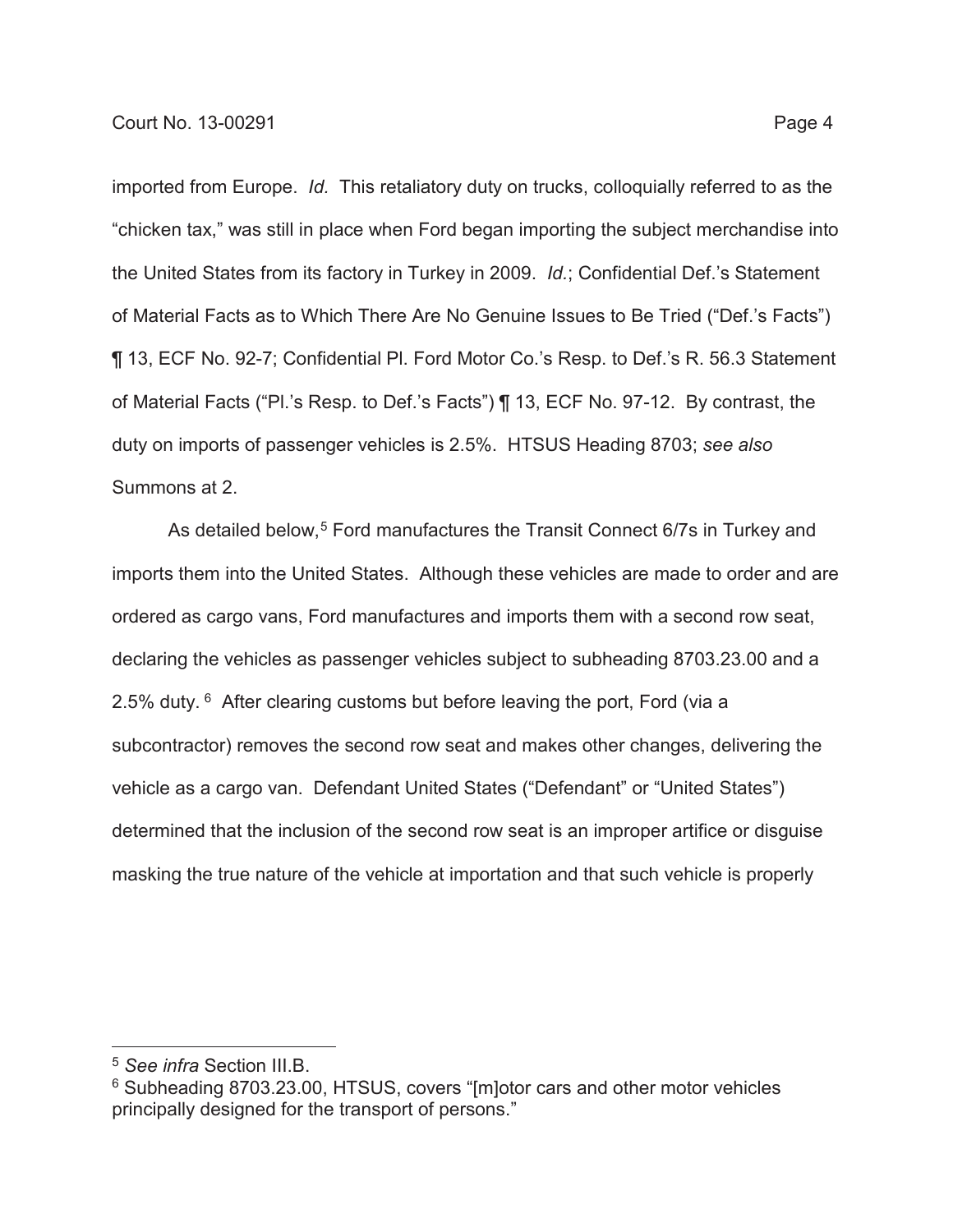classified under subheading 8704.31.00 and subject to a 25% duty.7 Ford contends that this is legitimate tariff engineering.8

### **II. Procedural History**

The sole entry at issue is Entry Number 300-8620018-3, which entered at the Port of Baltimore on December 26, 2011 and Customs liquidated pursuant to subheading 8704.31.00, with a 25% duty rate on May 3, 2013. Summons at 1. Ford timely and properly protested, claiming that the subject merchandise should have been liquidated pursuant to subheading 8703.23.00, with a duty rate of 2.5%, asserting that "CBP did not follow 19 U.S.C § 1315(d) or 1625 procedures in changing the classification." *Id.* at 2. CBP denied the protest on June 4, 2013, and, on August 19, 2013, Ford timely commenced this case. *Id*. at 1-2; *see also* HQ H220856 (Customs' explanatory ruling).

After several amendments to the scheduling order, Parties filed cross-motions for summary judgment and the court held oral argument on June 8, 2016. *See* Oral Argument, ECF No. 104. On October 5, 2016, the court denied the cross-motions. *Ford*, 181 F. Supp. 3d at 1321-22. The court explained that Parties had provided insufficient information about the cost-reduced rear seat for the court to properly conduct the analysis required by the Court of Appeals for the Federal Circuit's ("Federal

<sup>7</sup> Subheading 8704.31.00, HTSUS, covers "[m]otor vehicles for the transport of goods." <sup>8</sup> Legitimate tariff engineering refers to "the long-standing principle<sup>[]</sup> that merchandise is classifiable in its condition as imported and that an importer has the right to fashion merchandise to obtain the lowest rate of duty and the most favorable treatment." Confidential HQ H220856 (Jan. 30, 2013) ("HQ H220856") at 11, ECF No. 103.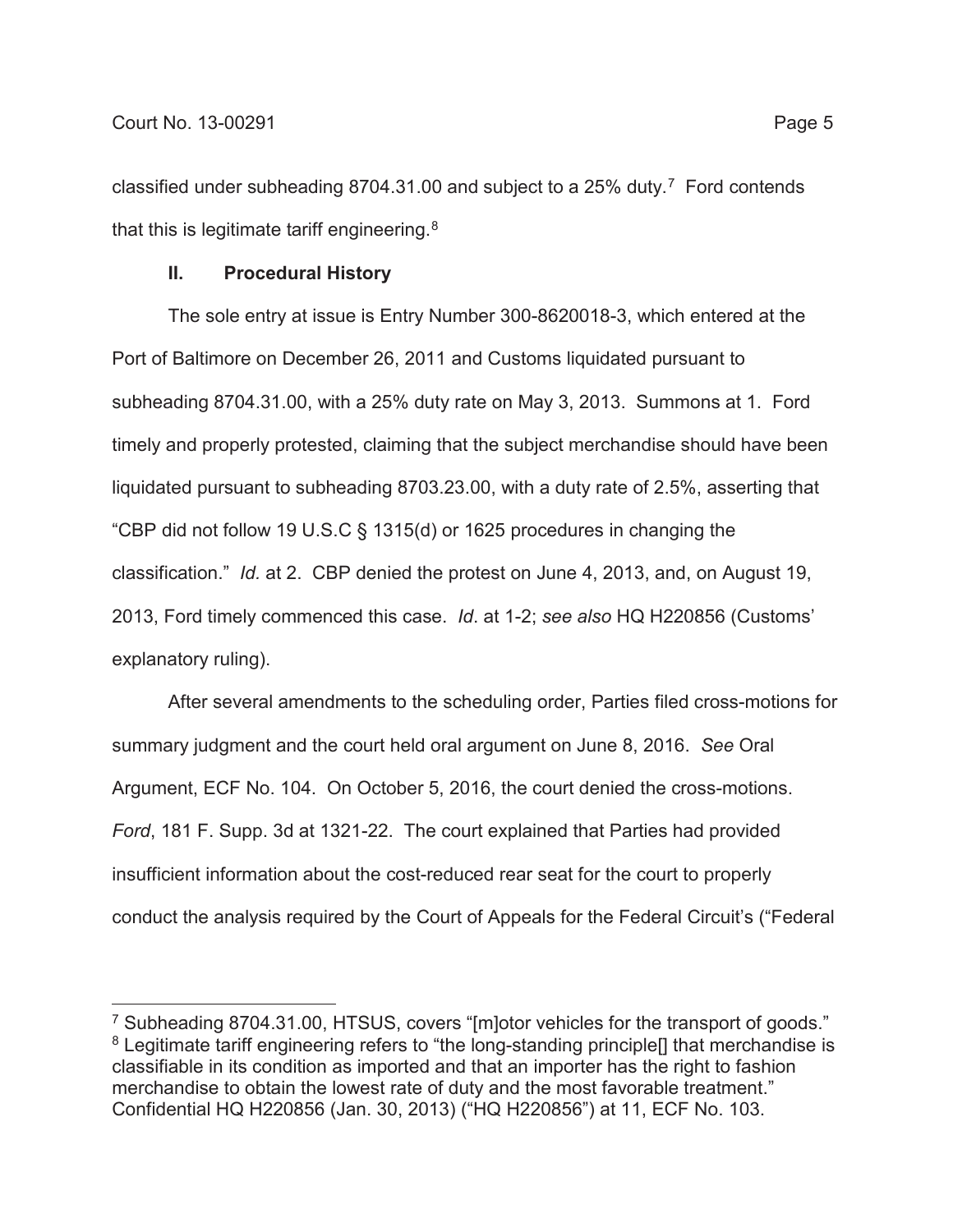Circuit") decision in *Marubeni Am. Corp. v. United States,* 35 F.3d 530 (1994), which spoke to the distinction between passenger vehicles and cargo vehicles for the purpose of tariff classification. *Ford*, 181 F. Supp. 3d at 1319, 1321. The court concluded that "[a]dditional information and evidence regarding [the cost-reduced car] seat [would] better enable [it] to determine whether the vehicle's intended purpose of transporting persons, as imported, outweighs an intended purpose of transporting goods." *Ford*, 181 F. Supp. 3d at 1321 (citing *Marubeni*, 35 F.3d at 535). Thereafter, following a telephone conference, on October 13, 2016, the court ordered Parties to submit the Joint Supplement regarding the cost-reduced rear seat. Docket Entry, ECF No. 112.<sup>9</sup> As noted above, submission of the Joint Supplement--and the additional undisputed material facts stated therein--has prompted the court to reconsider the Parties' crossmotions for summary judgment.<sup>10</sup>

<sup>&</sup>lt;sup>9</sup> After several extensions, the court ordered the Joint Supplement to be filed by November 23, 2016. *See* Order (Nov. 17, 2016), ECF No. 116. However, that day, Ford informed the court that it had just discovered fifty-six "inadvertently unproduced documents" relevant to the cost-reduced rear seats and responsive to Defendant's First Requests for Production. Pl.'s Second Consent Mot. to Extend Time to File a Suppl. Joint Statement of Facts at 4, ECF No. 117; *see also* Pl.'s Mot. for a Limited Extension of Fact Discovery ("Pl.'s Discovery Mot.") at 2, ECF No. 121. Ford subsequently moved to reopen discovery, which the court granted in part. Pl.'s Discovery Mot.; Mem. and Order (Jan. 9, 2017), ECF No. 126. Parties filed the Joint Supplement on March 21, 2017. *See* Joint Suppl.

<sup>&</sup>lt;sup>10</sup> Ford has separately moved to quash or suspend an administrative summons CBP issued to Ford on January 27, 2017. Confidential Pl.'s Mot. to Quash or Suspend Admin. Summons ("Mot. to Quash"), ECF No. 140. The United States opposes the motion. Def.'s Resp. in Opp'n to Pl.'s Mot. to Quash or Suspend Admin. Summons, ECF No. 143. CBP issued the administrative summons pursuant to its authority under 19 U.S.C. § 1509; it seeks documents that were produced during the course of discovery in this case and documents that were not. *See* Mot. to Quash, Ex. 1, ECF No. 140-1. The statutory scheme generally rests enforcement of § 1509 summons with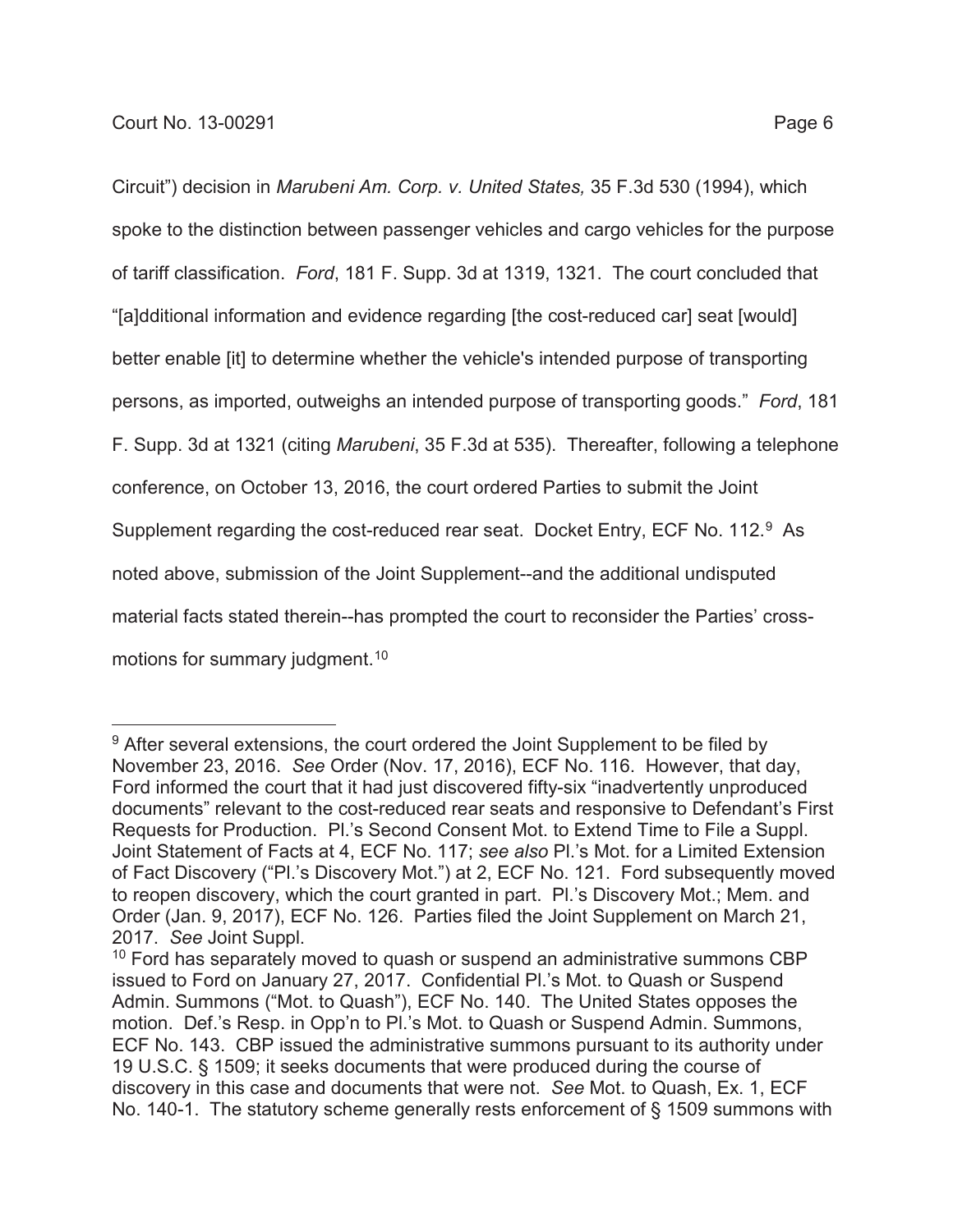The court's rule regarding summary judgment requires the moving party to show that "there is no genuine dispute as to any material fact and the movant is entitled to judgment as a matter of law." USCIT Rule 56(a). Movants should present material facts as short and concise statements, in numbered paragraphs and cite to "particular parts of materials in the record" as support. USCIT Rule 56(c)(1)(A). In responsive papers, the opponent "must include correspondingly numbered paragraphs responding to the numbered paragraphs in the statement of the movant." USCIT Rule 56.3(b).

Concurrent with briefing their respective summary judgment motions, Parties

submitted separate facts, which contained mixtures of disputed and undisputed phrases

or sentences within a numbered paragraph.<sup>11</sup> And, as previously noted, Parties

federal district courts. *See* 19 U.S.C. § 1510. Moreover, as previously noted, this court's jurisdiction is limited to the sole entry at issue, Entry Number 300-8620018-3. *See supra* note 2. The court's assessment of the correct classification of Transit Connect 6/7s in the subject entry depends on the material facts not in genuine dispute developed through the discovery that occurred in this case. While the court's discovery orders control in this case, they do not constrain CBP's independent authority pursuant to § 1509; therefore, Ford's motion will be denied.

 $11$  The court reviewed each party's separate submissions of facts, supplemental facts, and the responses thereto, line by line, to distill which facts were undisputed by parties. *See generally* Confidential Pl. Ford Motor Co.'s R. 56.3 Statement of Undisputed Material Facts Filed in Conjunction with Pl.'s Mot. for Summ. J. ("Pl.'s Facts"), ECF No. 96-1; Confidential Def.'s Resp. to Pl. Ford Motor Co.'s R. 56.3 Statement of Material Facts ("Def.'s Resp. to Pl.'s Facts"), ECF No. 92-6; Def.'s Facts; Pl.'s Resp. to Def.'s Facts; Confidential Pl.'s Resp. to Def.'s Facts; Pl. Ford Motor Co.'s Supplemental R. 56.3 Statement of Undisputed Material Facts ("Pl.'s Suppl. Facts"), ECF No. 97-1; Confidential Def.'s Resp. to Pl. Ford Motor Co.'s Supplemental R. 56.3 Statement of Material Facts ("Def.'s Resp. to Pl.'s Suppl. Facts"), ECF No. 94-1. Because replies to responses to facts are not contemplated in USCIT Rule 56.3, the court disregards 16 paragraphs of Plaintiff's purported replies to Defendant's responses to Plaintiff's facts in its supplemental fact submission. *See* Pl.'s Suppl. Facts at 1-7.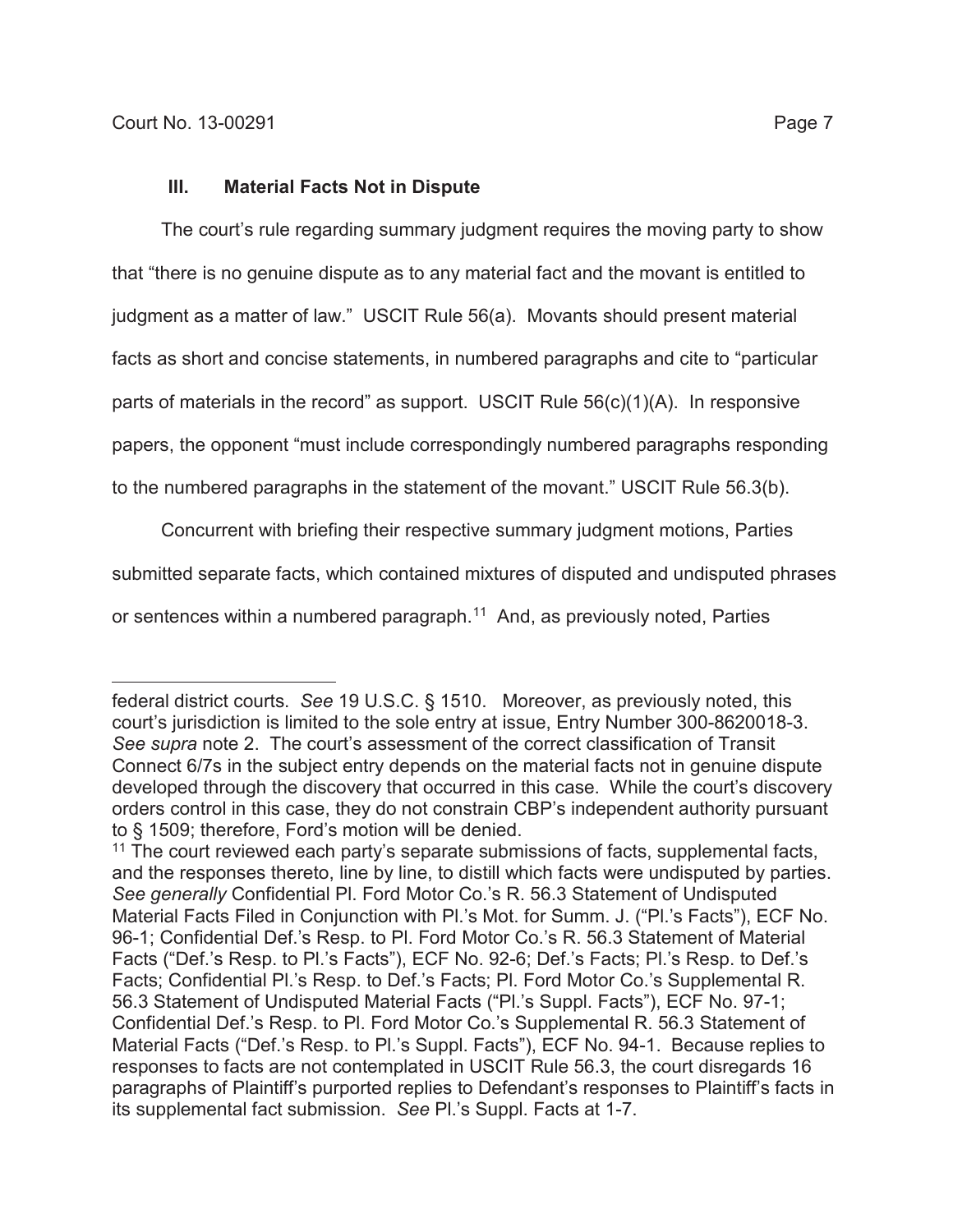submitted the Joint Supplement containing supplemental facts specific to the costreduced rear seat. Upon review of Parties' voluminous separate and joint facts and supporting documents, the court finds the following undisputed and material facts regarding the subject merchandise.<sup>12</sup>

# **A. History of the Subject Merchandise**

The subiect merchandise consists of Transit Connect  $6/7s$ .<sup>13</sup> Def.'s Facts  $\P$  1;

Pl.'s Resp. to Def.'s Facts ¶ 1. Ford derived the Transit Connect 6/7s from a line of

vehicles designed and manufactured in Europe with the V227 designation. Pl.'s Facts

¶ 2; Def.'s Resp. to Pl.'s Facts ¶ 2. When considering whether to expand the European

V227 line to the United States, "Ford researched the European ISV [integrated style

Additionally, in the statements of undisputed facts and responses thereto, Parties sometimes objected to portions of a statement or the manner in which certain facts were characterized. The court attempted to distill the undisputed facts from these filings and released a draft Background section to the Parties prior to issuing its initial decision. *See* Letter from the Court (July 20, 2016), ECF No. 105. Parties were invited to identify whether any of these facts were, indeed, disputed, and to point to admissible evidence before the court supporting such claim. *See id.* Both Parties provided limited comments, which the court has incorporated. *See* Confidential Defs.' Resp. to the Court's July 20, 2016 Letter and Draft Undisputed Facts, ECF No. 106; Confidential Letter to the Court from Gordon D. Todd, Esq., Counsel for Ford (July 27, 2016), ECF No. 107.

<sup>&</sup>lt;sup>12</sup> For purposes of this discussion, citations are provided to the relevant paragraph number of the undisputed facts and response, and internal citations generally have been omitted.

<sup>&</sup>lt;sup>13</sup> Transit Connect 9s contain the number 9 in the sixth digit of the VIN. Compl.  $\P$ 8; Answer ¶ 8. Transit Connect 9s are imported with a three-passenger second row seat. Joint Suppl. ¶ 93 (Transit Connect 9 imported with a three-passenger 60/40 split seat); *see also* Joint Suppl. ¶ 96 (in MY2010 only, the Transit Connect 9 was imported with a two-passenger rear seat). The subject entry contained Transit Connect 9 vehicles; however, only the Transit Connect 6/7s are at issue. Def.'s Facts 11, 22; Pl.'s Resp. to Def.'s Facts ¶¶ 1, 22; Joint Suppl. at 4 n.1.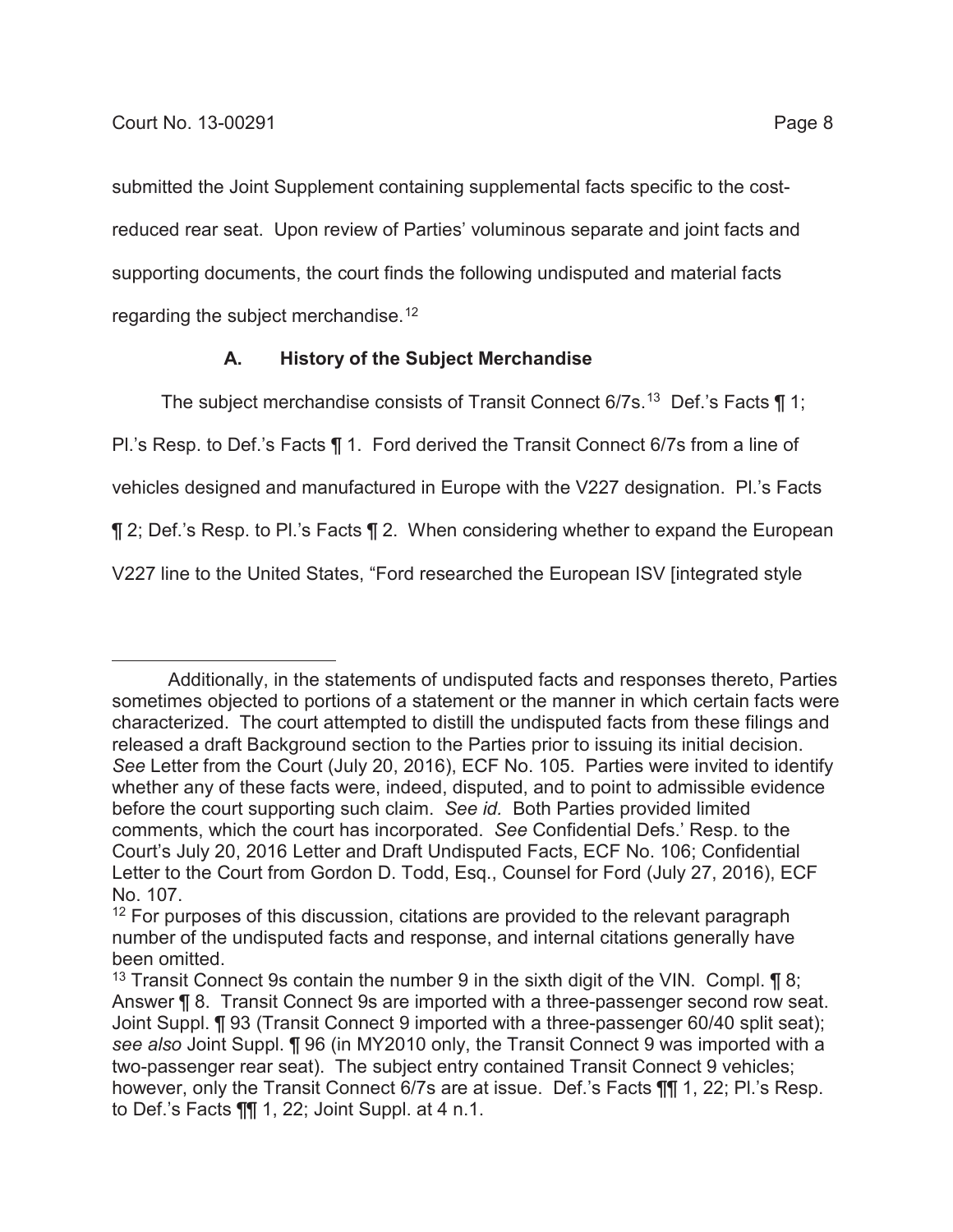vans][14] market for approximately six months, including researching who the competitors were and how big the market was" and explored targeting "both personal and commercial customers—such as cleaning services, florists, newspaper carriers, telephone repair, and food delivery." Pl.'s Facts ¶¶ 15-16; Def.'s Resp. to Pl.'s Facts ¶¶ 15-16. Plaintiff "identified owners of the Chevrolet Astro/Safari, a minivan used for both passengers and cargo but that was no longer in production, as possible customers for the Transit Connect." Pl.'s Facts ¶ 17; Def.'s Resp. to Pl.'s Facts ¶ 17.

Ford initially considered whether it would be feasible to manufacture the vehicles in the United States, but decided to import a vehicle built on the European V227 production line already in use at its Otosan plant in Kocaeli, Turkey, because it was more efficient to use an existing line and the vehicle could be brought to market sooner. Pl.'s Facts ¶ 19; Def.'s Resp. to Pl.'s Facts ¶ 19. "Every Transit Connect manufactured in Turkey was built on the same production line."<sup>15</sup> Pl.'s Suppl. Facts ¶ 258; Def.'s Resp. to Pl.'s Suppl. Facts ¶ 258. Ford's plant in Otosan used the VIN as a plant inventory control number. Pl.'s Facts ¶ 35; Def.'s Resp. to Pl.'s Facts ¶ 35. Transit Connect 6/7s received a VIN "during the manufacturing process . . . then going forward that's how the vehicle [was] managed. That [was] the vehicle identification from that point forward." Def.'s Facts ¶ 31; Pl.'s Resp. to Def.'s Facts ¶ 31.

<sup>&</sup>lt;sup>14</sup> While acknowledging that Plaintiff used curly brackets ( $\{\}$ ) in its briefs to designate its confidential information, the court uses single square brackets ( [ ] ) to designate alterations and omissions, or to explain Parties' acronyms, and uses double square brackets ([[ ]] ) to designate business proprietary information.

<sup>&</sup>lt;sup>15</sup> References to Transit Connects, without the "6/7" thereafter, are references to the product line generally and not limited to the subject imports.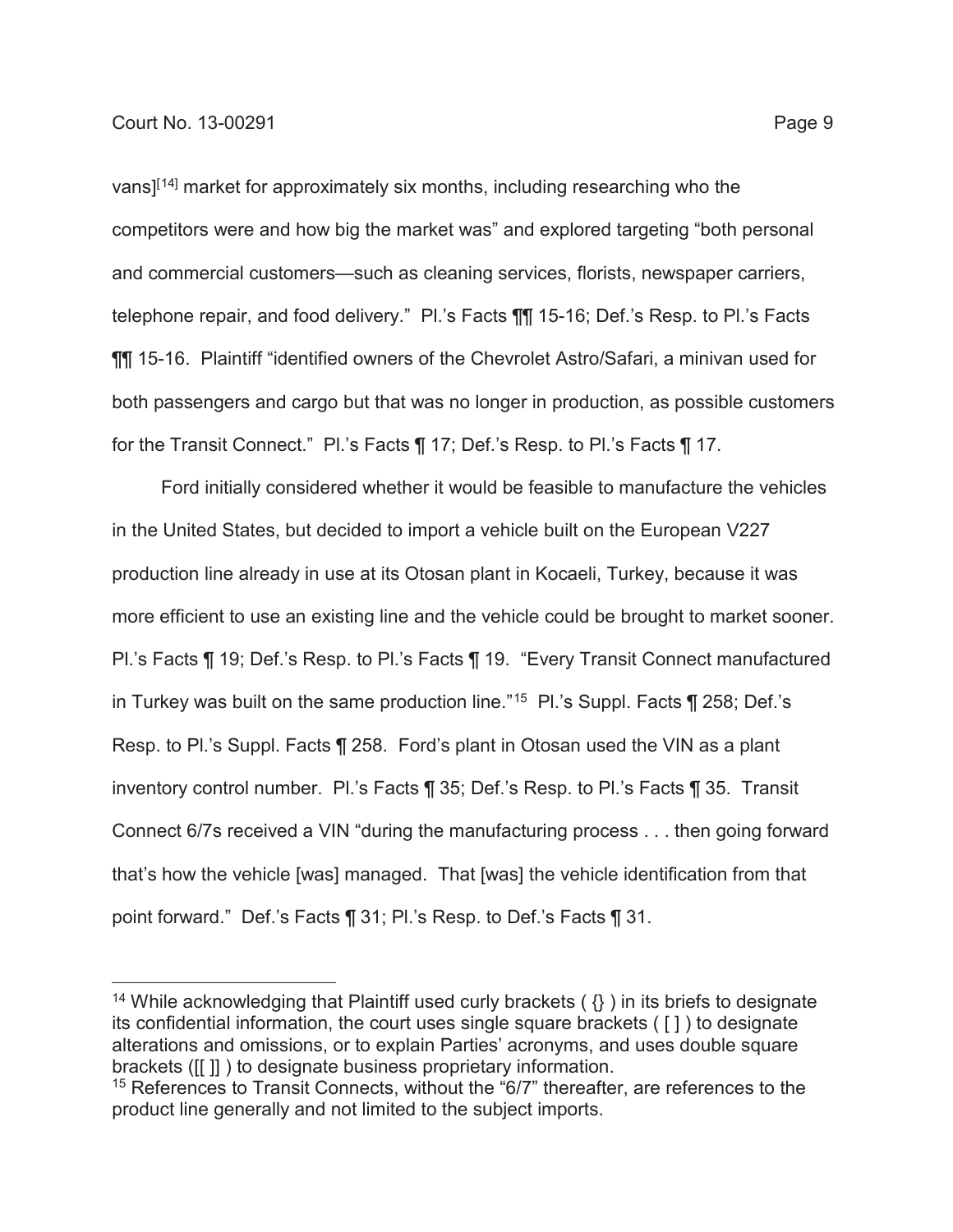The vehicles in Ford's European V227 line included the "double-cab-in-van (DCIV)," which was also called the European Tourneo Connect or Transit Connect, "depending on the country where sold," and the "Cargo Van." Pl.'s Facts ¶¶ 9, 11; Def.'s Resp. to Pl.'s Facts  $\P\P$  9, 11. Ford based the subject merchandise on its European V227 DCIV, not its Cargo Van. Pl.'s Facts ¶ 21; Def.'s Resp. to Pl.'s Facts ¶ 21. "When Ford began product planning for the Transit Connect it did not know what the 'take rate'—product mix—would be between retail or fleet, and cargo or passenger, sales." Pl.'s Facts ¶ 20; Def.'s Resp. to Pl.'s Facts ¶ 20. Before it could be imported into the United States as the Transit Connect 6/7, the European V227 DCIV had to be modified to meet U.S. safety standards, "including the Federal Motor Vehicle Safety Standards ('FMVSS')." Pl.'s Facts ¶ 25; Def.'s Resp. to Pl.'s Facts ¶ 25. Ford modified the European V227 DCIV to comply with all relevant U.S. safety standards and imported the modified vehicle as the Transit Connect. Pl.'s Facts ¶¶ 26, 32; Def.'s Resp. to Pl.'s Facts ¶¶ 26, 32.16

To meet U.S. safety standards, Ford "redesigned the underbody support structure for the second row of seats." Pl.'s Facts ¶ 29; Def.'s Resp. to Pl.'s Facts ¶ 29; Joint Suppl. ¶ 22. Ford also "added a side-impact beam to the sliding side door to meet FMVSS 214" and "a side-impact foam block to the sliding side door to meet [the] Insurance Institute of Highway Safety ('IIHS') standards." Pl.'s Facts ¶ 28; Def.'s Resp.

<sup>&</sup>lt;sup>16</sup> Ford also "has its own internal quality, durability[,] and comfort standards that are customized to each vehicle line based on consumer expectations." Joint Suppl. ¶ 1. Those standards apply to the seats in its vehicles. *Id*. ¶ 2.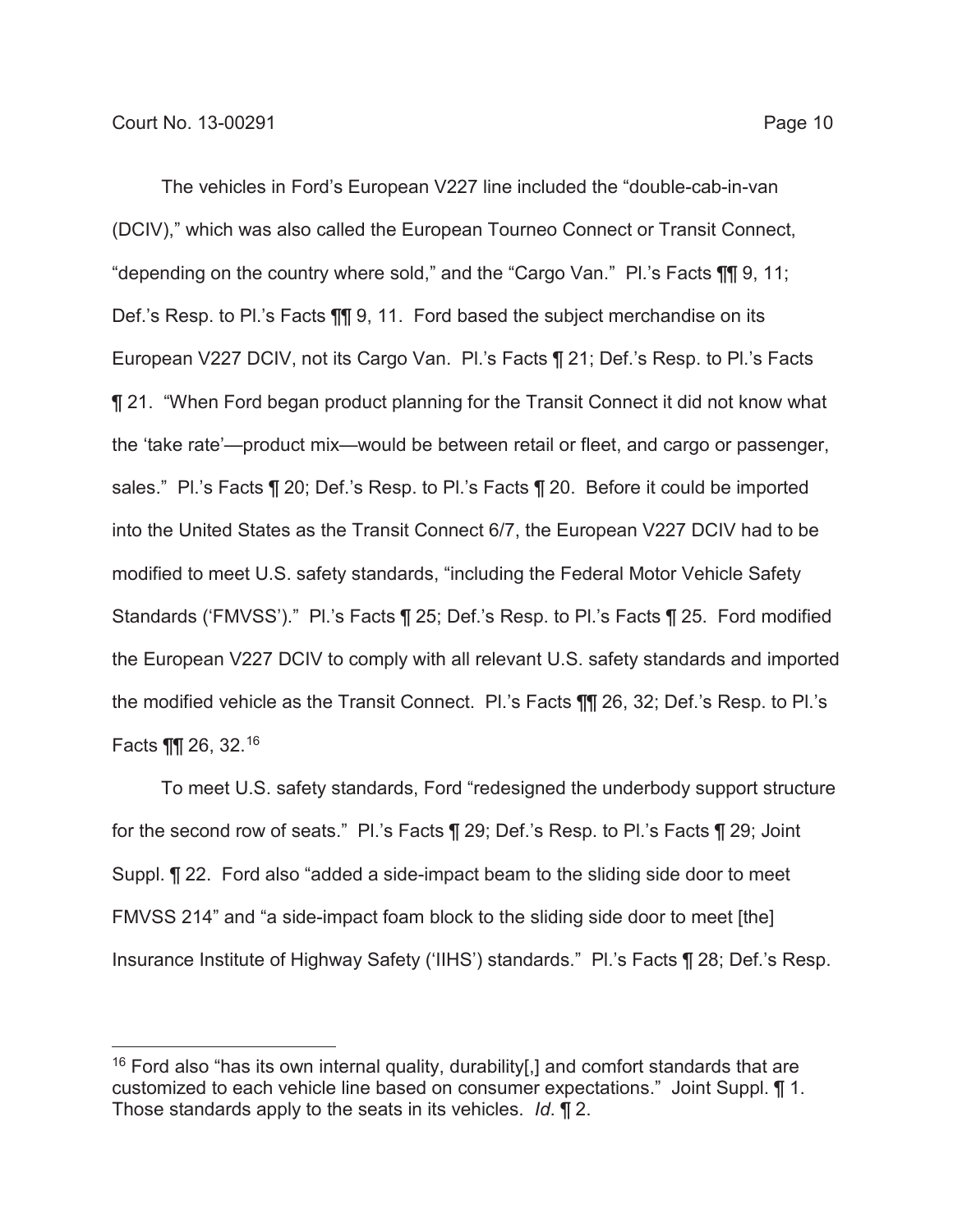to Pl.'s Facts ¶ 28. Other safety modifications included making changes "to the vehicle lighting, turn signals and vehicle labels." Pl.'s Facts ¶ 27; Def.'s Resp. to Pl.'s Facts ¶ 27. Ford designed the Transit Connect on the Ford Focus platform, which means that it has "the same chassis and drivetrain [as] the Ford Focus passenger vehicle." Pl.'s Facts ¶ 4; Def.'s Resp. to Pl.'s Facts ¶ 4.

During the February 2008 Chicago Auto Show, "Ford displayed Transit Connect models" and "conducted focus groups with potential customers in order to learn their reactions to the Transit Connect." Pl.'s Facts ¶ 90; Def.'s Resp. to Pl.'s Facts ¶ 90. The following year at the same auto show, Ford displayed the following configurations of the Transit Connect: two-passenger, four-passenger,17 and five passenger. Pl.'s Facts ¶ 91; Def.'s Resp. to Pl.'s Facts ¶ 91. "From May to June 2009, Ford conducted a 13 city tour where potential customers were able to drive Transit Connects," and "[i]n six of the cities, Ford also did a press event for the Transit Connect." Pl.'s Facts ¶ 97; Def.'s Resp. to Pl.'s Facts ¶ 97; Pl.'s Suppl. Facts at 8 (clarification of Pl.'s Fact ¶ 97); Def.'s Resp. to Pl.'s Suppl. Facts at 8-9 (response to clarification of Pl.'s Fact ¶ 97). "Ford advertised the Transit Connects in magazines and on auto shopping websites." Pl.'s Facts ¶ 99; Def.'s Resp. to Pl.'s Facts ¶ 99.

<sup>&</sup>lt;sup>17</sup> Plaintiff urges that "in an effort to distinguish and acknowledge the physical differences in the subject merchandise pre-conversion and post-conversion, [Ford] uses the term 'four-passenger wagon' to describe the subject merchandise prior to the removal of the second row seat." Pl.'s Suppl. Facts at 6. However, "Ford's MY2012 Specifications Brochure . . . demonstrated that Ford wagons and vans were different models of the Transit Connect." Def.'s Resp. to Pl.'s Suppl. Facts at 13. Furthermore, the four-passenger configuration was discontinued after MY2010. *See* Def.'s Facts ¶ 23; Pl.'s Resp. to Def.'s Facts ¶ 23; Joint Suppl. ¶ 96.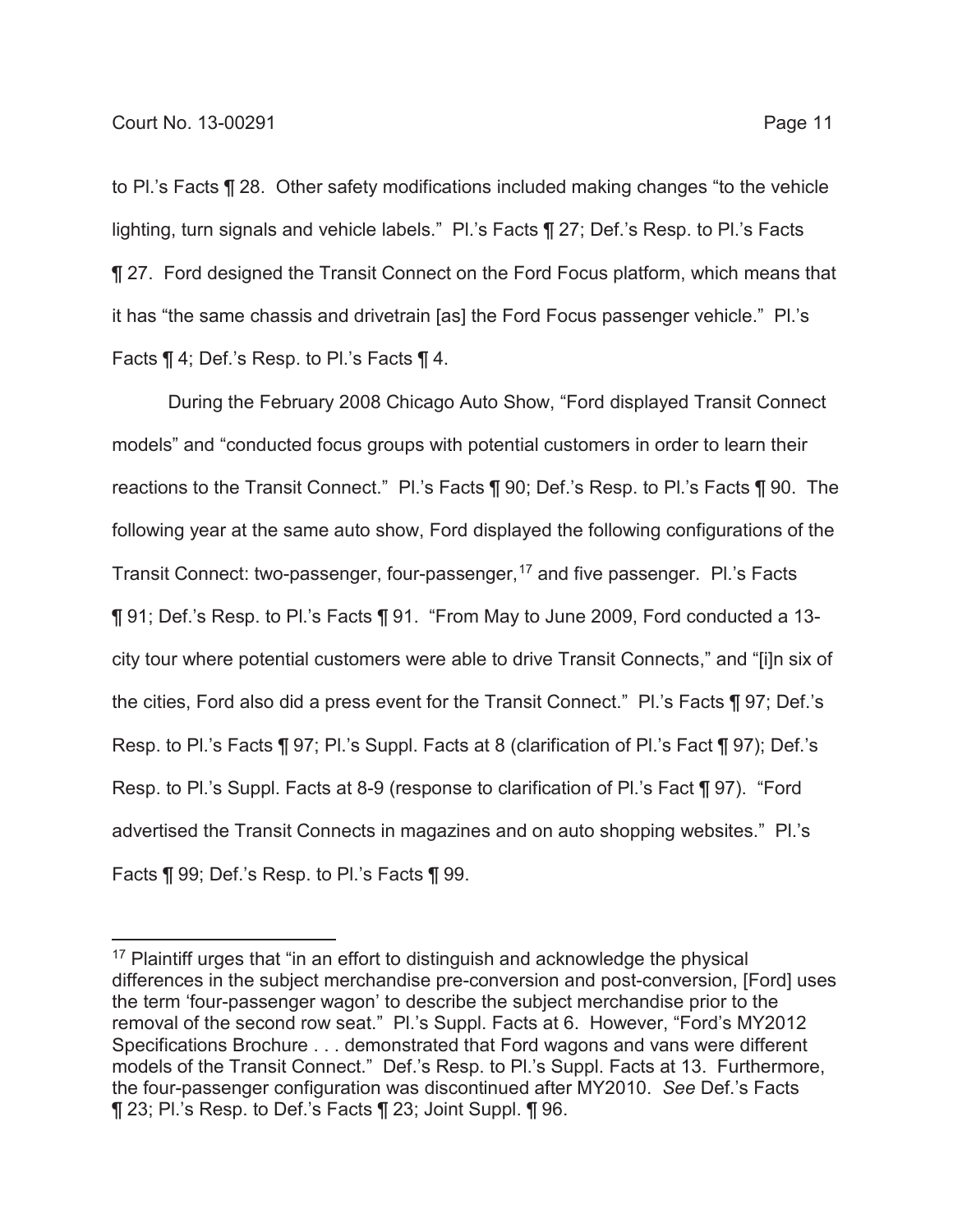The Transit Connect was "a vehicle that could be readily adapted to suit different customer demands." Pl.'s Facts ¶ 20; Def.'s Resp. to Pl.'s Facts ¶ 20. "Each Transit Connect was built to order." Pl.'s Facts ¶ 33; Def.'s Resp. to Pl.'s Facts ¶ 33. Ford "imported the Transit Connect in two trim series, XL, the base trim series, and XLT, the upgraded trim series." Pl.'s Facts ¶ 34; Def.'s Resp. to Pl.'s Facts ¶ 34. All the differences between the various configurations and trim levels of the Transit Connect 2012 models that were available for sale are identified in the MY2012 Brochure, procured by CBP from the Ford website in February 2012. Pl.'s Facts ¶ 69; Def.'s Resp. to Pl.'s Facts ¶ 69.

### **B. Description of the Subject Merchandise**

The Transit Connect 6/7 "was a multipurpose vehicle manufactured in Turkey and imported into the United States from 2009-2013." Pl.'s Facts ¶ 1; Def.'s Resp. to Pl.'s Facts ¶ 1. The subject imports are "part of Ford's U.S. Transit Connect vehicle line." Def.'s Facts ¶ 11; Pl.'s Resp. to Def.'s Facts ¶ 11. Transit Connect 6/7s were "designated within Ford as the V227N." Pl.'s Facts ¶ 1; Def.'s Resp. to Pl.'s Facts ¶ 1. "The V227N vehicles [were] LWB (long wheel base)." Def.'s Facts ¶ 62; Pl.'s Resp. to Def.'s Facts ¶ 62. The V227N line "included a van model (Transit Connect Van) in two trim levels and a Wagon model (Transit Connect Wagon) in two trim levels," but "only the Transit Connect Vans are at issue in this action."18 Def.'s Facts ¶¶ 15, 16; Pl.'s

 $18$  The court's understanding is that reference to a van is to a cargo model (as delivered to the customer), i.e., a Transit Connect 6/7, and reference to a wagon is to a passenger model, i.e., a Transit Connect 9.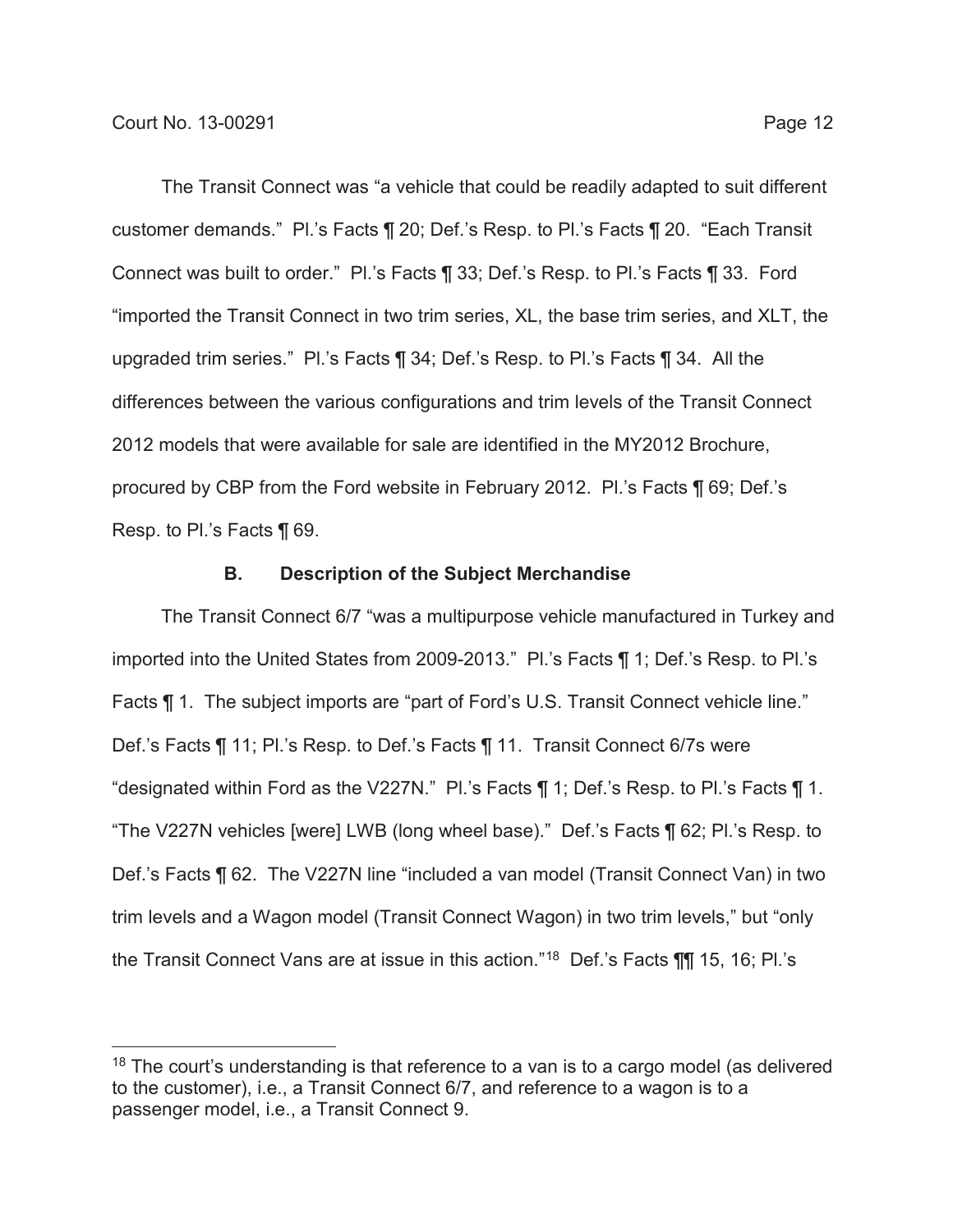Resp. to Def.'s Facts ¶¶ 15, 16. All Transit Connects are imported with second row seats, but the Transit Connect 6/7s are delivered to the customer as a two seat cargo van. Def.'s Facts ¶ 17; Pl.'s Resp. to Def.'s Facts ¶ 17.

As imported into the United States, the subject merchandise had a Gross Vehicle Weight Rating ("GVWR")<sup>19</sup> of 5005 pounds. Def.'s Facts ¶ 45; Pl.'s Resp. to Def.'s Facts ¶ 45; Joint Suppl. ¶ 63. A GVWR of 5005 pounds is specific to the two-passenger Transit Connect 6/7s; five-passenger Transit Connect 9 vehicles are assigned a GVWR of 4695 pounds. Joint Suppl. ¶ 63. Every Transit Connect contained a Duratec 2.0L, four cylinder gasoline engine, which is a spark-ignition internal combustion reciprocating piston engine with a cylinder capacity of 1999 cc. Pl.'s Facts ¶ 36; Def.'s Resp. to Pl.'s Facts ¶ 36. In its condition as imported into the United States, every Transit Connect included: a steel unibody construction with an interior volume of approximately 200 cubic feet, which translates to just under  $6m^3$ ; front-wheel drive; rear passenger seats with seat anchors; and underbody bracing. Pl.'s Facts ¶¶ 38-39, 43, 45; Def.'s Resp. to Pl.'s Facts ¶¶ 38-39, 43, 45. The Transit Connects had Macpherson strut front suspension, ground clearance of 8.2 inches, and over 50 inches of space from floor to ceiling in the rear. Pl.'s Facts ¶¶ 41, 54-55; Def.'s Resp. to Pl.'s Facts ¶¶ 41, 54-55.

At the time of importation into the United States, the Transit Connect 6/7s had "swing-out front doors with windows, second-row sliding doors with windows, and

<sup>&</sup>lt;sup>19</sup> Transportation regulations in effect at the time of importation defined GVWR as "the value specified by the vehicle manufacturer as the maximum design loaded weight of a single vehicle." 49 C.F.R. § 523.2 (2011).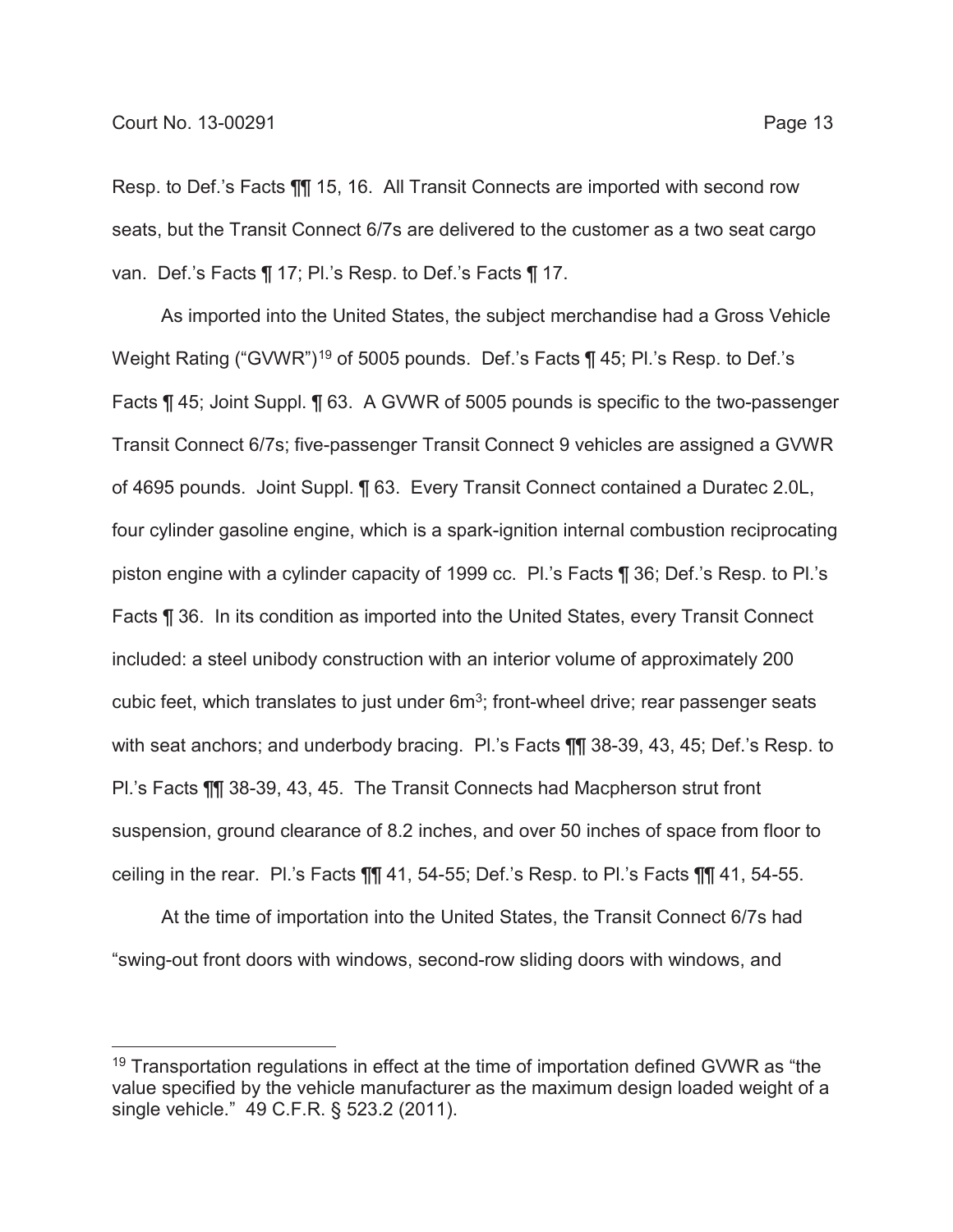swing-out rear doors, some of which had windows." Pl.'s Facts ¶ 49; Def.'s Resp. to Pl.'s Facts ¶ 49. The sliding side doors met federal safety standards for passenger vehicles. Pl.'s Facts ¶ 50; Def.'s Resp. to Pl.'s Facts ¶ 50. At the time of importation into the United States, no Transit Connect 6/7s "had a panel or barrier between the first and second row of seats." Pl.'s Facts ¶ 52; Def.'s Resp. to Pl.'s Facts ¶ 52.

As imported into the United States, the Transit Connect 6/7s included: second row seats; seat belts for every seating position; permanent bracing in the side pillars of the car body; child-locks in the sliding side doors; dome lighting in the front, middle, and rear of the vehicle; a full length, molded cloth headliner; coat hooks in the second row; and a map pocket attached to the rear of the front driver seat. Pl.'s Facts ¶¶ 44, 47-48, 51, 57-60; Def.'s Resp. to Pl.'s Facts ¶¶ 44, 47-48, 51, 57-60. The Transit Connect 6/7s also had "front vents" and "front speakers." Pl.'s Facts ¶ 68; Def.'s Resp. to Pl.'s Facts ¶ 68; Pl.'s Suppl. Facts at 720 (clarification of Pl.'s Fact ¶ 68); Def.'s Resp. to Pl.'s Suppl. Facts at 6 (response to clarification of Pl.'s Fact ¶ 68); Def.'s Facts ¶ 118; Pl.'s Resp. to Def.'s Facts ¶ 118.

There were "two cupholders in the center console and a compartment at the rear of the center console to create an optional third cupholder." Pl.'s Suppl. Facts ¶ 255;

<sup>&</sup>lt;sup>20</sup> Plaintiff provided revised facts in a section titled "Clarification of Facts Originally Included in Ford's Statement of Undisputed Material Facts." *See* Pl.'s Suppl. Facts at 7- 10. While USCIT Rule 56.3 does not address the opportunity to clarify original facts, Defendant did not object to Plaintiff's clarification of its original facts and, in fact, submitted responses thereto. *See* Def.'s Resp. to Pl.'s Suppl. Facts at 2-21. Accordingly, the court has taken into consideration Plaintiff's clarified facts, and Defendant's responses thereto.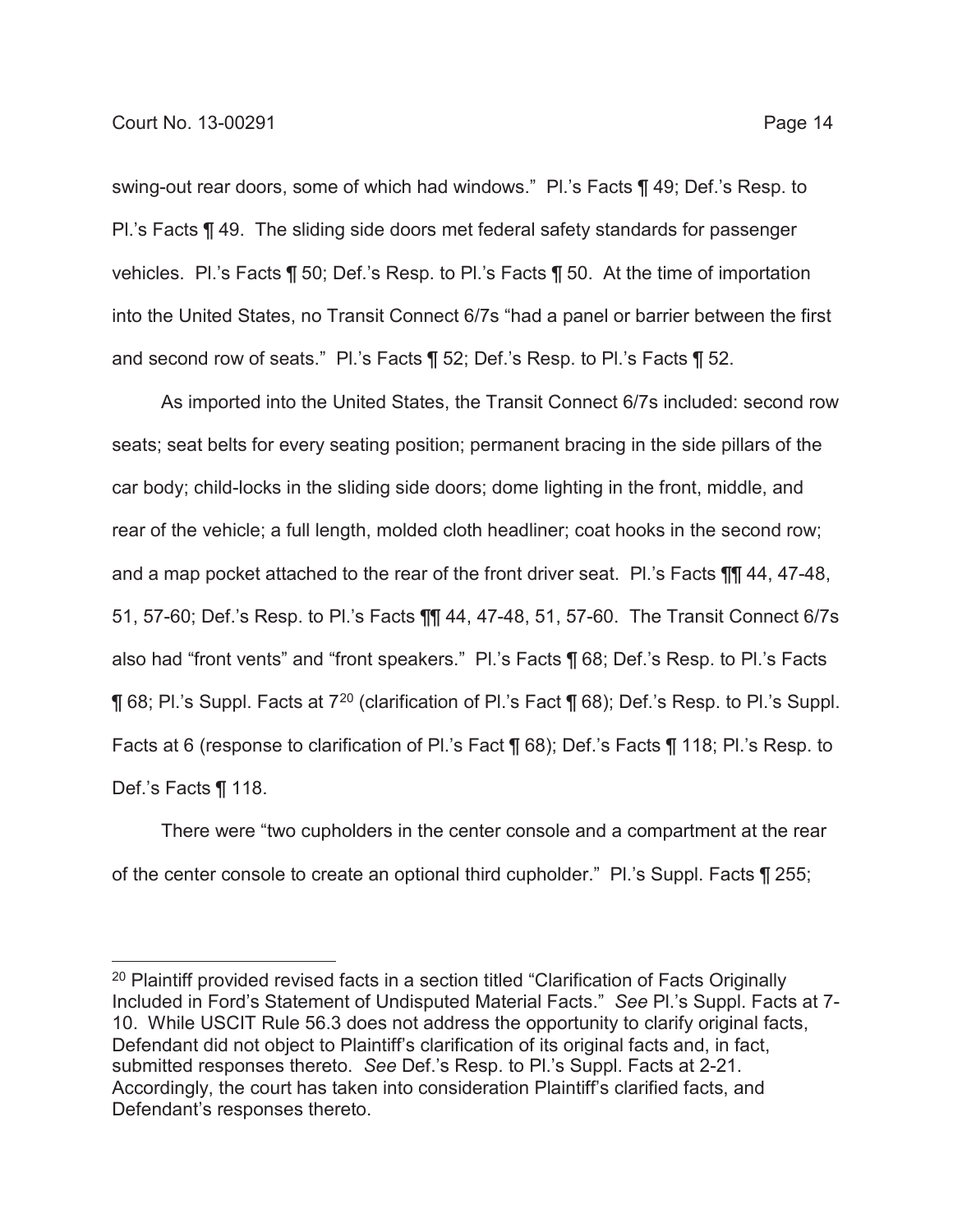Def.'s Resp. to Pl.'s Suppl. Facts ¶ 255. The Transit Connect 6/7s had carpeted footwells in front of the second row seat. Pl.'s Facts ¶ 53; Def.'s Resp. to Pl.'s Facts ¶ 53; Pl.'s Suppl. Facts at 7 (clarification of Pl.'s Fact ¶ 53) & ¶ 255; Def.'s Resp. to Pl.'s Suppl. Facts at 5 (response to clarification of Pl.'s Fact ¶ 53) & ¶ 255.

As explained below,<sup>21</sup> the second row seats in the Transit Connect 6/7s did not include "headrests, certain [seatback<sup>22</sup>] wires, a tumble lock mechanism[,] or accompanying labels," and were "wrapped in a cost[-]reduced fabric." Pl.'s Facts ¶ 44; Def.'s Resp. to Pl.'s Facts ¶ 44; *see also* Def.'s Facts ¶ 114; Pl.'s Resp. to Def.'s Facts ¶ 114. The Transit Connect 6/7s did not have rear (behind the front seats) vents, speakers, and handholds. Def.'s Facts ¶¶ 19-21; Pl.'s Resp. to Def.'s Facts ¶¶ 19-21; Def.'s Facts ¶ 118; Pl.'s Resp. to Def.'s Facts ¶ 118. The subject imports did not have side airbags in the area behind the front seats. Def.'s Facts ¶ 18; Pl.'s Resp. to Def.'s Facts ¶ 18.<sup>23</sup> The Transit Connect 6/7s did not come with a cargo mat and the painted metal floor of the cargo area was left exposed. Def.'s Facts ¶ 119; Pl.'s Resp. to Def.'s Facts ¶ 119.

The XL trim line of the Transit Connect 6/7s "did not have front map lights, a CD player, a power equipment group (including windows, locks, exterior mirrors[,] and

<sup>21</sup> *See infra* Section III.C.

 $22$  Parties (and, thus, the court) had previously referred to these "seatback wires" as "comfort wires." *See, e.g.*, Compl. ¶ 53; Pl.'s Facts ¶ 44; Def.'s Resp. to Pl.'s Facts ¶ 44; *Ford*, 181 F. Supp. 3d at 1321. Recently produced documents drafted by Otosan employees use the term "seatback wires"; thus, Parties have agreed to refer, instead, to that term. Joint Suppl. at 5 n.2.

<sup>&</sup>lt;sup>23</sup> The Transit Connect 9 also lacked rear vents, armrests, handholds, and side airbags. Def.'s Facts ¶¶ 27-30; Pl.'s Resp. to Def.'s Facts ¶¶ 27-30.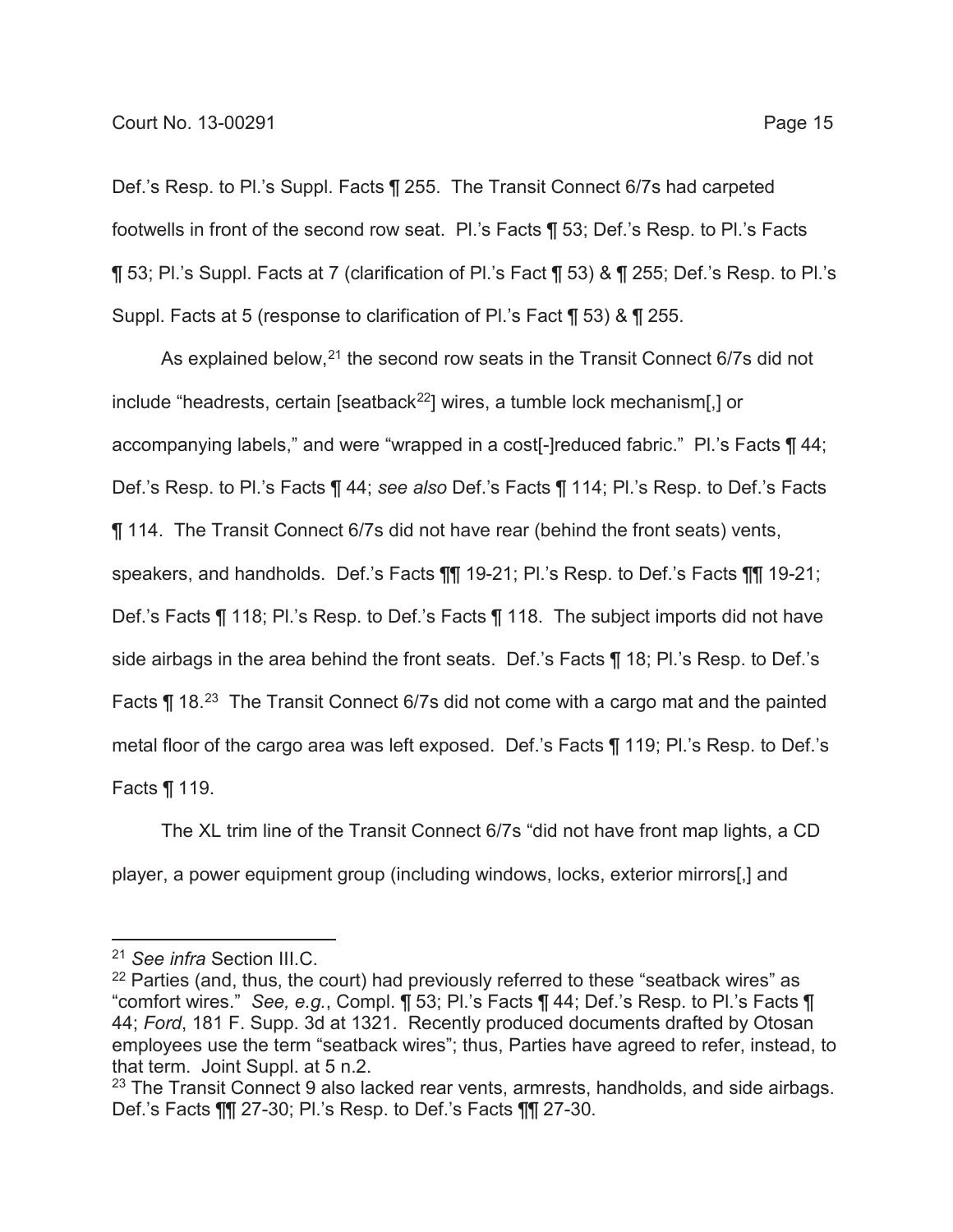remote keyless-entry with fobs), 12V powerpoint in the rear[,] or cruise control." Pl.'s Facts ¶ 67; Def.'s Resp. to Pl.'s Facts ¶ 67. Ford also manufactured the XLT (and XLT Premium) trim line of the Transit Connect 6/7 that included such features. Plaintiff's Ex. A ¶ 82 (Ex. 79, T-1227) (Transit Connect Order Guide). The subject entry contained Transit Connect 6/7s in both trim levels. Joint Suppl. ¶ 4.

After importation into the United States, but before leaving the port, the Transit Connect 6/7s "were labeled with Monroney labels, commonly known as window stickers, Smog Labels and Loose Item/Ramp labels." Pl.'s Facts ¶ 75; Def.'s Resp. to Pl.'s Facts ¶ 75; Def.'s Facts ¶ 123; Pl.'s Resp. to Def.'s Facts ¶ 123; Oral Arg. Tr. 91:3- 14 (stipulating "to the fact that Monroney labels, were in fact, attached to the subject Transit Connect 6/7s after they cleared customs, but before they left the port facility").

The Transit Connect 6/7s were finally "delivered to customers as two-seat cargo vans." Def.'s Facts ¶ 130; Pl.'s Resp. to Def.'s Facts ¶ 130; *see also* Joint Suppl. ¶ 89.

## **C. Development of the Cost-Reduced Rear Seat From MY2010 to MY2012**

#### **1. The MY2010 Transit Connect 6/7**

In 2009, Ford began importing MY2010 Transit Connect 6/7s. Joint Suppl. ¶ 5. At the time of importation, MY2010 Transit Connect 6/7s contained a two-passenger rear seat that "was the same as the '60' portion of the '60/40 three-passenger rear seat in the [MY2012] Transit Connect 9 vehicles." Joint Suppl. 11 6-7, 97.<sup>24</sup> "The seat

<sup>&</sup>lt;sup>24</sup> Transit Connect 9s are delivered to customers with a three-passenger rear seat. Joint Suppl. **[**93.]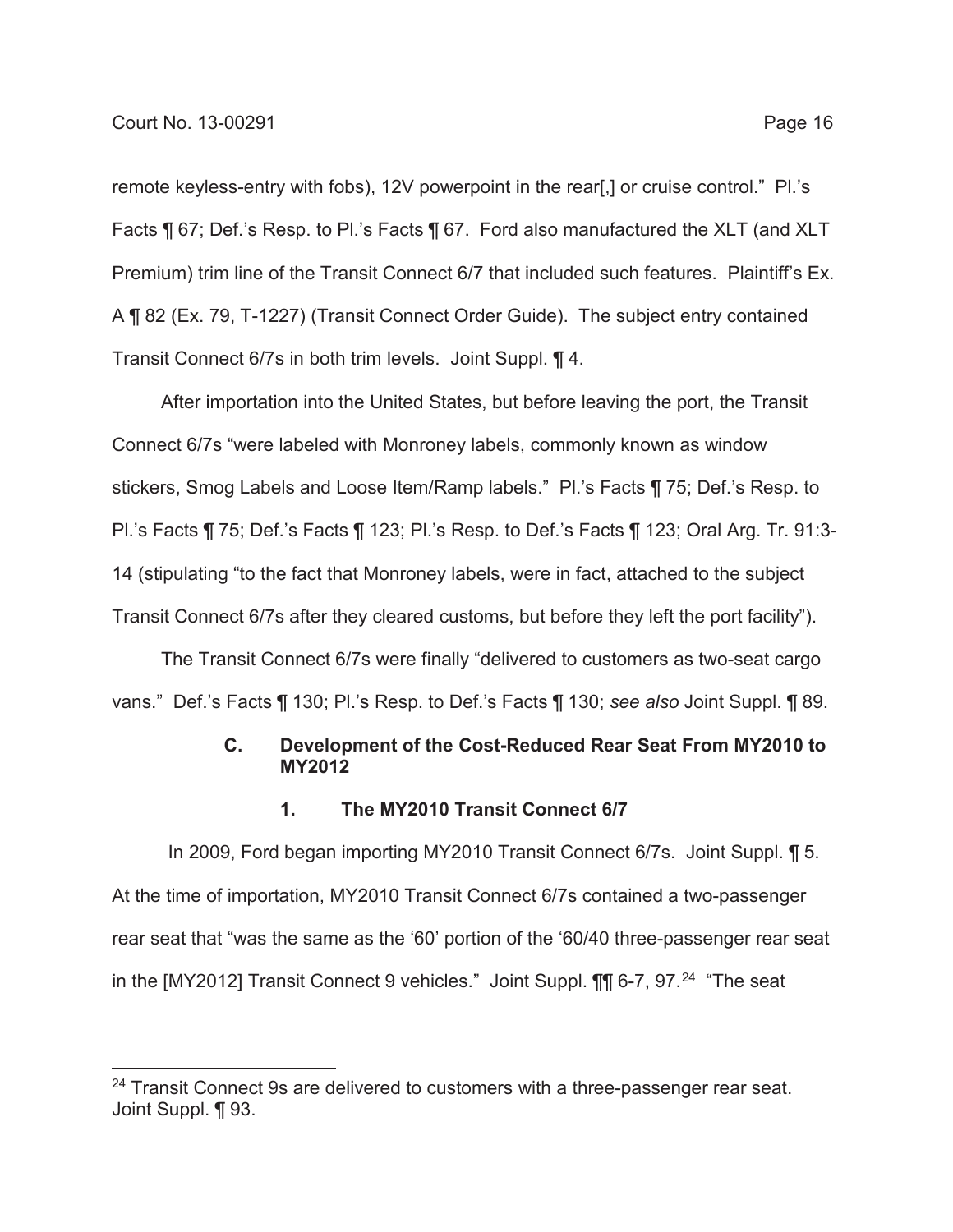structure and folding mechanisms of the [MY2010 Transit Connect 6/7] [r]ear [s]eat were designed to meet Ford's internal durability standards, which are intended to ensure a lifetime of trouble-free use, or approximately 150,000 miles of normal use." *Id*.  $\P 8$ .

The MY2010 Transit Connect 6/7 rear seat had a seatback frame and a cushion frame (for the bottom of the seat). *Id*. ¶ 9. The rear seatback frame "was constructed of 40mm diameter steel tubing . . . with a vertical tubular reinforcement" that "support[ed] the seatbelt retractor and seat foam." *Id*. ¶ 10. Welded to the seatback frame were: (1) a "retractor mount for the right seating position," (2) a "seatbelt shoulder guide for the right seating position," and (3) a "seatback latch mechanism." *Id*. ¶ 10(a),(b),(d).25 The seatbelt retractor mount, shoulder guide, and seatback latch mechanism were designed and built to withstand a collision. *Id*. ¶ 10(c)(ii),(d)(ii).

"The seatback frame had seven seatback wires welded to it." *Id*. ¶ 10(e)(footnote omitted). "[S]eatback wires provided lumbar support, passenger comfort, support for cargo when folded flat, and support for the seat foam and fabric." *Id*. ¶ 10(e)(i).26 The torsion bar assembly and torsion bar mount, which helped to "hold[] the back of the seat down when folded against the seat cushion," were located in the seatback frame, *id*.

 $25$  The seatbelt retractor mount and shoulder guide for the left seat were attached to the vehicle interior. *Id*. ¶ 10(c)(i).

<sup>26</sup> The seatback frame consisted of  $\begin{bmatrix} 1 \\ 2 \end{bmatrix}$  and  $\begin{bmatrix} 1 \\ 2 \end{bmatrix}$ . Confidential Joint Ex. B-1.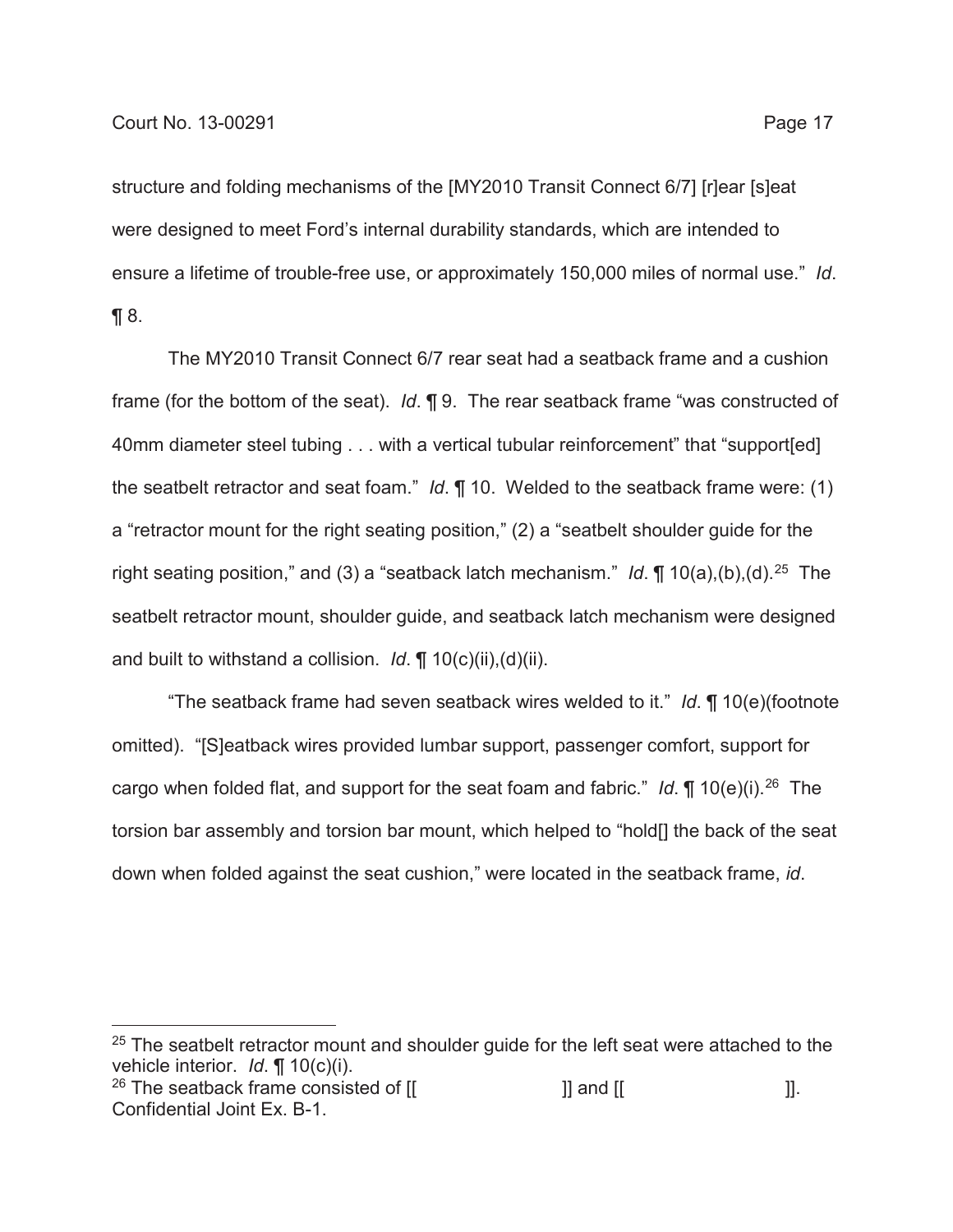¶ 11, along with a "short, eighth wire[,] that worked in conjunction with the torsion bar assembly," *id*. ¶ 10(e)(iii).

The cushion frame "was constructed of formed 25mm diameter steel tubing" with "an additional 25mm steel tube running down the center of the seat." *Id*. ¶ 14. The cushion frame contained "[s]eat bottom wires" that "crisscrossed across the seat cushion frame from top to bottom and side to side" and helped to "keep the seat foam in place and provide support for the passengers." *Id*. ¶ 14(f)-(g). The LATCH system, which enables a LATCH-equipped child car seat to be fitted to the seat, and which satisfies federal motor vehicle safety standards, was welded to the cushion frame. *Id*. ¶ 14(a). Two floor latches secured the seat to the floor. *Id*. ¶ 14(b).

The rear seatback and seat cushion contained high density polyurethane foam. *Id*. **[15.** The side of the foam coming into contact with passengers was contoured for lumbar and lateral support; the frame side was contoured to fit into the seat frame. *Id*. ¶ 15(a). The frame contours, seat cushion, seatback wires, and seat cover held the foam in place. *Id*. ¶ 15(b). Other than the rear-facing portion of the back seat, which contained a backrest reinforcement pad,<sup>27</sup> the seatback and cushion were covered in the same flame retardant fabric as the front seats. *Id*. ¶¶ 16, 16(b), 17. The bottom of

 $27$  The backrest reinforcement pad consisted of "a single piece of foam located under the back fabric to cover the interior foam and framing of the seat for cosmetic purposes." Joint Suppl. ¶ 17.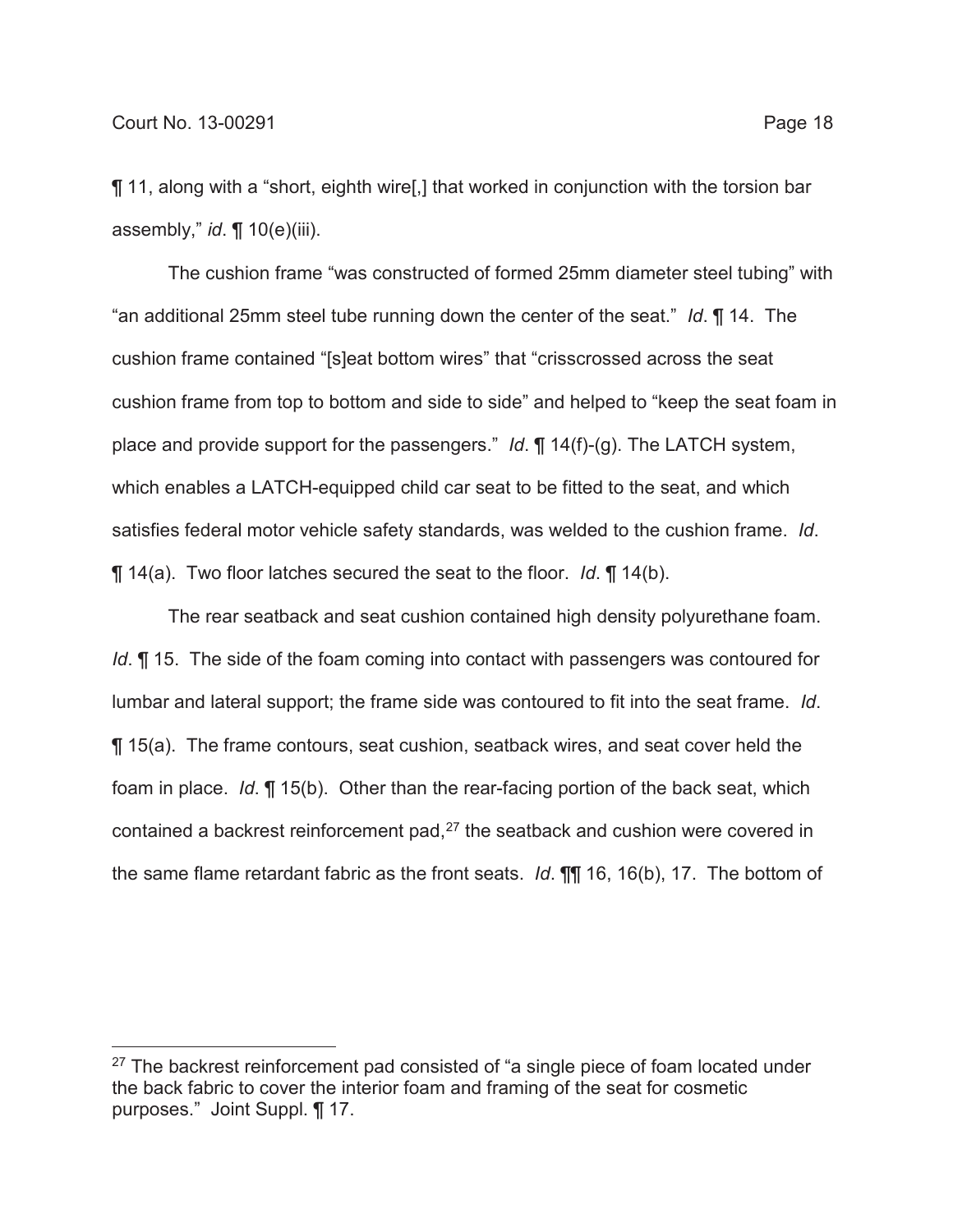the rear seat was covered with black mesh fabric. *Id*. ¶ 18. Black paint covered the visible, metal portions of the rear seat. *Id*. ¶ 19.

The rear seat came equipped with seatback pivot brackets, which operated as a hinge enabling the seatback to fold down onto the seat cushion, *id*. ¶ 13, and a tumble lock mechanism, which held the seat in place when it was folded forward against the front seats, *id.* ¶ 24(b). The tumble lock mechanism consisted of a cover, strut rod assembly, tumble lock mechanism assembly, and various screws, pins, and labels. *Id*. ¶ 24(a). The rear seat included a label that "illustrate[d] how to flip the seat forward and contained an illustration referencing the owner's manual," and "two red indicator flags on the rear floor latches that showed whether the seat was locked into place." *Id*.  $\P$  [ 24(c), 25. The rear seat also came equipped with a small rubber pad on the rear leg to decrease noise and vibration around the rear floor latches. *Id*. ¶ 26.

The rear seat had seatbelts for each seating position, *id*. ¶ 27, and "an adjustable head restraint," though "head restraints are not required to satisfy the FMVSS," *id*. ¶¶ 28, 28(a).

## **2. Cost-reduced Seat Version 1**

In late 2008, "Ford and Otosan began investigating the creation of a cost[] reduced car seat for use in Transit Connect 6/7 vehicles." *Id*. ¶ 29.28 During the investigation, the North American V227 Program Manager stated that the "[c]heaper

<sup>28</sup> Cost reduction changes were not made to the Transit Connect 9's rear seat. *Id*. ¶ 100.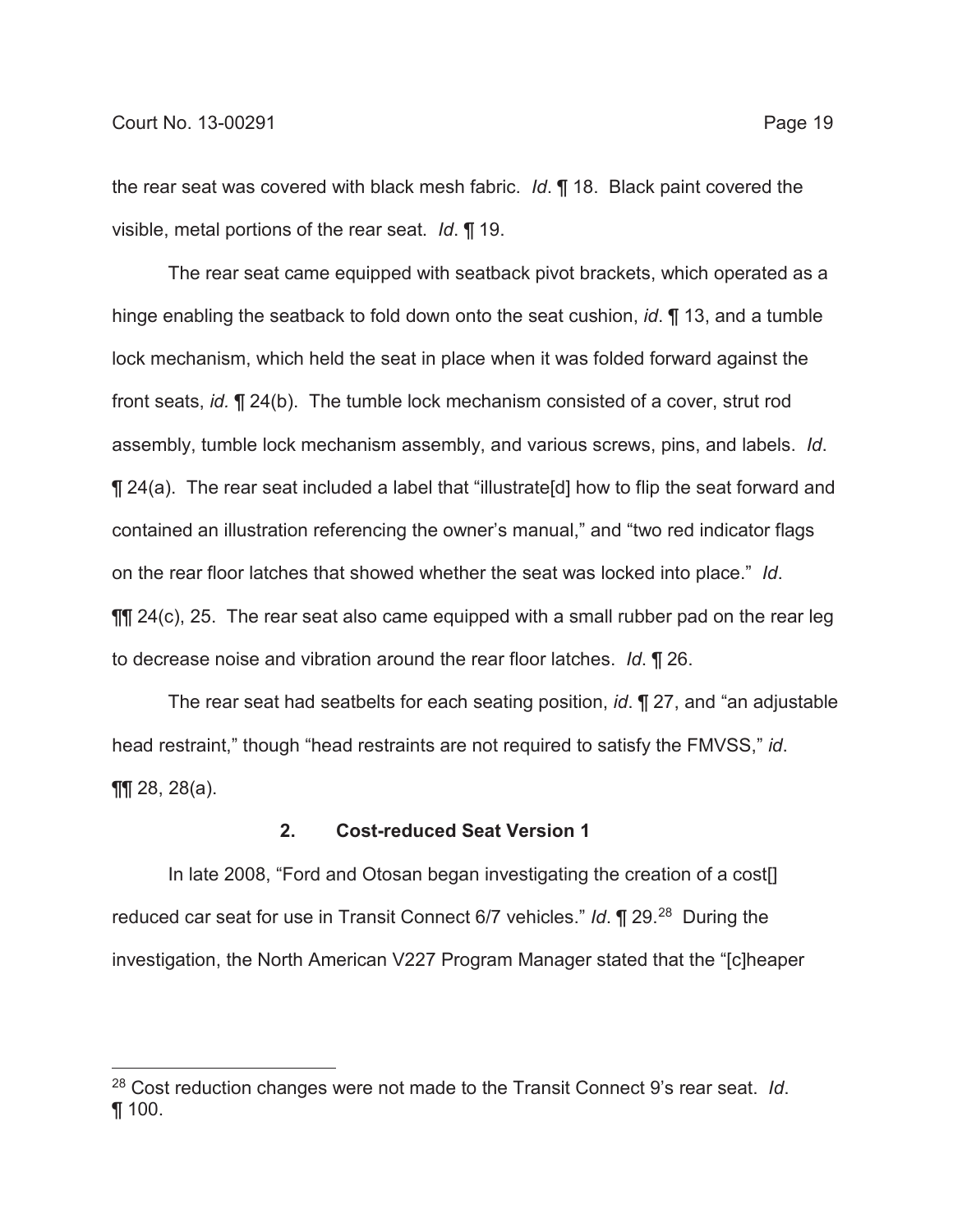seat still needs to meet all crash requirements. Thought is that, for example, it does not fold or tumble forward. Dont [sic] touch cushion or fabric." *Id*. ¶ 86.

In mid-MY2010, Ford created its first cost-reduced seat ("CRSV-1") for use in Transit Connect 6/7s. *Id*. ¶ 32. The implementation of CRSV-1 resulted in the removal of the head restraints, torsion bar assembly and mount, tumble lock mechanism and associated labels, and backrest reinforcement pad from the MY2010 Transit Connect 6/7 rear seat. *Id*. ¶ 33(a)-(d).

"Ford and Otosan used engineering judgment in lieu of physical testing to assert compliance with all applicable FMVSS." *Id*. ¶ 34. Ford and Otosan determined that physical testing of the CRSV-1 was not necessary because "the main frame of the seat structure [was] not changed," the removed components had "no effect on the compliance of strength tests" associated with certain FMVSS, and compliance with FMVSS 202 is only required when "there [are] head restraint[s]." *Id*. ¶ 34; Confidential Joint Ex. 30, ECF No. 132-3 (letter from Ford/Otosan engineers explaining why engineering judgment was relied upon); *see also* Joint Suppl. ¶ 35 (physical testing was limited to that performed on the original MY2010 rear seat). Ford also did not conduct consumer testing or surveys before installing the CRSV-1 in Transit Connect 6/7s. Joint Suppl. ¶ 37. Ford briefly imported Transit Connect 6/7s with the CRSV-1 installed at the time of importation into the United States. *Id*. ¶ 38.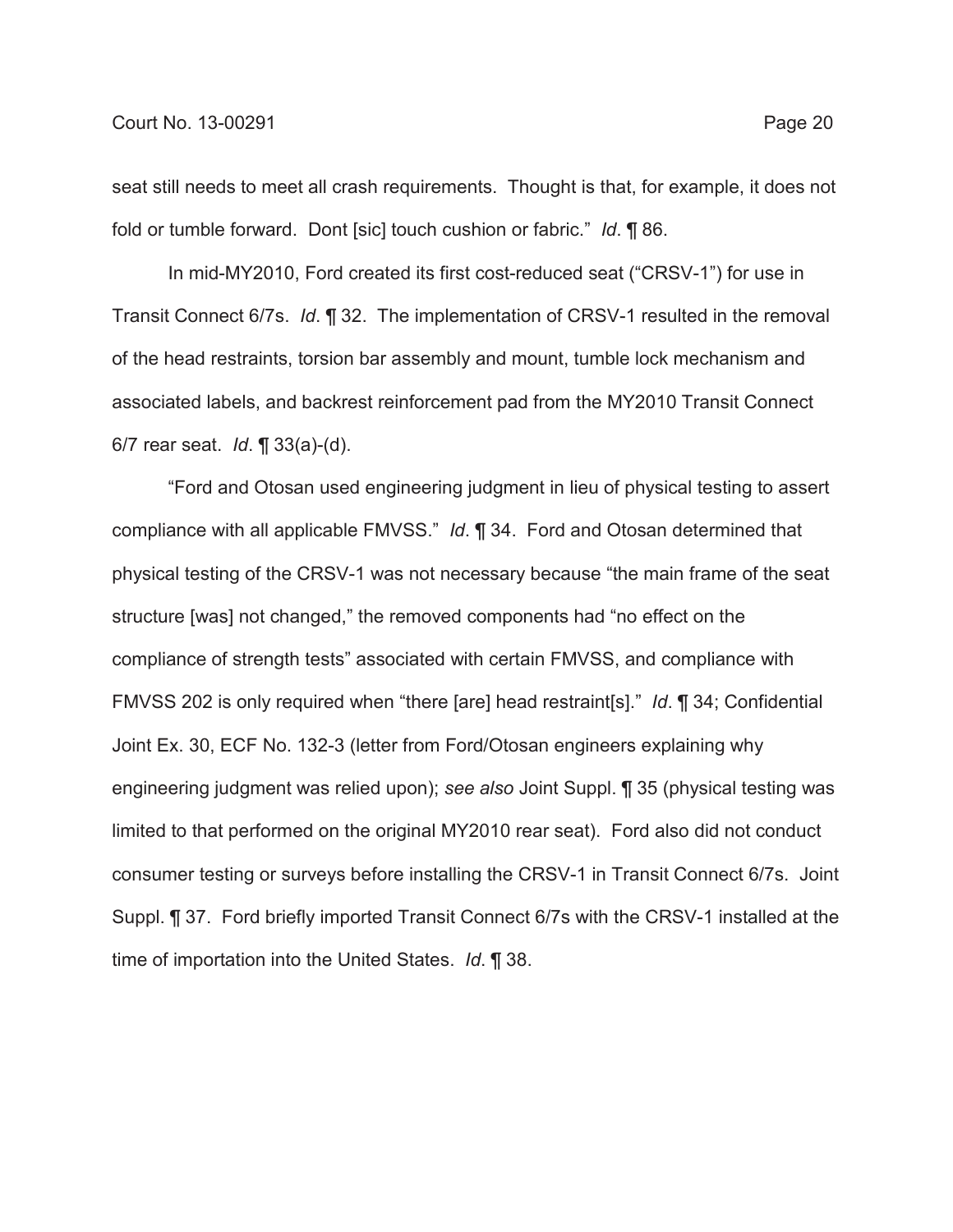# **3. Cost-reduced Seat Version 2**

In 2009, "Otosan began considering ways to further reduce the cost" of the

Transit Connect 6/7 rear seat. *Id*. ¶ 39. In March 2010, an Otosan engineer sent

Michael Andrus, of Ford's Automotive Safety Office, the following email:

I am D&R engineer of V227 (transit connect) seats in Ford-Otosan Turkey. We have a cost reduction study for 2nd row seats. We have decided to delete some parts at V227 NA vehicle 2nd row seats as cost reduction item which will be scrapped in US. Tumble mechanism, torsion bar and headrests were deleted at the first cost reduction study of 2nd row seats. I want to share some delete part opportunities with you for the second cost reduction study and need your decisions if any test required for these changes. Again I want to remind that, these seats will be scrapped in US, will not be used anytime, however we should send the seats with meeting requirements.

*Id*. ¶ 41; *see also id*. ¶ 87 (referring to statement by Otosan engineer that seats shipped

to the United States should "meet all applicable seat requirements").

In late 2010, Ford created its second cost-reduced seat ("CRSV-2"), *id*. ¶ 42,29

which incorporated the following changes from CRSV-1: (1) removal of four of the seven

seatback wires, including three vertical wires and one horizontal wire, and a fifth short

wire associated with the torsion bar assembly, which had been removed in the CRSV-1;

(2) wrapping of the seat in a cost-reduced fire-resistant grey woven cover originally

used only on the back of the MY2010 Transit Connect 6/7 rear seat, and which is not

the same as the fabric used to cover the front seat; (3) replacement of the front leg seat

anchor cover, which was designed to attach to the tumble lock mechanism, "with a

<sup>29</sup> Otosan bought MY2012 Transit Connect 6/7 rear seats from a third party supplier. *Id*. ¶ 49. Each CRSV-2 cost Otosan about [[ ]] than the MY2012 Transit Connect 9 three-passenger rear seat. *Id.* ¶¶ 94-95.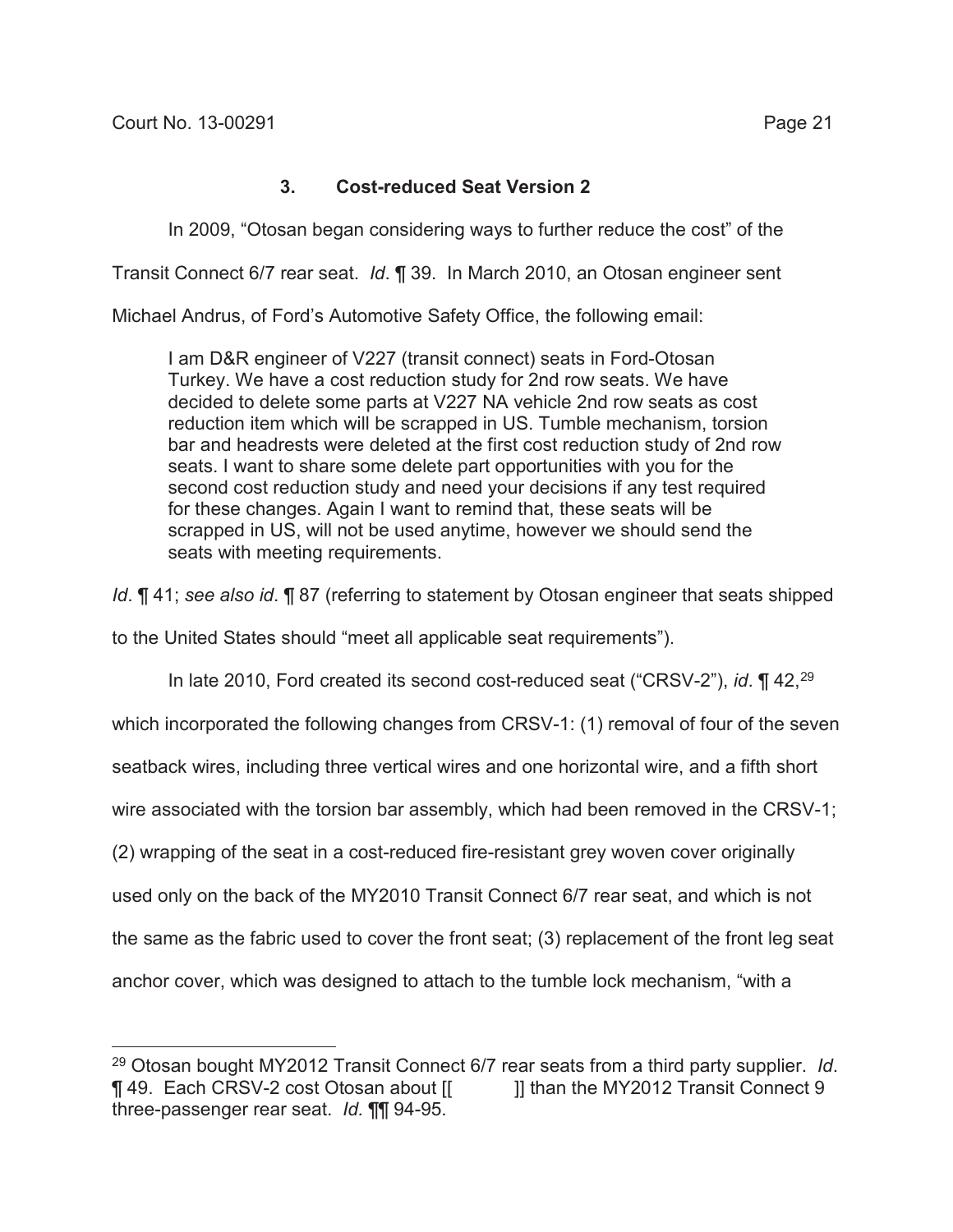cover that did not contain a space for the [t]umble [l]ock [m]echanism"; (4) removal of the red indicator flags and housings associated with the tumble lock mechanism "to leave a bare metal lever"; and (5) removal of the small rubber pad from the rear seat leg intended to decrease noise and vibration from around the rear floor latches, *id*. ¶ 44(a)- (f). At some time, Ford also removed the fabric mesh covering the rear seat bottom and stopped applying black paint to the visible, metal portions of the seat frame. *Id*. ¶ 45(a)- (b).30 The MY2012 Transit Connect 6/7s at issue in this litigation contained the CRSV-2 installed at the time of importation. *Id*. ¶¶ 43, 88.31

"Ford did not conduct consumer testing or surveys" before implementing the CRSV-2. *Id*. ¶ 51. Ford and Otosan used physical testing and engineering judgment to determine that the CRSV-2 did not require additional testing. *Id*. ¶¶ 52, 61. Specifically, Otosan directed the CRSV-2 supplier to conduct "H-Point"32 testing to determine whether any changes, including the fabric change and removal of seatback wires, resulted in changes to the original hip point. *Id*. ¶¶ 53, 55. If H-Point testing reflected changes from the original hip point, then additional tests or engineering changes may

 $30$  Ford is unable to identify when these changes occurred; however, these changes were reflected in the rear seats contained in the subject merchandise at the time of importation. *Id*. ¶ 45.

<sup>&</sup>lt;sup>31</sup> However, Transit Connect 6/7s "were offered, ordered, [and] considered sold to customers without the [rear seat installed]." *Id*. ¶ 89.

<sup>&</sup>lt;sup>32</sup> "H-point" stands for "Hip-Point." *Id*. **[1** 54. "The 'H-Point' is the pivot point where the femur pivots in the ball joint on the hip bone. The H-Point is related to other federal standards, such as where [the] seatbelts are located, and [the] angles [of] and accessibility to seat belts." *Id*. H-Point testing utilizes a procedure developed by the Society of Automotive Engineers and designed to measure a "standardized seating reference point for each vehicle." *Id*. ¶ 56.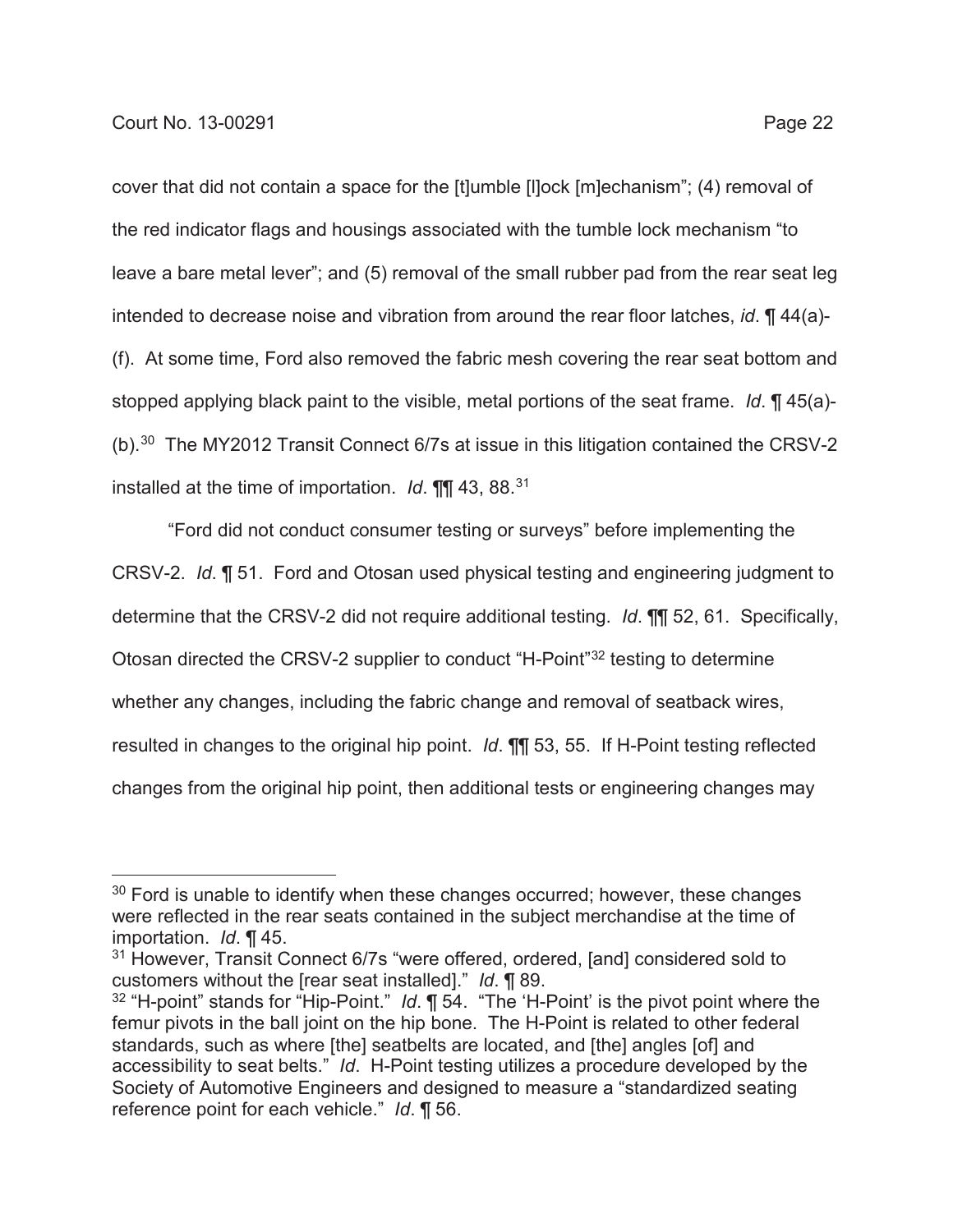be necessary to confirm FMVSS compliance.<sup>33</sup> *Id*. **[**] 58. Based on the H-Point test results, Otosan engineers concluded that the fabric change and removal of seatback wires did not affect the CRSV-2's FMVSS compliance. *Id*. ¶ 59; *see also id*. ¶ 60 (Otosan engineers stated that removing seatback wires did not affect the strength of the seat); *Id*. ¶ 64 (other than the H-Point test, Ford conducted no other additional physical testing beyond the testing performed on the original seat). Ford affixed a safety certification label to each Transit Connect 6/7 at issue certifying that the vehicle

complied with all applicable FMVSS requirements. *Id*. ¶ 62.34

# **D. Post-Importation Processing35 of Subject Merchandise**

After subject imports cleared Customs, but were still within the confines of the

port, processing procedures were conducted on all Transit Connects and, additionally,

<sup>33</sup> Several FMVSS applied to the CRSV-2, including FMVSS 207 (seating systems), FMVSS 208 (occupant crash protection), FMVSS 209 (seat belt assemblies), FMVSS 210 (seat assembly anchorages), and FMVSS 225 (child restraint anchor systems). *Id*.  $\P 50(a)-(e)$ .

<sup>34</sup> Defendant disputes Plaintiff's assertion that the MY2012 Transit Connect 6/7, and, specifically, the CRSV-2, in fact met federal safety standards. *See id*. ¶¶ 101-102 (Ford's facts and CBP's responses thereto); *see also id*. ¶ 129 (CBP's fact and Ford's response) (Plaintiff disputes Defendant's assertion that certifying FMVSS compliance does not mean that the vehicle is FMVSS compliant). However, Parties do not dispute the general proposition that changes to the H-Point suggest that further testing may be required to confirm FMVSS compliance, *id*. ¶ 58, and that, in this case, Otosan engineers determined that the changes associated with the CRSV-2 did not affect the seat's H-Point or, therefore, its FMVSS compliance, *id*. ¶ 59.

 $35$  The court notes that Defendant objects to the term "post-importation processing" as "vague." *See, e.g*., Def.'s Resp. to Pl.'s Facts ¶ 79. There is, however, no dispute that rear seats are removed, along with other post-importation alterations, after importation but while still at the port. The court utilizes "post-importation processing" throughout this opinion as a short-hand term recognizing the undisputed alterations and the undisputed timing of those alterations.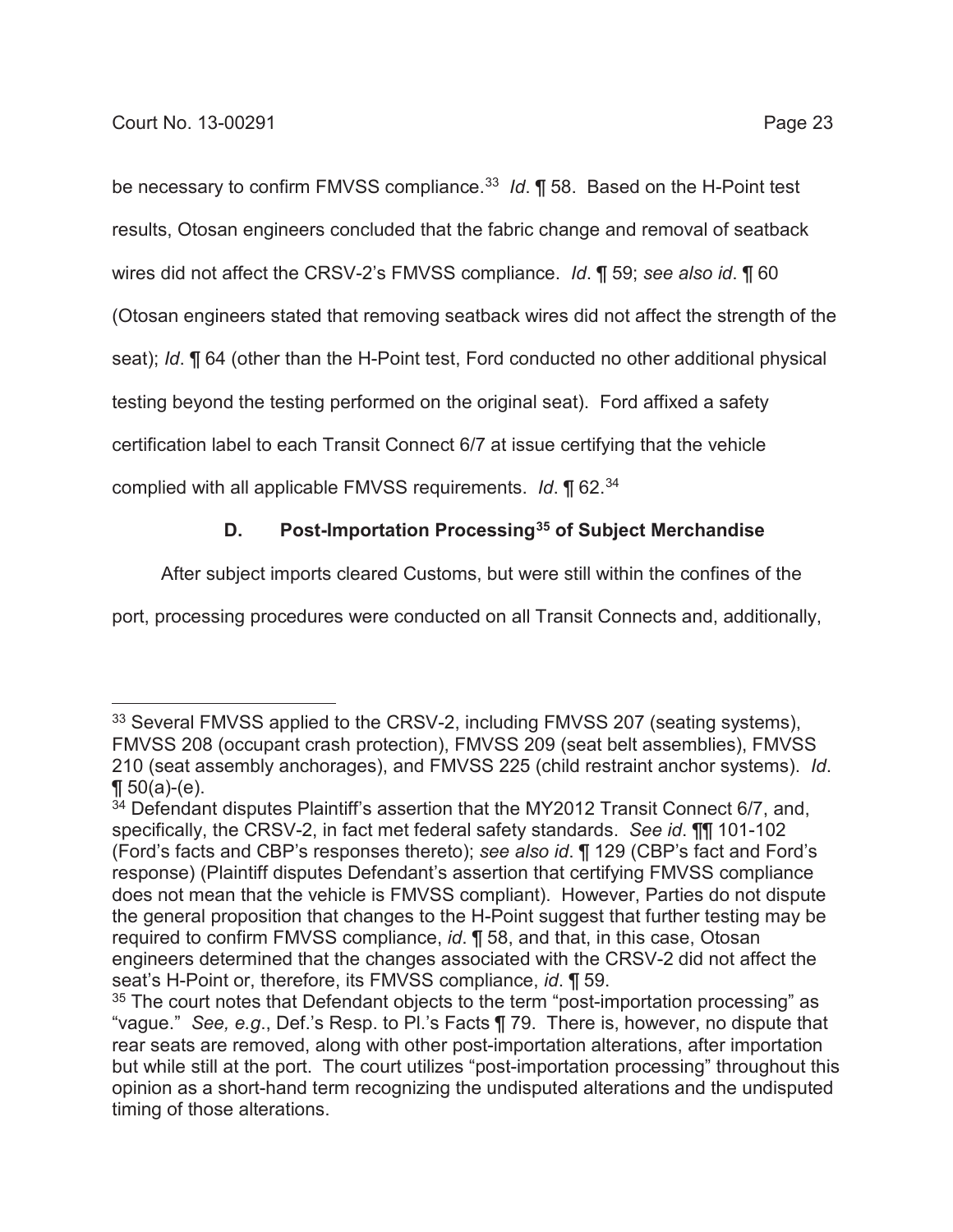certain features were removed or altered in the Transit Connect 6/7s. "The port processing procedures carried out on all Transit Connect vehicles included removing Rap-Gard, a protective covering during shipment; disengaging Transportation Mode; and checking for low fuel." Pl.'s Facts ¶ 74; Def.'s Resp. to Pl.'s Facts ¶ 74. For Transit Connect 6/7s, additional post-importation processing entailed:

> the second-row seat was unbolted and removed,  $[36]$  along with the associated second row safety restraints. A steel panel was then bolted into the second row footwell to create a flat surface behind the first rows of seats. A molded cargo mat was placed over the floor behind the first row. Scuff plates were added inside the second-row doors. In some vehicles the sliding door windows were replaced with a solid panel.

Pl.'s Facts ¶ 78; Def.'s Resp. to Pl.'s Facts ¶ 78.<sup>37</sup> Prior to the subject merchandise

being ordered or manufactured, "Ford had entered into a contract with its port

processor" to conduct the post-importation processing. Def.'s Facts ¶ 125; Pl.'s Resp.

to Def.'s Facts ¶ 125.

The following features remained in the Transit Connect 6/7s after the post-

importation processing: underbody second-row seat support; anchors and fittings for the

second-row seat, permanent bracing in the side pillars to support the removed safety

restraints; and the beam and foam in the side sliding doors for rear passenger crash

 $36$  Ford considered returning the rear seats to Turkey for re-use. Joint Suppl.  $\P$  82. However, Turkish customs laws precluded the re-importation of the seats, and, thus, the North American V227 Program Manager directed Ford to research a cost-reduced car seat that met "all requirements except [that] it simply [did] not fold and flip." *Id*. ¶¶ 83- 84. The removed seats were recycled or otherwise disposed of. *Id*. ¶ 85.

<sup>37</sup> Transit Connect 9s did not undergo this additional post-importation processing. *Id*. ¶ 93 (the Transit Connect 9 was delivered with a rear car seat).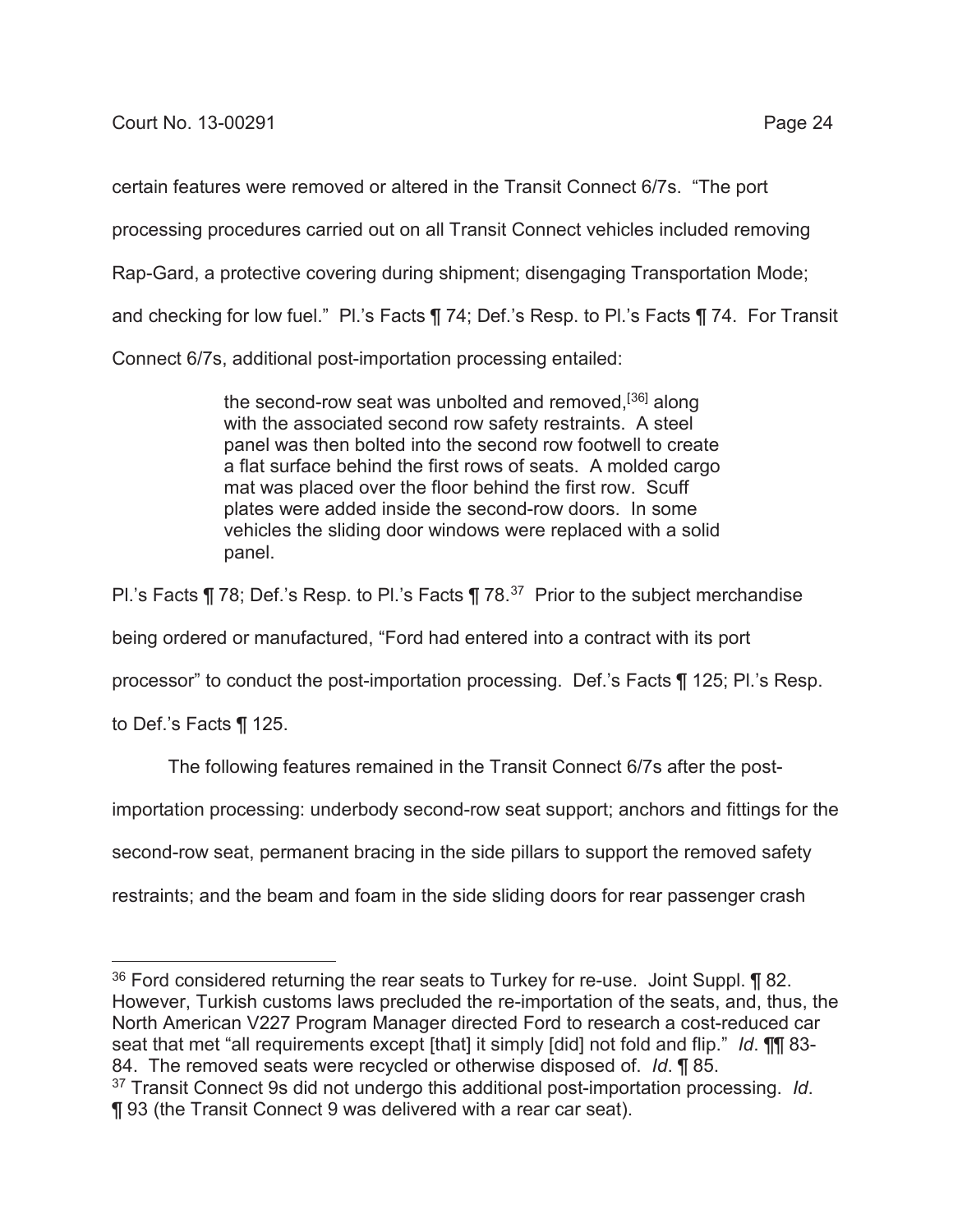# **E. CBP's Investigations of Subject Merchandise**

"Between April 17, 2009, and 2013," Ford imported the Transit Connects through the Ports of Baltimore, Maryland, Jacksonville, Florida, Los Angeles-Long Beach, California, and Port Hueneme, California. Pl.'s Facts ¶ 137; Def.'s Resp. to Pl.'s Facts ¶ 137. From March 1, 2010 through November 23, 2012, "there were 477 liquidations of entries containing Transit Connect vehicles classified under subheading 8703.23.00, HTSUS, with 446 entries as bypass liquidations, *i.e*., unreviewed, and 31 entries reviewed by CBP personnel" without a physical inspection of the goods by an import specialist. Def.'s Facts ¶ 139; Pl.'s Resp. to Def.'s Facts ¶ 139. As part of Customs' compliance validation, Customs reviewed "Ford's entry documents" for at least nineteen entries, and of those nineteen validated entries, eight were "found to be compliant." Pl.'s Facts ¶¶ 142-43; Def.'s Resp. to Pl.'s Facts ¶¶ 142-43.

In the winter of 2011 to 2012, CBP Supervisory Import Specialist Gerald Stroter and Import Specialists Tamiko Bates and Jeremy Jackson conducted a Trade Compliance Measurement Review as part of Tamiko Bates' training at the Port of Baltimore.39 Pl.'s Facts ¶ 151; Def.'s Resp. to Pl.'s Facts ¶ 151. One of the entries

<sup>&</sup>lt;sup>38</sup> The anchor holes for the second row seat are plugged and no longer readily accessible after post-importation processing. *Id*. ¶ 92.

 $39$  The fact that a review took place is not in dispute; however, Parties present two different dates, within a month of each other, indicating when the review occurred. Plaintiff asserted the review was conducted in December 2011, and Defendant asserted the review was initiated on January 17, 2012. Pl.'s Facts ¶ 151 (citing Ex. M 60:11-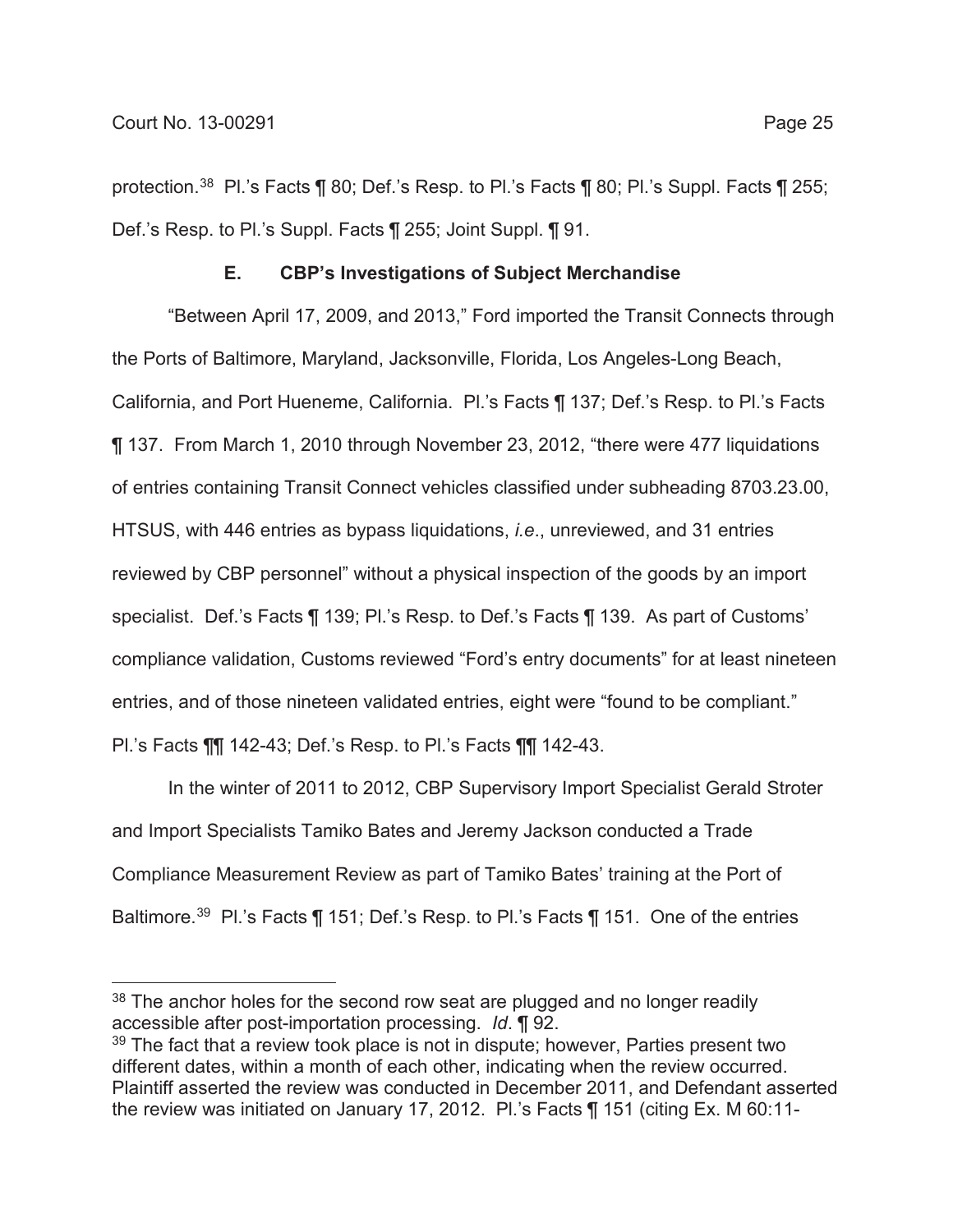covered in the Trade Compliance Measurement Review was of a Transit Connect 6/7. Pl.'s Facts ¶ 152; Def.'s Resp. to Pl.'s Facts ¶ 152. Mr. Stroter noticed that "the difference between the passenger version and the cargo version of the Transit Connect appeared to be that the passenger version had a rear seat and the cargo version did not." Pl.'s Facts ¶ 155; Def.'s Resp. to Pl.'s Facts ¶ 155.

As a result of the aforementioned review, Import Specialists "believed that the [Transit Connect 6/7s] were being misclassified." Pl.'s Facts ¶ 157; Def.'s Resp. to Pl.'s Facts ¶ 157; Pl.'s Suppl. Facts at 8-9 (clarification of Pl.'s Fact ¶ 157); Def.'s Resp. to Pl.'s Suppl. Facts at 14 (response to clarification of Pl.'s Fact ¶ 157). On February 6, 2012, Mr. Jackson submitted a QUICS query<sup>40</sup> to the National Import Specialists describing the Transit Connect 6/7 "based on what was shown on Ford's website." Pl.'s Facts ¶¶ 158-59; Def.'s Resp. to Pl.'s Facts ¶¶ 158-59.

On February 9, 2012, Mr. Stroter, Mr. Jackson, and CBP Officer Eric Dausch went to the Port of Baltimore "to physically inspect a [Transit Connect 6/7]," and at this time, Mr. Jackson "noticed that some Transit Connect vehicles had rear windows and some did not." Pl.'s Facts ¶¶ 160-61; Def.'s Resp. to Pl.'s Facts ¶¶ 160-61. Mr. Stroter and Mr. Jackson learned that "vehicles with VIN's containing the characters S6 or S7

62:7); Def.'s Resp. to Pl.'s Facts ¶ 151 (citing Def.'s Ex. 20). The court finds that this difference is immaterial to the undisputed fact that a review took place. <sup>40</sup> A QUICS query is "a mechanism by which import specialists are able to circulate [classification] questions to the National Import Specialists"; however, the "response is advisory and [] not binding." Pl.'s Facts ¶¶ 158-59; Def.'s Resp. to Pl.'s Facts ¶¶ 158- 59.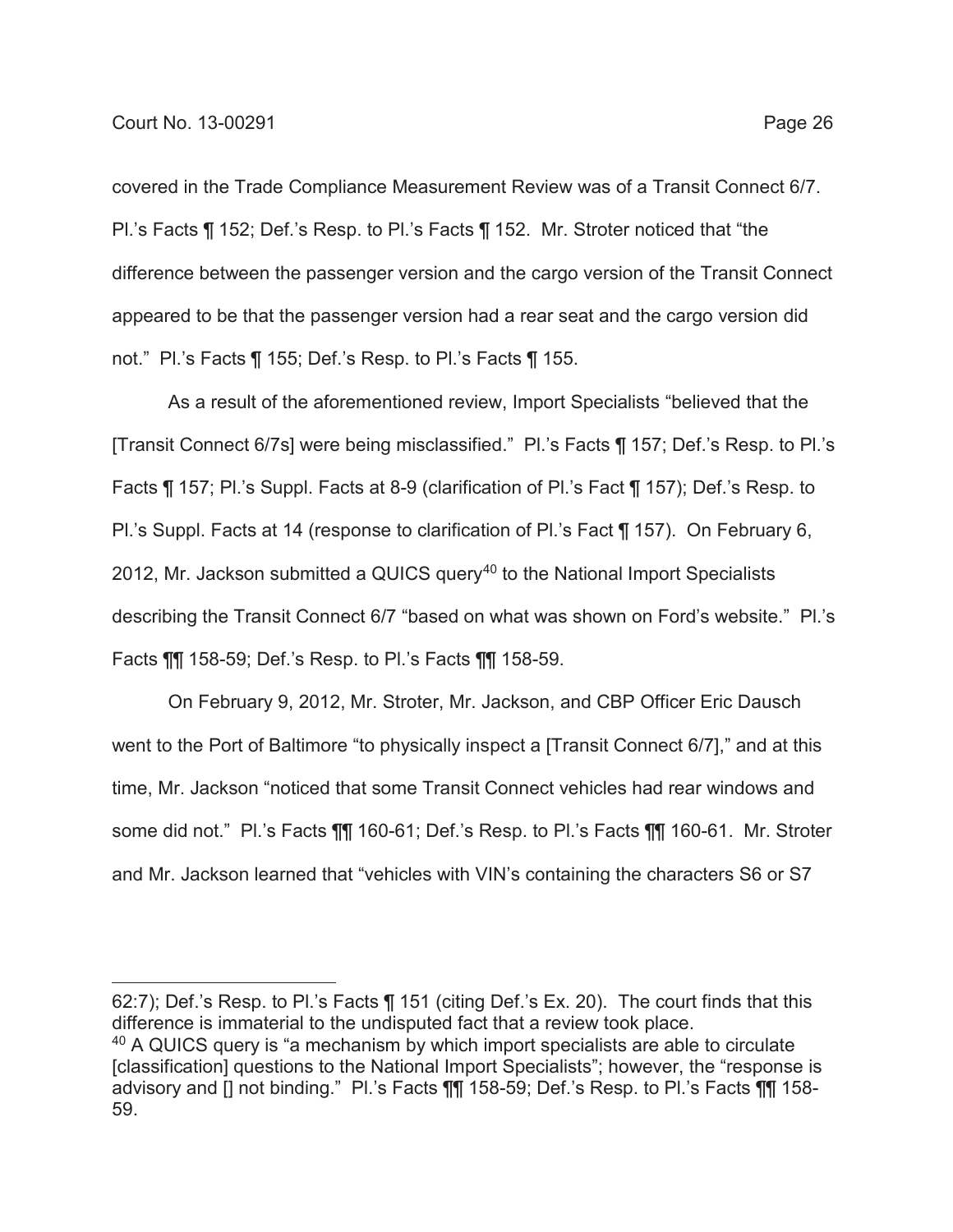. . . were consistently discovered to be 2-passenger cargo vans while those with the characters S9 were identified as 5-passenger vehicles." Pl.'s Facts ¶ 166 (internal quotations omitted); Def.'s Resp. to Pl.'s Facts ¶ 166.

That day, Mr. Jackson "emailed Richard Laman, the National Import Specialist responsible for reviewing Jackson's earlier QUICS message," describing "the vehicles that he physically inspected, and included the pictures that were taken of the vehicles during his visit." Pl.'s Facts ¶ 163; Def.'s Resp. to Pl.'s Facts ¶ 163. Mr. Jackson viewed Mr. Laman "as responsible for setting the policy for how the Transit Connect [6/7] would be classified." Pl.'s Facts ¶ 163; Def.'s Resp. to Pl.'s Facts ¶ 163.

On February 22, 2012, the Assistant Special Agent in Charge of U.S. Immigration and Customs Enforcement in Baltimore was notified of the "Investigation into Proper Classification of Ford Connect Vans." Pl.'s Facts ¶ 169; Def.'s Resp. to Pl.'s Facts ¶ 169. On February 23, 2012, the Port of Baltimore notified Ford that CBP had "initiated an investigation into Ford Motor Company importations" and the "declaration of vehicles classified under the Harmonized Tariff Schedule of United States (HTSUS) headings 8704 and 8703." Pl.'s Facts ¶ 172; Def.'s Resp. to Pl.'s Facts ¶ 172.

On February 24, 2012, CBP Officer Benjamin Syzmanski contacted Mr. Stroter and informed him for the first time that cargo vans "are imported in [sic] as passenger vans." Pl.'s Facts ¶ 185; Def.'s Resp. to Pl.'s Facts ¶ 185. Mr. Syzmanski explained that "the Transit Connect vans make entry into the port and then are fully released by CBP. Only after the vans have been released by CBP . . . does Ford move the vans to a facility within the Baltimore Port limits and select vans are gutted/stripped/altered to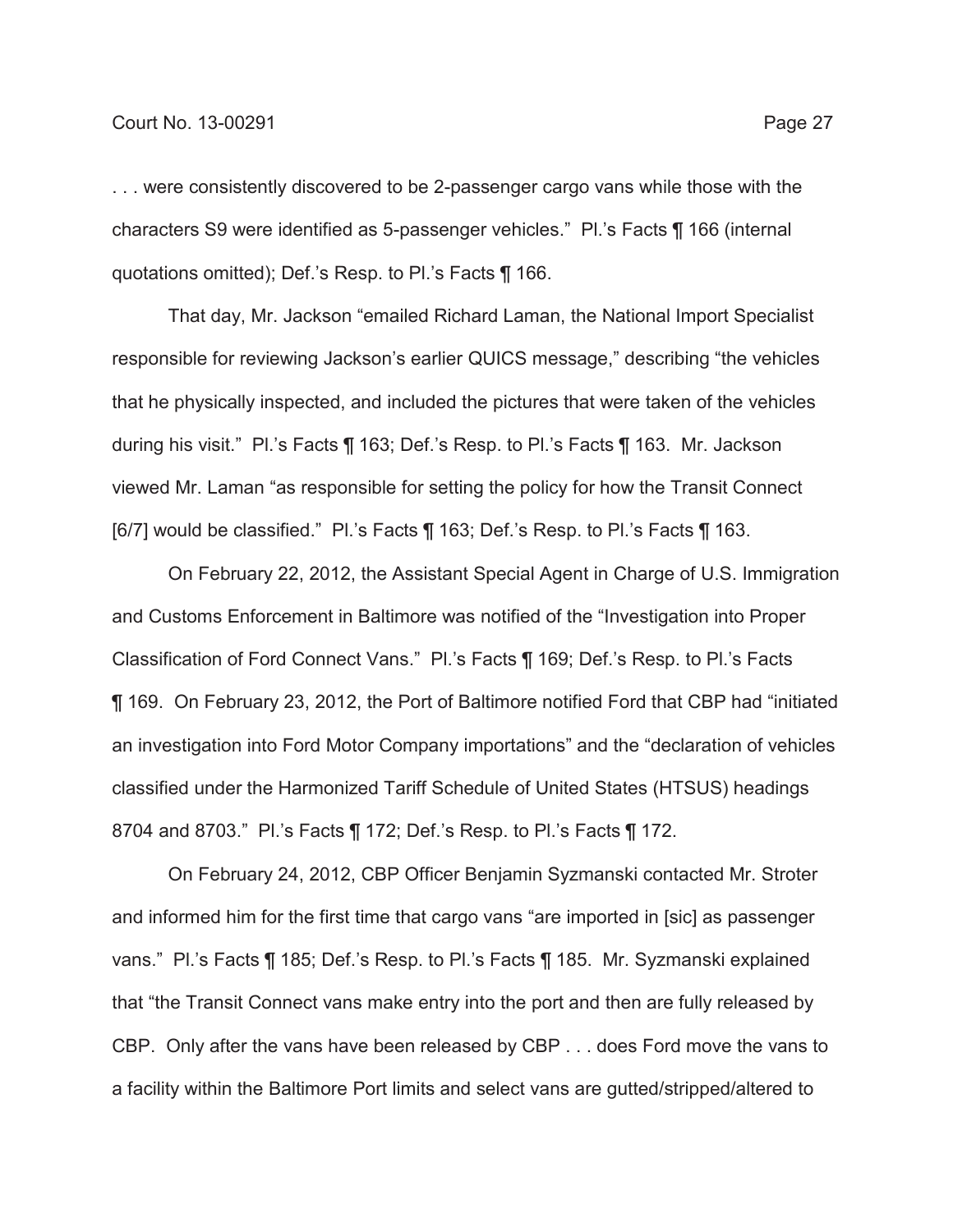become cargo vans." Pl.'s Facts ¶ 185 (internal quotations omitted); Def.'s Resp. to Pl.'s Facts ¶ 185.

On June 8, 2012, the Assistant Director for Trade Operations of the Port of Baltimore, Thomas Heffernan, requested Internal Advice from CBP's Office of Regulations and Rulings regarding the proper classification of the Transit Connect 6/7s. Pl.'s Facts ¶¶ 87d, 216; Def.'s Resp. to Pl.'s Facts ¶¶ 87d, 216; Def.'s Facts ¶ 145; Pl.'s Resp. to Def.'s Facts ¶ 145. On January 30, 2013, in response to Mr. Heffernan's request for Internal Advice, CBP Headquarters issued ruling HQ H220856 to the Baltimore Field Office. Pl.'s Facts ¶ 237; Def.'s Resp. to Pl.'s Facts ¶ 237; Def.'s Facts ¶ 146; Pl.'s Resp. to Def.'s Facts ¶ 146. HQ H220856 held that the Transit Connect 6/7s were "properly classifiable as 'Motor vehicles for the transport of goods,' under subheading 8704.31.00, HTSUS, dutiable at the rate of 25% ad valorem." Def.'s Facts ¶ 147; Pl.'s Resp. to Def.'s Facts ¶ 147.

### **JURISDICTION AND STANDARD OF REVIEW**

The Court has subject matter jurisdiction pursuant to 28 U.S.C.

 $\S$  1581(a)(2012).<sup>41</sup> Jurisdiction is uncontroverted in this case. Pl.'s Facts  $\P$  244-49; Def.'s Resp. to Pl.'s Facts ¶ 244-49.

The Court may grant summary judgment when "there is no genuine issue as to any material fact," and "the moving party is entitled to judgment as a matter of law." *Anderson v. Liberty Lobby, Inc.*, 477 U.S. 242, 247 (1986); USCIT R. 56(a). The court's

<sup>&</sup>lt;sup>41</sup> All references to the United States Code are to the 2012 edition, which is the same in all relevant respects as the version in effect at the time of importation.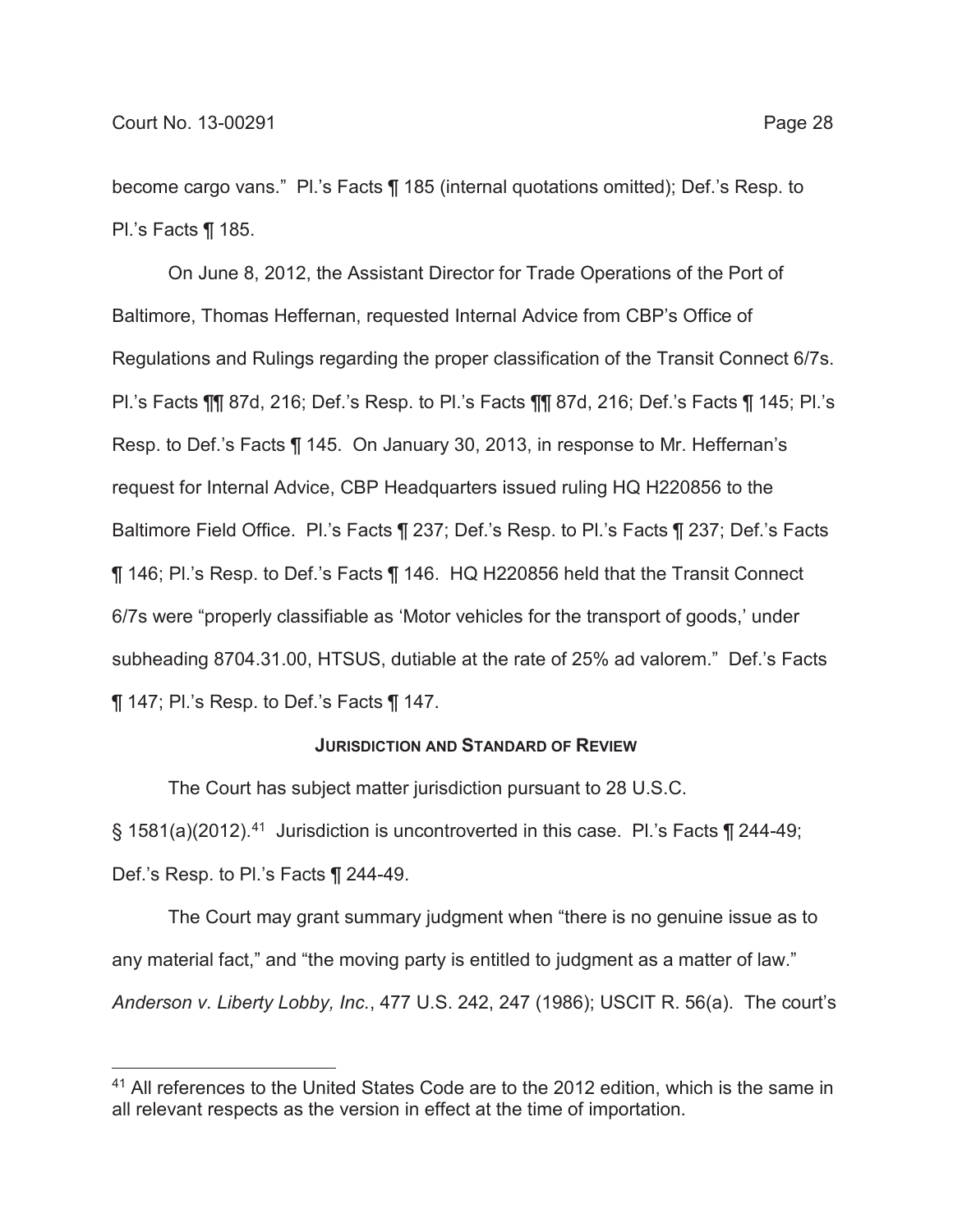review of a classification decision involves two steps. First, it must determine the

meaning of the relevant tariff provisions, which is a question of law. *See Bausch & Lomb, Inc. v. United States*, 148 F.3d 1363, 1365 (Fed. Cir. 1998) (citation omitted); *see also id.* at 1366 (characterizing the first step as "constru[ing] the relevant (competing) classification headings"). Second, it must determine "what the merchandise at issue is," which is a question of fact. *Id.* at 1366. When no factual dispute exists regarding the merchandise, summary judgment is appropriate and resolution of the classification turns solely on the first step. *See id.* at 1365-66; *id.* at 1365 ("The ultimate question in a classification case is whether the merchandise is properly classified under one or another classification heading," which is "a question of law[] . . . because what is at issue is the meaning of the terms set out in the statute . . . .") (citations omitted); *see also Sigma–Tau HealthScience, Inc. v. United States*, 838 F.3d 1272, 1276 (Fed. Cir. 2016) (citations omitted).

The court reviews classification cases on "the basis of the record made before the court." 28 U.S.C. § 2640(a). While the court accords deference to Customs' classification rulings relative to their '"power to persuade,'" *United States v. Mead Corp.*, 533 U.S. 218, 235 (2001) (quoting *Skidmore v. Swift & Co.*, 323 U.S. 134, 140 (1944)), it has "an independent responsibility to decide the legal issue of the proper meaning and scope of HTSUS terms," *Warner-Lambert Co. v. United States*, 407 F.3d 1207, 1209 (Fed. Cir. 2005) (citing *Rocknel Fastener, Inc. v. United States*, 267 F.3d 1354, 1358 (Fed. Cir. 2001)). It is "the court's duty to find the *correct* result, by whatever procedure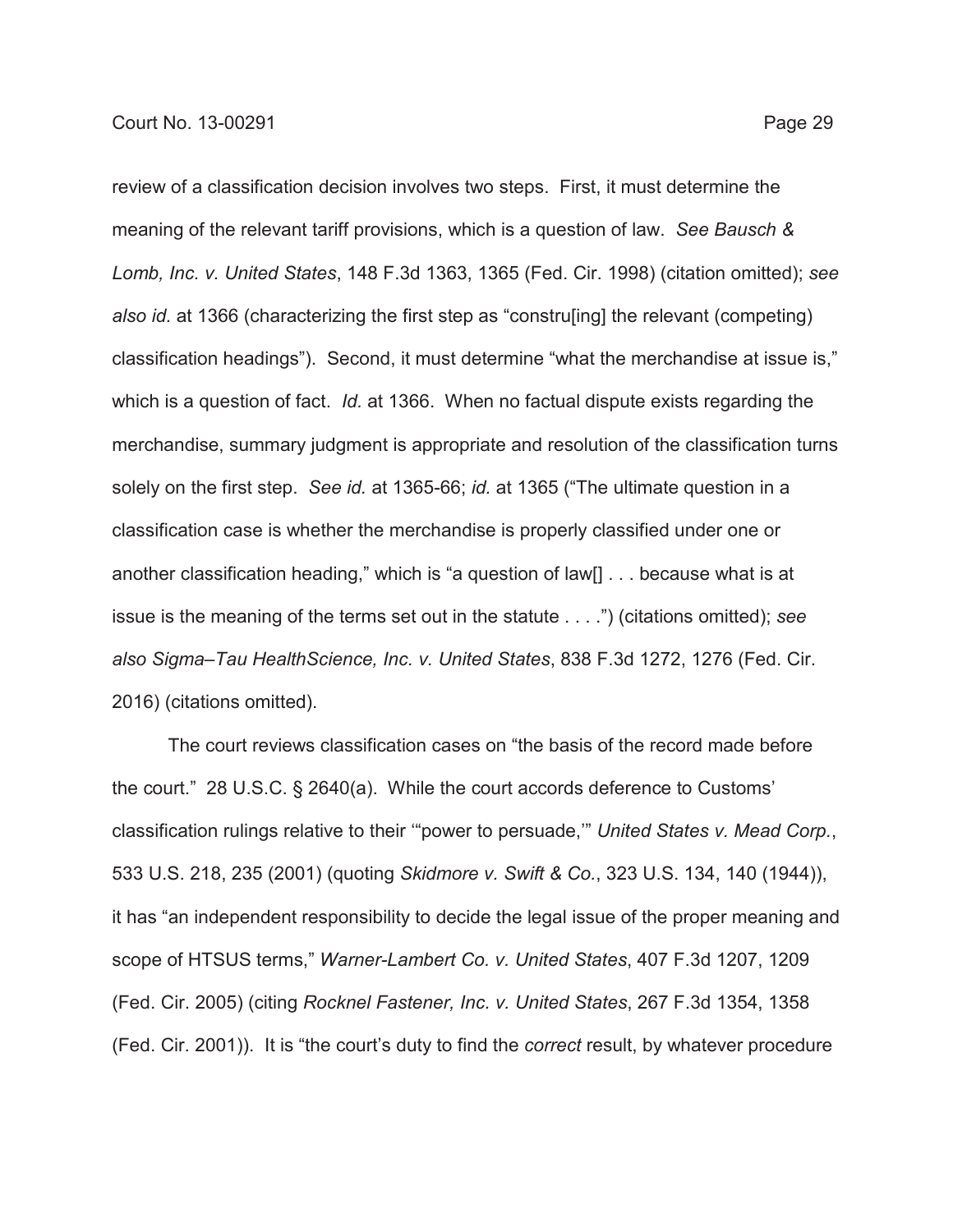is best suited to the case at hand." *Jarvis Clark Co. v. United States*, 733 F.2d 873, 878 (Fed. Cir. 1984).

### **DISCUSSION**

## **I. Legal Framework**

The General Rules of Interpretation ("GRIs") provide the analytical framework for the court's classification of goods. *See N. Am. Processing Co. v. United States,* 236 F.3d 695, 698 (Fed. Cir. 2001). "The HTSUS is designed so that most classification questions can be answered by GRI 1." *Telebrands Corp. v. United States,* 36 CIT \_\_\_,

\_\_\_, 865 F. Supp. 2d 1277, 1280 (2012), *aff'd* 522 Fed. App'x 915 (Fed. Cir. 2013). GRI 1 states that, "for legal purposes, classification shall be determined according to the terms of the headings and any [relevant] section or chapter notes." GRI 1, HTSUS.<sup>42</sup>

"Absent contrary legislative intent, HTSUS terms are to be 'construed [according] to their common and popular meaning.'" *Baxter Healthcare Corp. v. United States,* 182 F.3d 1333, 1337 (Fed. Cir. 1999) (quoting *Marubeni,* 35 F.3d at 533 (Fed. Cir. 1994)). Courts may rely upon their own understanding of terms or consult dictionaries, scientific authorities, and other reliable information. *Brookside Veneers, Ltd. v. United States,*

<sup>&</sup>lt;sup>42</sup> The court considers chapter and section notes of the HTSUS in resolving classification disputes because they are statutory law, not interpretive rules. *See Arko Foods Int'l, Inc. v. United States*, 654 F.3d 1361, 1364 (Fed. Cir. 2011) (citations omitted); *see also Park B. Smith, Ltd. v. United States*, 347 F.3d 922, 929 (Fed. Cir. 2003) (chapter and section notes are binding on the court). Here, however, there are no chapter or section notes relevant to the classification of MY2012 Transit Connect 6/7s. Accordingly, the court considers the common meaning of the relevant tariff terms. *See Marubeni*, 35 F.3d at 534 (absent legally binding chapter or section notes, the court need only consider the common meaning of relevant tariff terms).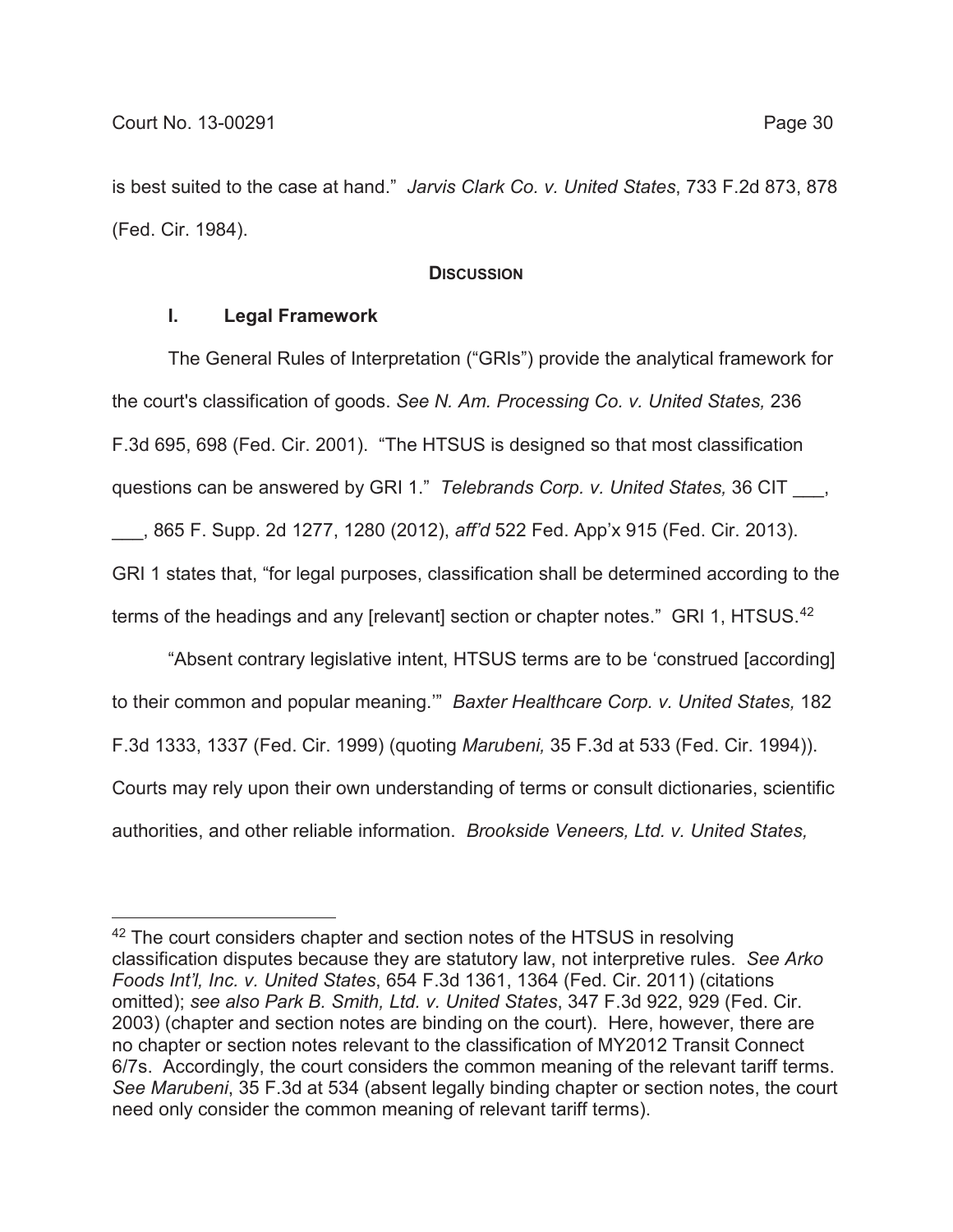847 F.2d 786, 789 (Fed. Cir. 1988); *BASF Corp. v. United States,* 35 CIT \_\_\_, \_\_\_, 798 F. Supp. 2d 1353, 1357 (2011). For additional guidance on the scope and meaning of tariff headings and chapter and section notes, the court also may consider the Explanatory Notes to the Harmonized Commodity Description and Coding System, developed by the World Customs Organization. *See Deckers Outdoor Corp. v. United States*, 714 F.3d 1363, 1367 n.1 (Fed. Cir. 2013). Although Explanatory Notes do not bind the court's analysis, they are "indicative of proper interpretation" of the tariff schedule. *Lynteq, Inc. v. United States*, 976 F.2d 693, 699 (Fed. Cir. 1992) (quoting H.R. Rep. No. 100-576, at 549 (1988) (Conf. Rep.), reprinted in 1988 U.S.C.C.A.N. 1547, 1582) (quotation marks omitted).

### **II. Competing Tariff Provisions**

Customs liquidated the subject imports as motor vehicles for the transport of goods pursuant to subheading 8704.31.00. *See* HQ H220856 at 13. Defendant contends Customs correctly classified the subject imports, and that Customs' ruling deserves deference. Subheading 8704.31.00 covers:

**8704** Motor vehicles for the transport of goods:

Other, with spark-ignition internal combustion piston engine:

**8704.31.00** G.V.W. not exceeding 5 metric tons . . . . . . . . . . . 25% Ford contends the subject imports are motor vehicles principally designed for the transport of persons, classifiable under subheading 8703.23.00. That subheading covers: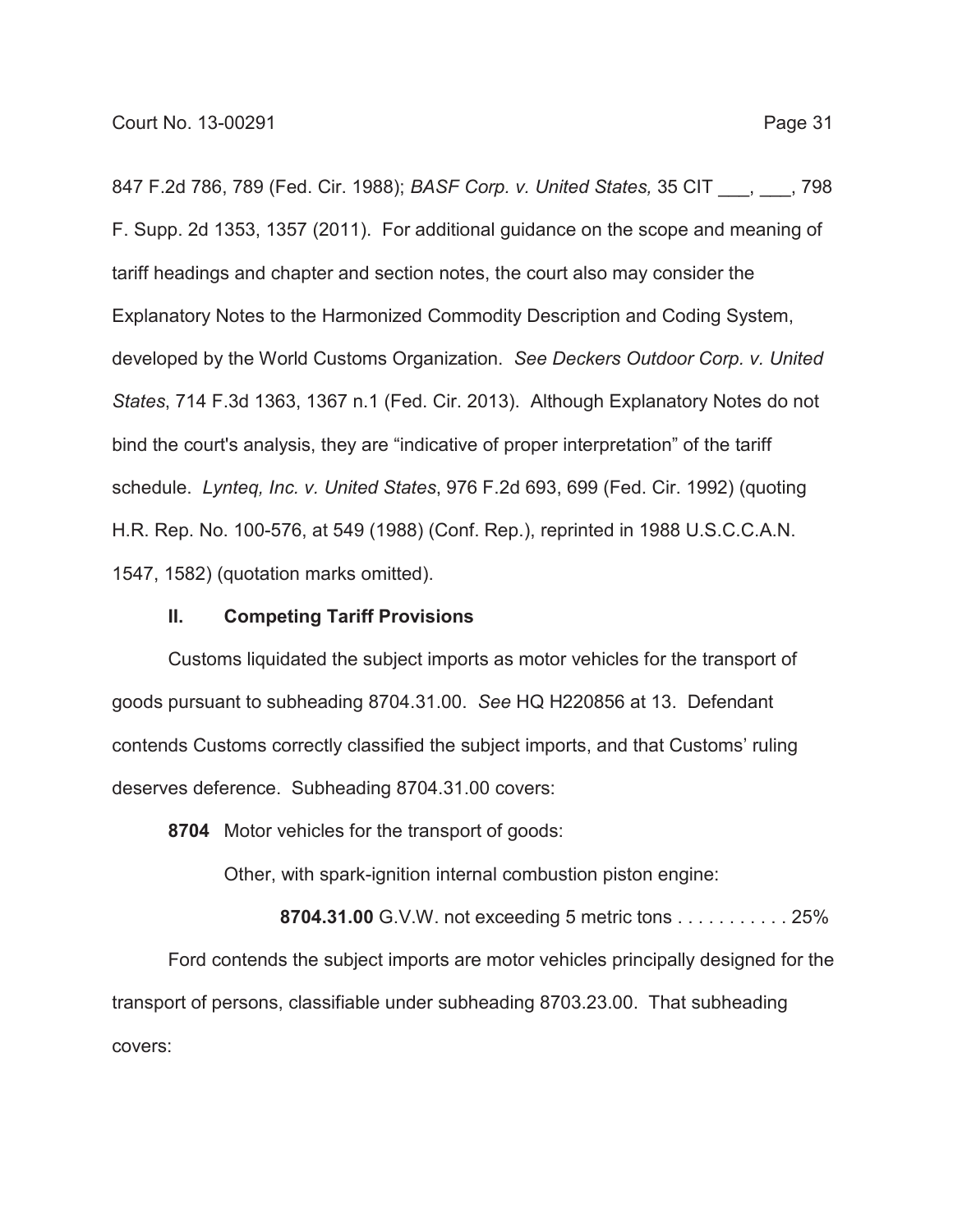**8703** Motor cars and other motor vehicles principally designed for the transport of persons (other than those of heading 8702), including station wagons and racing cars:

Other vehicles, with spark-ignition internal combustion reciprocating piston engine:

**8703.23.00** Of a cylinder capacity exceeding 1,500 cc but not exceeding 3,000 cc . . . . . . . . . . . . . . . . . . . . . . .2.5%

When GRI 1 analyses demonstrate that merchandise is *prima facie* classifiable under two or more headings, it will be classified under "[t]he heading [that] provides the most specific description." GRI 3(a). Here, heading 8703 affords the most specific description; thus, if the Transit Connect 6/7s satisfy the requirements of heading 8703, "there is no need to discuss [heading] 8704." *See Marubeni*, 35 F.3d at 536. However, if the Transit Connect 6/7 is not classifiable under heading 8703, it falls within heading 8704.43

# **III. Classification is Based on the Article's Condition at the Time of Importation**

Parties agree that the Federal Circuit's test for distinguishing between passenger vehicles and cargo vehicles governs this court's resolution of the instant dispute. *See, e.g.*, Pl.'s MSJ at 25-29; Def.'s XMSJ at 16; *see also Marubeni*, 35 F.3d 530. In

<sup>&</sup>lt;sup>43</sup> Parties do not dispute the assignment of the subject merchandise under an appropriate subheading. If Plaintiff prevails, classification will be under subheading 8703.23.00, based on engine size. If Defendant prevails, classification will be under subheading 8704.31.00, based on weight.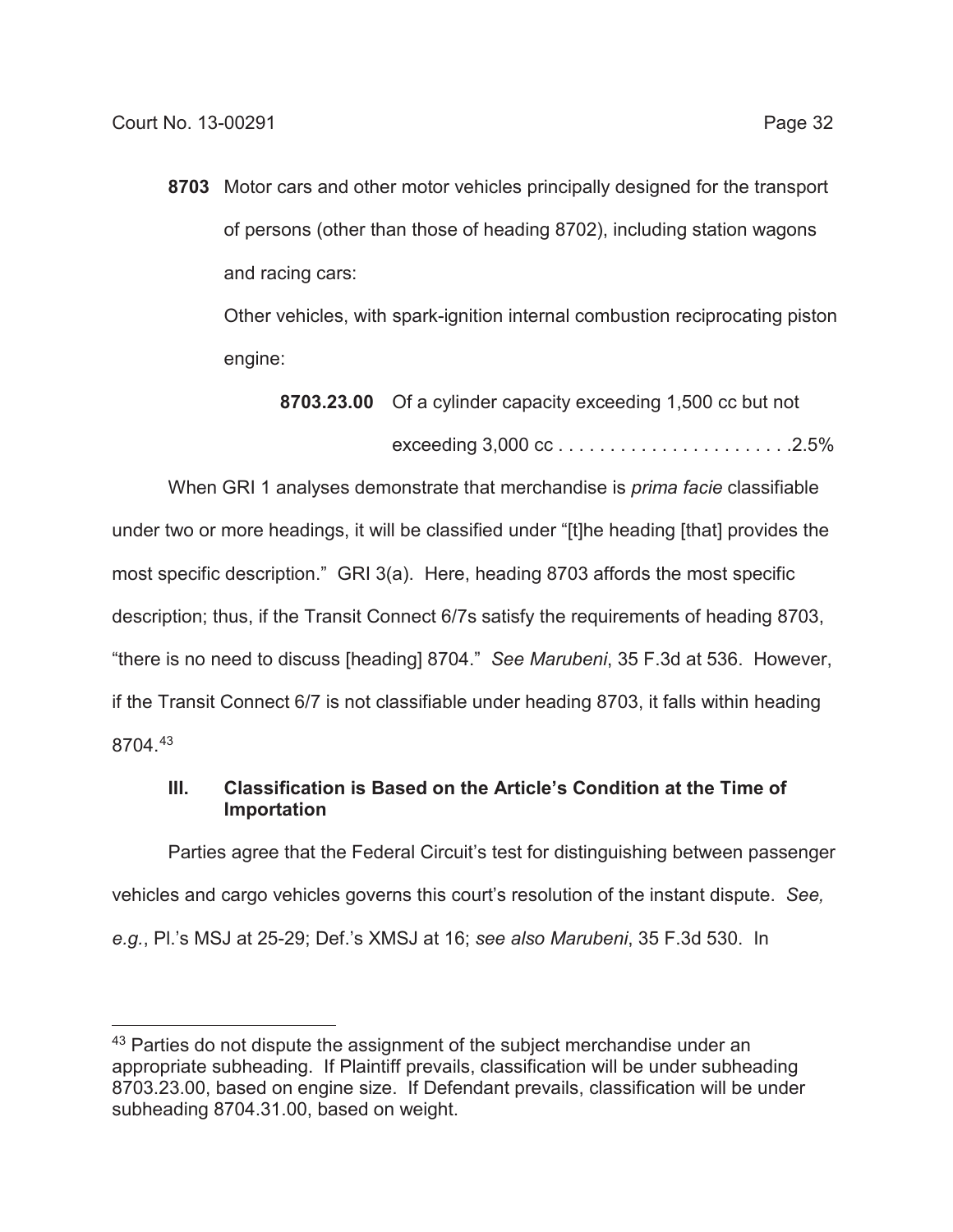*Marubeni*, the court decided the proper classification of the 1989 and 1990, two-door, two-wheel, and four-wheel drive Nissan Pathfinder when the sports utility vehicle first entered the market. 35 F.3d at 532. The *Marubeni* court considered two possible HTSUS headings—8703 and 8704—the same two headings at issue in the instant case, *id.* at 533, and concluded that to be "principally designed for the transport of persons," the vehicle must "be designed 'more' for the transport of persons than goods," *id.* at 534 (citing *Webster's Third New International Dictionary of the English Language*, *Unabridged* (1986) (defining "principally" as "in the chief place, chiefly," and defining "designed" as "done by design or purposefully"); *see also id.* at 535 (classification under heading 8703 requires "that a vehicle's intended purpose of transporting persons must outweigh an intended purpose of transporting goods."). The *Marubeni* court held that the proper classification of the Nissan Pathfinder was under heading 8703, encompassing motor cars and other motor vehicles principally designed for the transport of persons, and affirmed the Court of International Trade's ("CIT") decision. *Id*. at 532 (affirming *Marubeni Am. Corp. v. United States*, 17 CIT 360, 821 F. Supp. 1521 (1993)). In so doing, the Federal Circuit spoke to the test to determine "whether a vehicle is principally designed for a particular purpose, not uniquely designed for a particular purpose," by looking "at both the structural and auxiliary design features, as neither by itself are determinative." *Id*. at 535.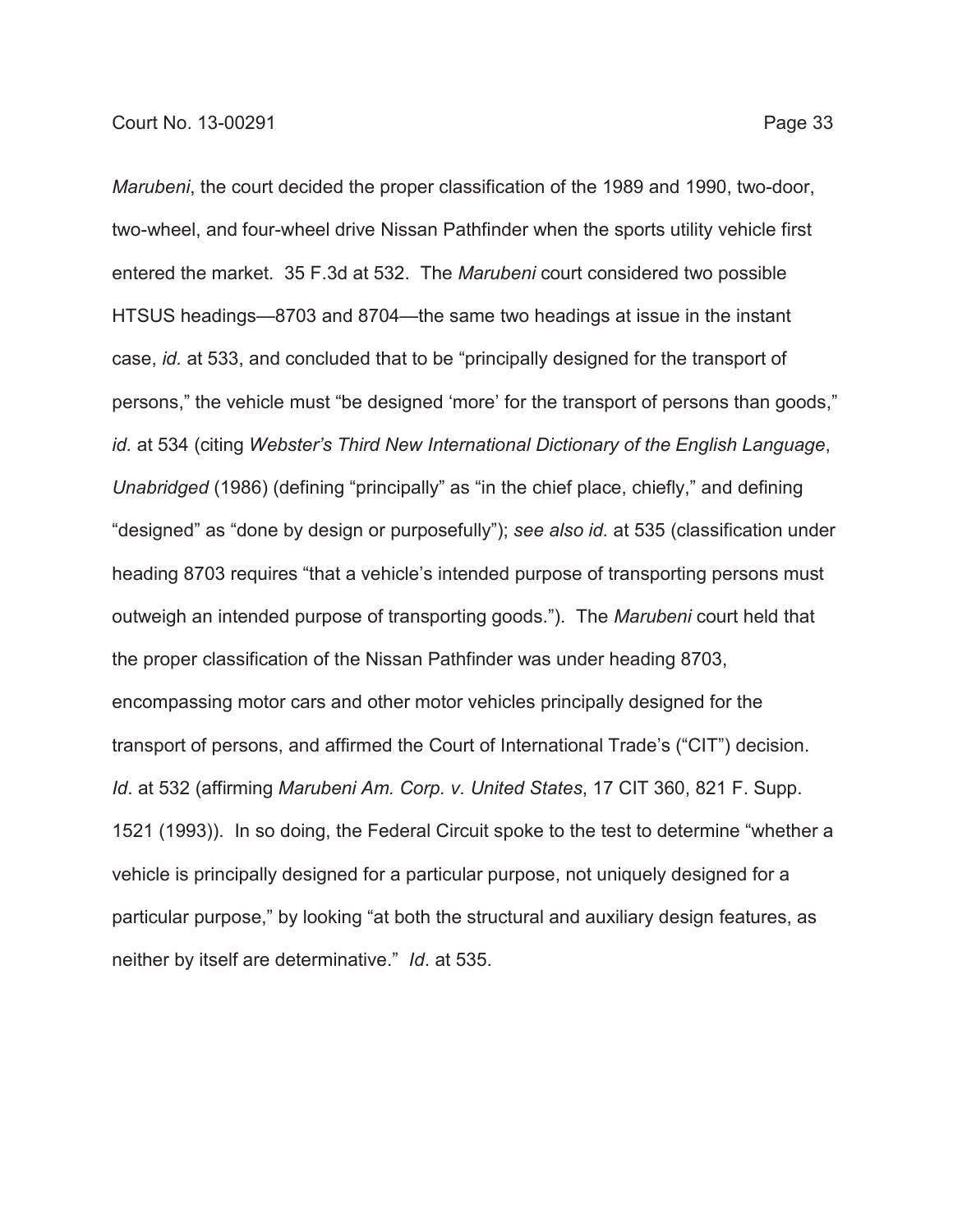Unlike the instant dispute, however, *Marubeni* did not involve post-importation processing of the subject merchandise,<sup>44</sup> concomitant allegations of resort to disguise or artifice to evade higher duties, *see* Def.'s XMSJ at 20-23; Def.'s Corrected Reply Mem. of Law in Opp'n to Pl.'s Mot. for Summ. J. and in Further Supp. of Def.'s Cross-Mot. for Summ. J. ("Def.'s Reply") at 6, 7-9, ECF No. 93-1 (condition of the Transit Connect 6/7s at the time of importation "was a ruse to fool CBP into believing that the vehicles were 'principally designed for the transport of persons'"), or competing claims of legitimate tariff engineering, Pl.'s MSJ at 32-36; Confidential Mem. of P & A in Opp'n to Def.'s Cross-Mot. for Summ. J. and Reply in Supp. of Pl.'s Mot. for Summ. J. ("Pl.'s Reply") at 10-15, ECF No. 97. Accordingly, the court first discusses the relevance of those legal principles to the test set forth in *Marubeni*, before turning to its *Marubeni* analysis.

It is a well-settled tenet of customs law that "[i]n order to produce uniformity in the imposition of duties, the dutiable classification of articles imported must be ascertained by an examination of the imported article itself, in the condition in which it is imported." *Worthington v. Robbins*, 139 U.S. 337, 341 (1891). In 1881, the U.S. Supreme Court affirmed the principle that a manufacturer may purposely manufacture goods in such manner as to evade higher duties. *Merritt v. Welsh*, 104 U.S. 694, 701-02, 704 (1881) (a case involving the importation of sugar, which had been darkened with molasses during its manufacture to escape higher duties assigned to lighter-colored sugar).

<sup>44</sup> *See supra* Background Section III.D.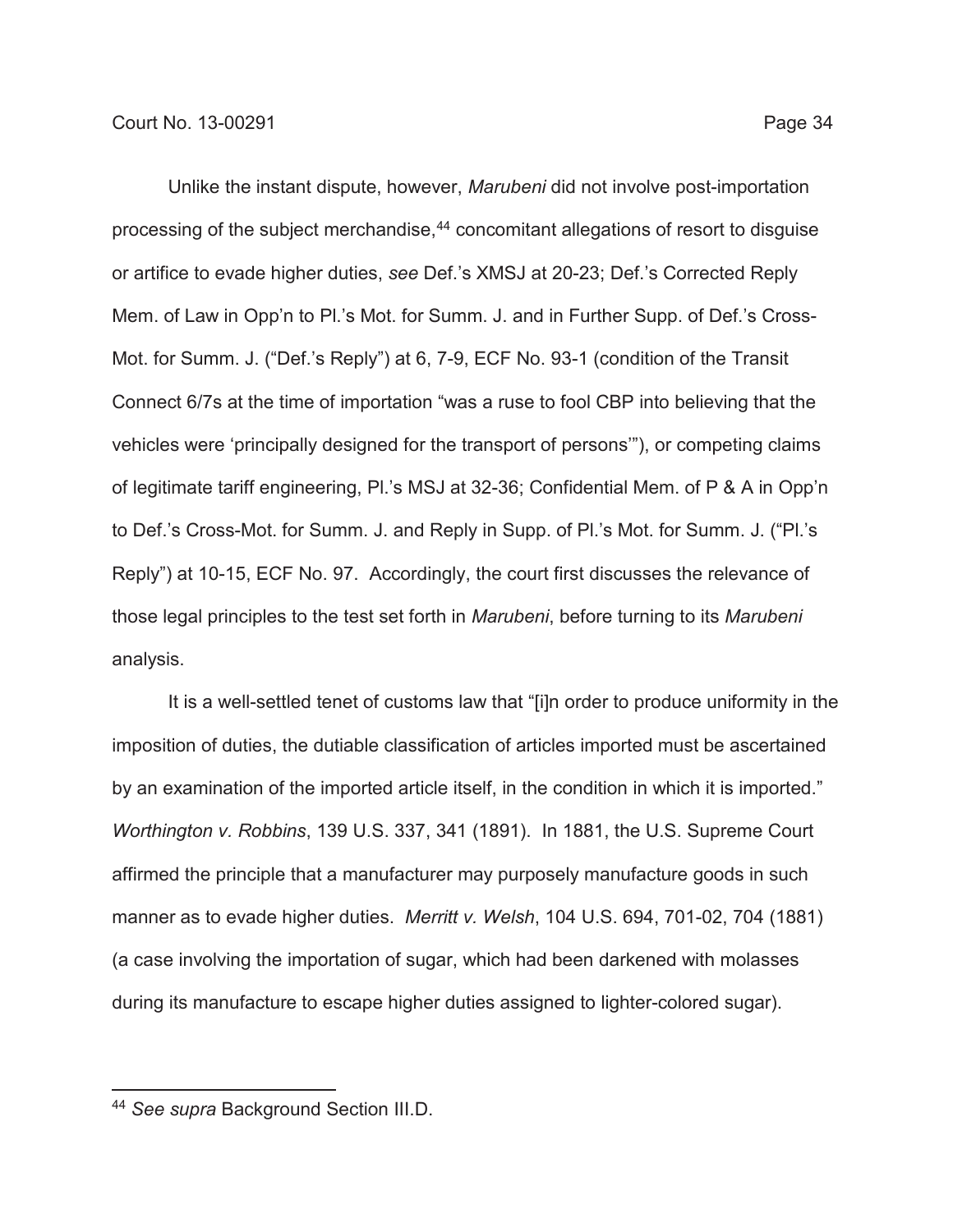According to the Court, "[s]o long as no deception is practised, so long as the goods are truly invoiced and freely and honestly exposed to the officers of customs for their examination, no fraud is committed, no penalty is incurred." *Id*. at 704.

*Seeberger v. Farwell*, 139 U.S. 608 (1891) is in accord. In *Seeberger*, the manufacturer produced garments using a mixture of cotton (6%) and wool (94%) to avoid higher tariffs associated with pure wool garments. 139 U.S. at 609-10. The Customs Service (then called the "collector") determined that the small addition of cotton had not changed the character of the goods and the plaintiff's claim to a lower rate of duty "[w]as an attempt to defraud the revenue." *Id.* at 610-11. The trial court disagreed, and the Supreme Court concurred, finding that the manufacturer "had the right to . . . manufacture the goods with only a small percentage of cotton, for the purpose of making them dutiable at the lower rate." *Id.* at 611.

*Merritt* and *Seeberger* involved permanent alterations to the composition of their respective merchandise; neither case addressed, as occurred here, post-importation alterations to the subject merchandise. In *Citroen*, however, the Supreme Court did not regard the pre- or post-importation condition of the subject import as material to the classification analysis. *United States v. Citroen*, 223 U.S. 407 (1912). *Citroen* concerned the importation from France of 37 unset and unstrung pearls, divided into five separate lots. *Id*. at 413. Prior to importation, the pearls had been strung and worn as a necklace by their eventual owner. *Id*. at 413-14. After importation into the United States and delivery to the owner, the pearls were strung to "form[] the necklace she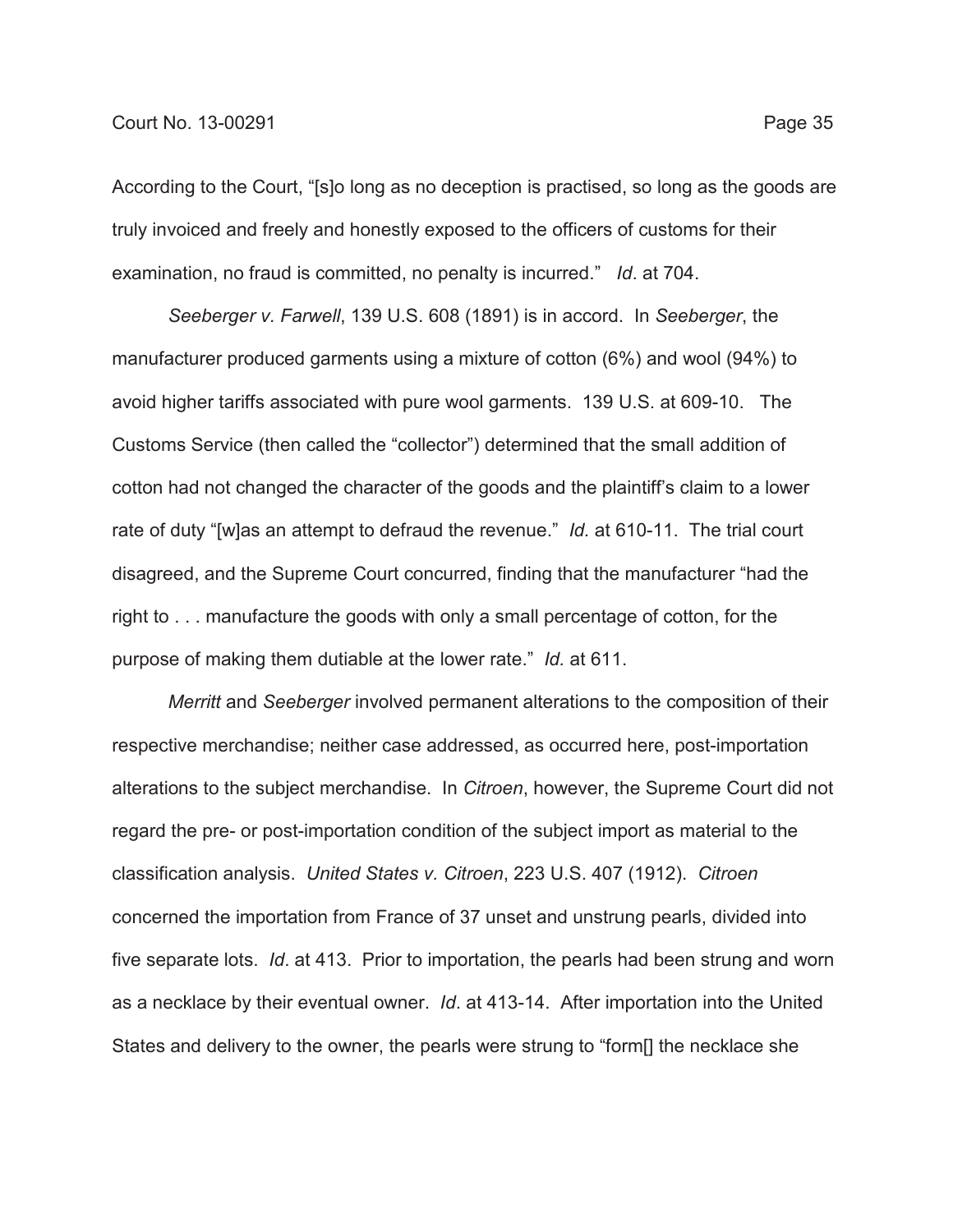desired." *Id*. at 414. The Customs Service had classified the pearls under the provision for "pearls set or strung," and the importer appealed. *Id*. at 413.

The Court discussed, and dismissed, the idea that the pre-importation stringing of the pearls or any post-importation plan to string the pearls into a necklace determined the correct classification. *See id.* at 415-16 ("Had these pearls never been strung before importation, no one would be heard to argue that they fell directly within the description of paragraph 434 [applicable to set or strung pearls] because they could be strung, *or had been collected for the purpose of stringing or of being worn as a necklace*.")) (emphasis added); *Id*. at 416 ("Nor can it be said that pearls, imported unstrung, are brought within the description of paragraph 434 because, at some time, or from time to time, previous to importation, they have been put on a string temporarily for purposes of display."). The *Citroen* Court created a bright line test for classification cases: "[d]oes the article, *as imported*, fall within the description sought to be applied?" *Id*. at 415 (emphasis added).

It is also well settled, however, that articles cannot escape a prescribed rate of duty "by resort to disguise or artifice." *Id*. at 415. In other words, when the article is described by a particular tariff provision at the time of importation, "an effort to make it *appear otherwise* is simply a fraud on the revenue, and cannot be permitted to succeed." *Id*. at 415 (emphasis added) (citing *Falk v. Robertson*, 137 U.S. 225, 232 (1890) (a case involving the importation of high quality tobacco hidden in a bale of inferior quality tobacco, in which the importer had tried to classify the entire bale under the provision applicable to the inferior tobacco)). In contrast, the purposeful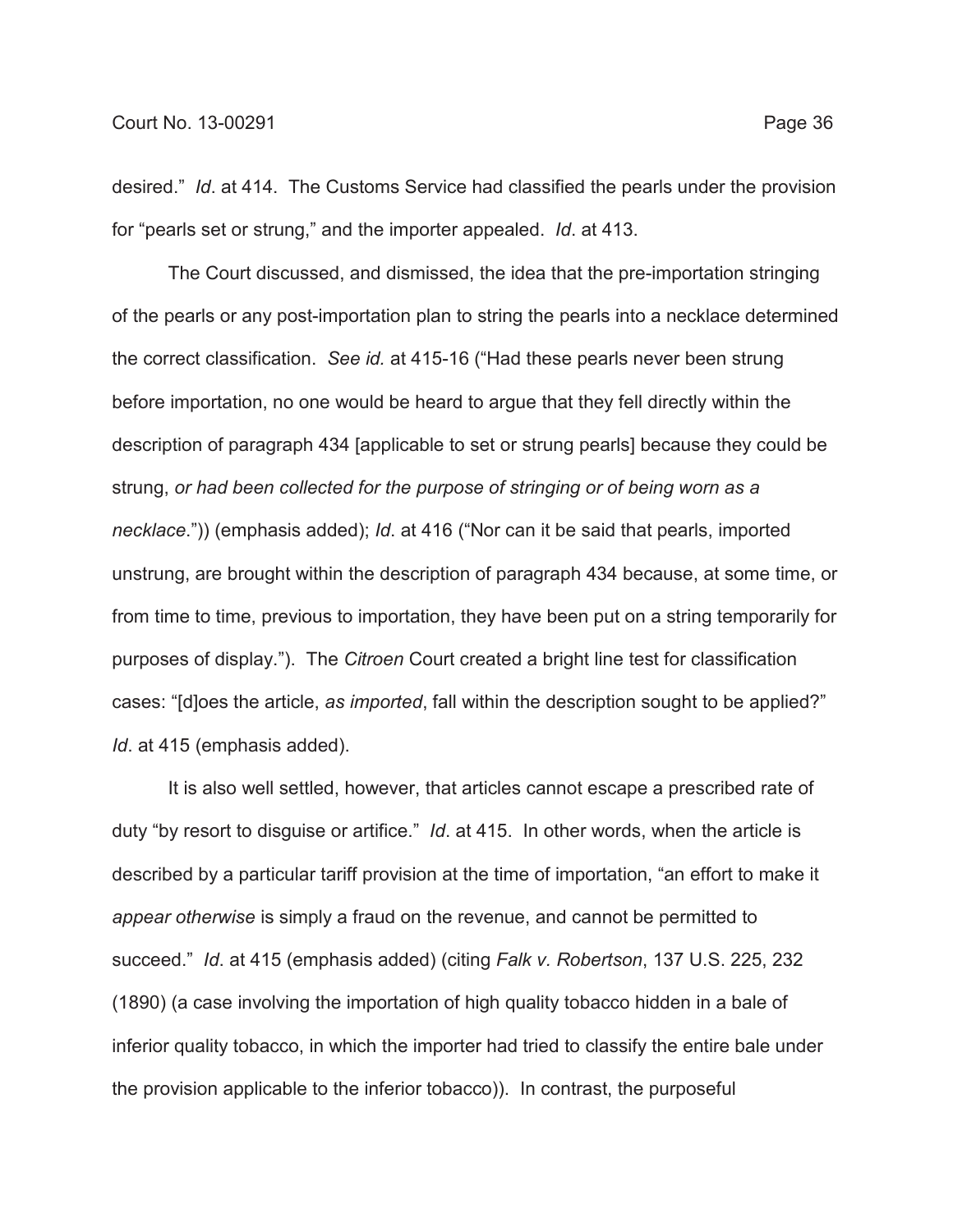manufacture or preparation of an article to avoid higher tariffs is not disguise or artifice; rather, that is legitimate tariff engineering. *See id*. at 415 ("But when the article imported is not the article described as dutiable at a specified rate, it does not become dutiable [at that rate] because it has been manufactured or prepared for the express purpose of being imported at a lower rate.") (citing *Merritt*, 104 U.S at 704, *Seeberger*, 139 U.S. at 611); HQ H220856 at 11 (defining legitimate tariff engineering).

The CIT has previously addressed competing claims of legitimate tariff engineering and disguise or artifice in a case involving post-importation processing. *See Heartland By-Products, Inc. v. United States* ("*Heartland I*"), 23 CIT 754, 74 F. Supp. 2d 1324 (1999), *rev'd*, 264 F.3d 1126 (Fed. Cir. 2001) ("*Heartland II*"). *Heartland I* concerned the correct classification of sugar syrup to which molasses was added during manufacturing and then extracted after importation. *Heartland I*, 23 CIT at 756, 74 F. Supp. 2d at 1328. The plaintiff, Heartland By-Products, Inc. ("Heartland"), claimed classification under subheading 1702.90.40 of the HTSUS, which covers "sugar syrups . . . containing soluble non-sugar solids [excluding foreign substances] greater than 6 percent by weight of the total soluble solids," and which was not subject to the relevant tariff rate quota,45 *Id.* at 760, 74 F. Supp. 2d at 1332, "because [the product] contain[ed] more than 6% by weight of soluble, non-sugar solids with no foreign substances," *Heartland II*, 264 F.3d at 1129. Customs initially agreed. *Heartland I*, 23 CIT at 755, 74

<sup>&</sup>lt;sup>45</sup> "[T]he volume of sugar imported into the United States is controlled by a Tariff Rate Quota." *Heartland II*, 264 F.3d at 1128 (citing Additional U.S. Notes to Chapter 17 (2000)).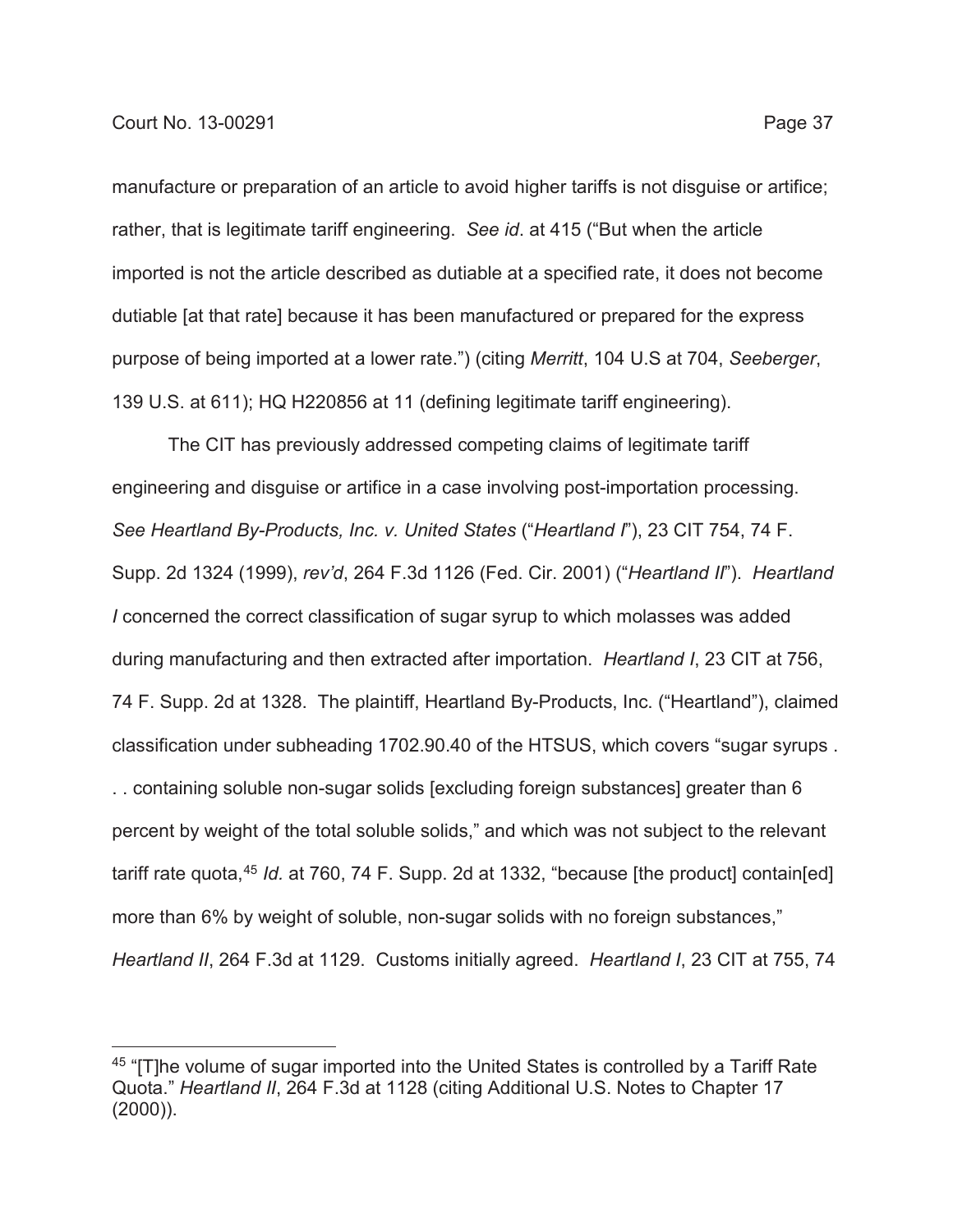F. Supp. 2d at 1327 (citation omitted). However, the domestic sugar industry filed a petition seeking reclassification of the subject merchandise, arguing, *inter alia*, that classification under subheading 1702.90.40 "defeated the purpose of the 6% solids content provision of 1702.90.20 HTSUS[, which] . . . . was adopted to ensure that sugar syrups containing less than 6% non-sugar solids would be subject to the TRQ because such syrups compete directly with sugar." *Heartland II*, 264 F.3d at 1130.

Pursuant to that petition, Customs determined that the molasses constituted a "foreign substance" and should be disregarded in determining the amount of soluble non-sugar solids in the syrup. *Heartland I*, 23 CIT at 762, 74 F. Supp. 2d at 1333 (citation omitted); *Heartland II*, 264 F.3d at 1131. Customs also determined that the addition of molasses was not a "genuine step" in the process of manufacturing the sugar syrup, and, thus, its inclusion constituted disguise or artifice. *Heartland I*, 23 CIT at 767-69, 74 F. Supp. 2d at 1337-38 (citation omitted); *Heartland II*, 264 F.3d at 1131 (citation omitted). Accordingly, Customs revoked its prior ruling, *Heartland I*, 23 CIT at 756, 74 F. Supp. 2d at 1329, and classified Heartland's sugar under subheading 1702.90.10/20, *Heartland II*, 264 F.3d at 1131-32 (citation omitted).46

On appeal from Customs' revocation, the CIT concluded that molasses is not a foreign substance because it is "composed of the same chemical ingredients" as raw sugar and the subject sugar syrup, but in different proportions. *Heartland I*, 23 CIT at

<sup>&</sup>lt;sup>46</sup> Subheading 1702.90.10/20 covers sugar syrups with non-sugar solids in an amount equal to or less than 6% soluble non-sugar solids. *Heartland I,* 23 CIT at 762, 74 F. Supp. 2d 1333; Subheading 1702.90.10/20, HTSUS.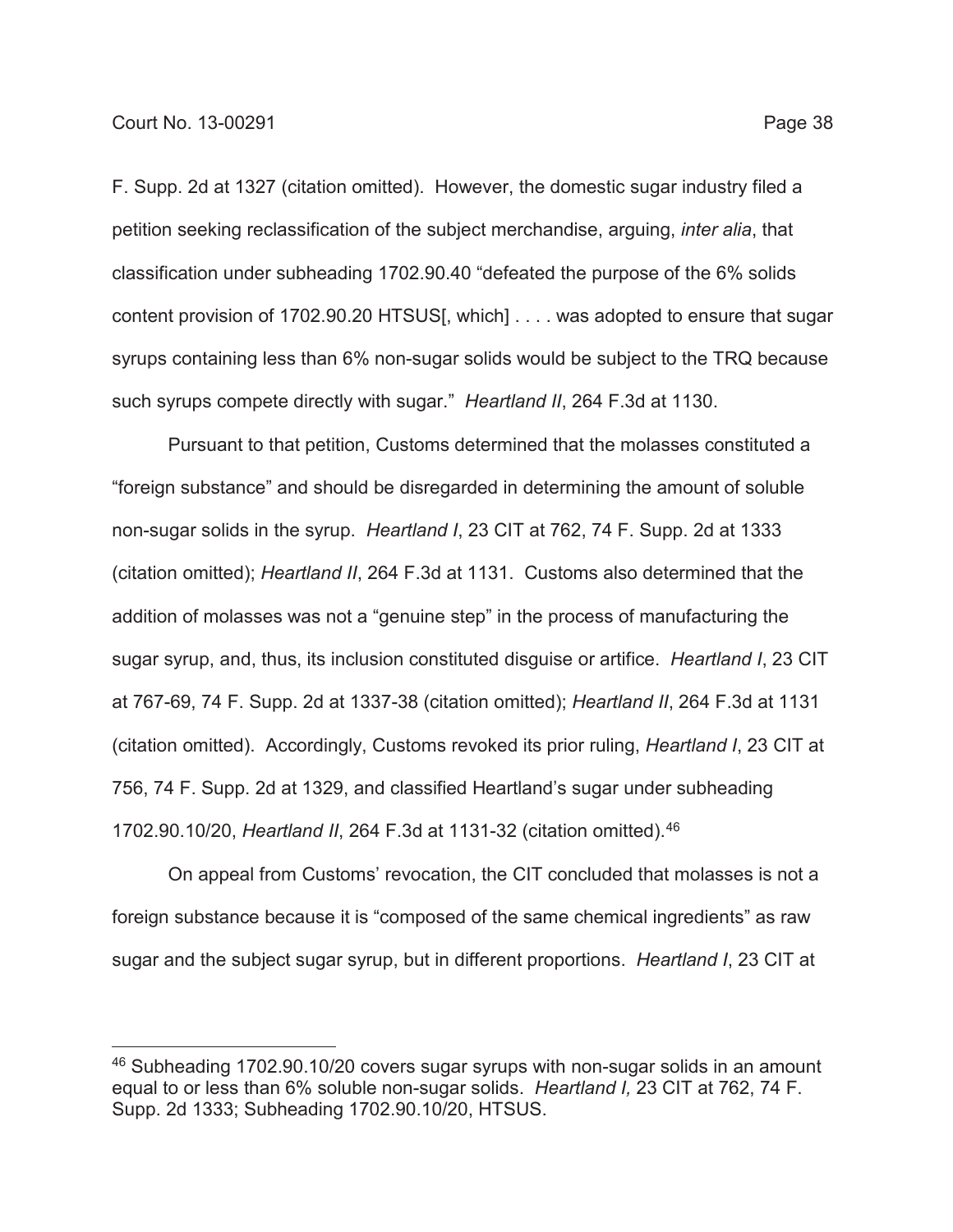762-64, 74 F. Supp. 2d at 1333-35. The CIT also disagreed with Customs' finding that the addition of molasses was not a genuine step in the manufacturing process. *Id.* at 767-69, 773, 74 F. Supp. 2d at 1338-39, 1342 ("The record evidence indicates and does not contradict that combining raw sugar with molasses is a legitimate step in the refining process."). According to the CIT, *Merritt* and its progeny "have accepted artificial steps in the manufacturing process done to obtain the lowest rate of duty." *Id.* at 771, 74 F. Supp. 2d at 1341 ("[T]he motive of the importer in fashioning his or her merchandise is simply not a relevant inquiry. In fact, to the extent motive is relevant, an importer who intends to fashion merchandise solely for the purpose of obtaining the lowest rate of duty is within his or her legal right."). Moreover, following *Worthington* and subsequent cases standing for the proposition that classification is determined based upon the condition of the article at the time of importation, the court faulted Customs for considering post-importation use of the syrup in its revocation decision. *Id.* at 772-73, 74 F. Supp. 2d at 1341-42 ("Plaintiff's operation falls directly within the line of cases which hold that an importer has the right to stop production at the most favorable time for duty purposes.").

The Federal Circuit reversed the CIT on the basis that Customs' determination that the term "foreign substances" in subheading 1702.90.10/20 included the molasses Heartland had added to its sugar syrup merited *Skidmore* deference. *Heartland II*, 264 F.3d at 1134. The majority opinion declined to address the parties' arguments concerning the materiality, if any, of the syrup's post-importation processing to the classification analysis. *See id.* at 1134 (declining to address other arguments raised in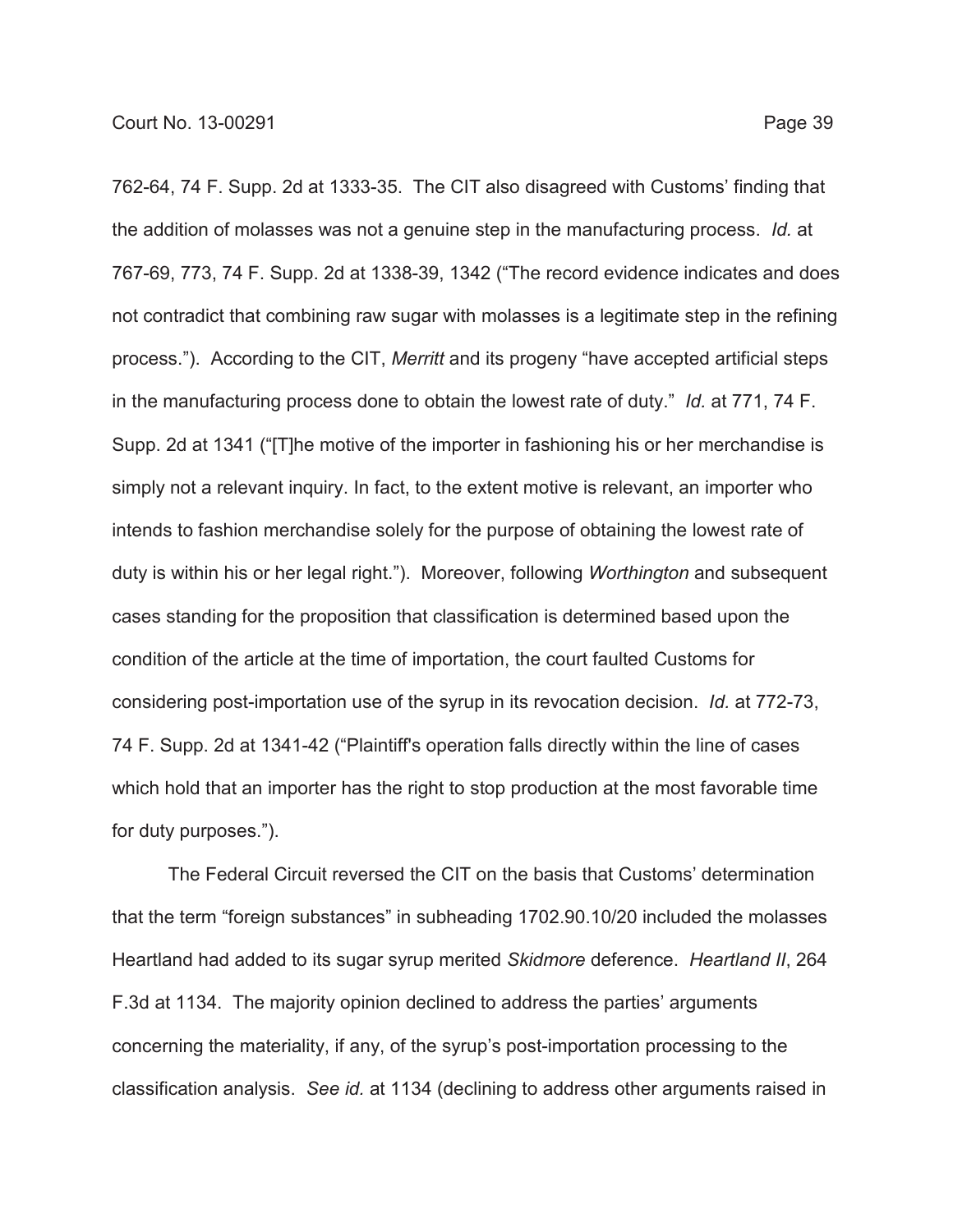the appeal). Those arguments were addressed by Senior Circuit Judge Friedman, who wrote a separate concurring opinion. *Id.* at 1137-39 (Friedman, J., concurring).

The concurrence opined that record evidence supported Customs' factual finding that the molasses was "added to the sugar in this case to achieve a desired level of soluble non-sugar solids for the avoidance of quota," and its conclusion that the importation of the sugar syrup with molasses was disguise or artifice. *Id.* at 1138-39 (Friedman, J., concurring) (citation omitted). According to the concurrence, because

the addition and removal of the molasses from the sugar served no manufacturing or commercial purpose, the conclusion is irresistible that the only purpose of this strange arrangement was to create a fictitious product that, because of the temporary presence of the molasses, qualified for the lower rate of duty on sugar imports containing specified amounts of non-sugar solids.

*Id.* at 1138 (Friedman, J., concurring).

Though recognizing that concurring opinions are not binding on this court, Parties to the instant litigation dispute the application of Judge Friedman's concurrence to this case and the correctness of CBP's reliance on the concurrence in the underlying ruling. *See* Pl.'s MSJ at 32-33; Pl.'s Reply at 11; Def.'s XMSJ at 21-23; *see also* HQ H220856 at 11-13. Plaintiff distinguishes the *Heartland II* concurrence on the basis that, in that case, the sugar syrup "was not a real product *in its condition as imported* because there was no market for molasses-impregnated sugar," whereas here, "there is a very real market for passenger vans." Pl.'s MSJ at 33. Defendant contends the *Heartland II* concurrence squarely applies: "[a]s in *Heartland*, Ford's program constitutes a disguise or artifice by creating a fictitious product to obtain a lower duty rate." Def.'s XMSJ at 22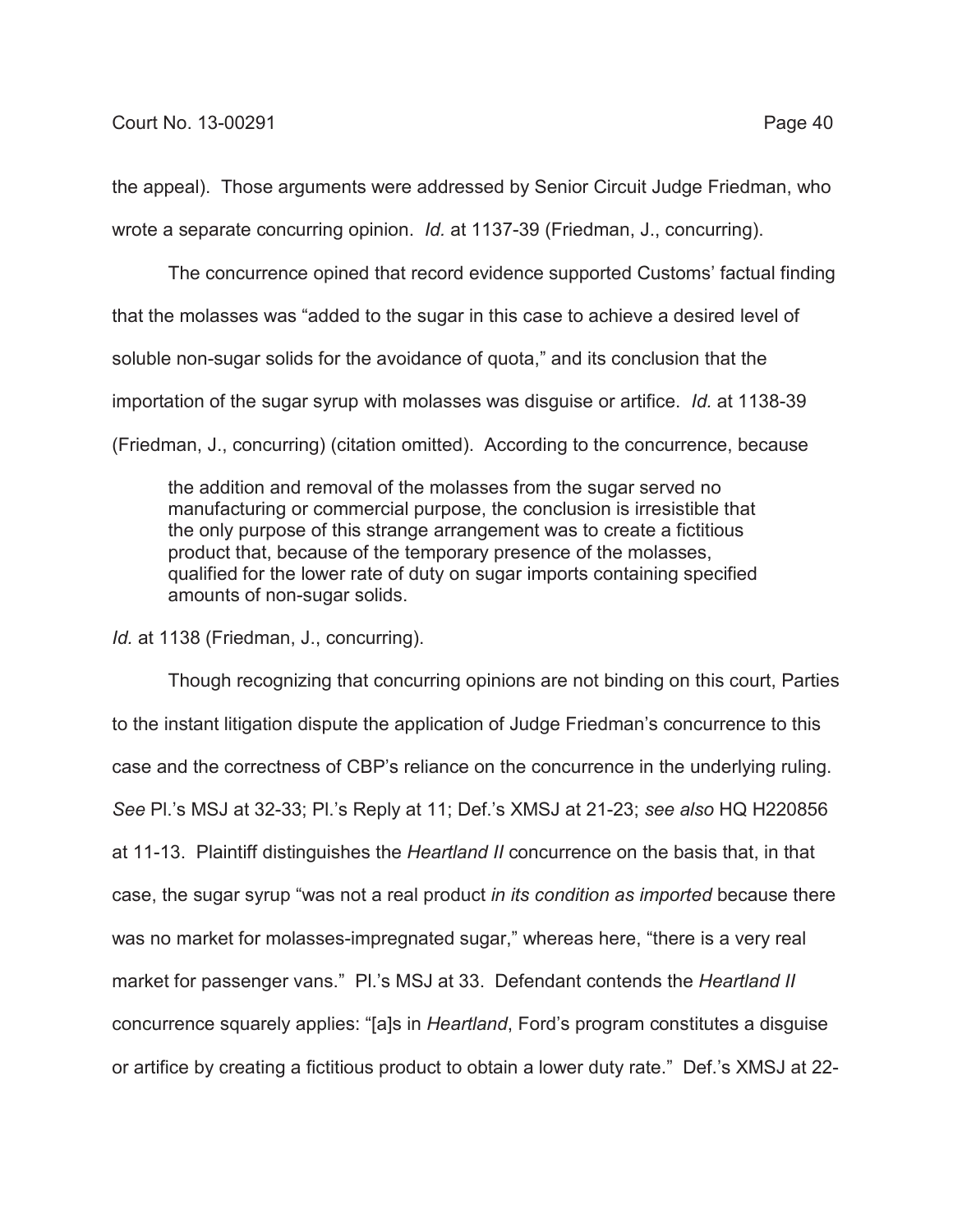23 (arguing that "[b]y Ford's own design, [the Transit Connect 6/7] with rear seating is a fiction" because it cannot be ordered by or sold to a customer and, thus, "is not a commercial reality").

The court finds that neither party's respective position on, nor Customs' analysis of, the *Heartland* concurrence is persuasive. For several reasons, however, the court declines to adopt the view espoused in the concurrence.

First, the concurring opinion's focus on the purported lack of "manufacturing or commercial purpose" to the addition and removal of the molasses, *Heartland II*, 264 F.3d at 1138, appears, to the court, to run counter to the Supreme Court's view that "a manufacturer [has the] right to make [its] goods as [it] pleases," *Merritt*, 104 U.S at 701. Second, calling upon CBP to examine the purpose and genuineness of steps in the manufacturing process as part of its classification process would impair the timely and sound administration of the customs laws. *See id.*, 104 U.S at 702 ("Uncertainty and ambiguity are the bane of commerce. Discretion in the custom-house officer should be limited as strictly as possible."); *Citroen*, 223 US at 414-15 (uniform imposition of duties depends upon classification of the article based on its condition at importation).<sup>47</sup>

<sup>47</sup> *United States v. Irwin*, 78 F. 799, 801 (2d Cir. 1897) is in accord with the view "that intent is not an element in determining the proper classification of imported articles, and that merchants are at liberty so to manufacture and so to import their goods as to subject them to the lowest possible duties under the tariff laws." There, however, the Second Circuit held that gunstocks and barrels imported together, on the same ship for the same importer, and claimed to be dutiable as parts, were instead to be assessed duties "as a whole." *Irwin*, 78 F. at 802. The court distinguished the Supreme Court's decision in *United States v. Schoverling*, 146 U.S. 76 (1892). *Id*. at 802-03. In *Schoverling*, an importer entered gunstocks and separately arranged with another importer to enter the barrels necessary to make a complete gun, thereby seeking to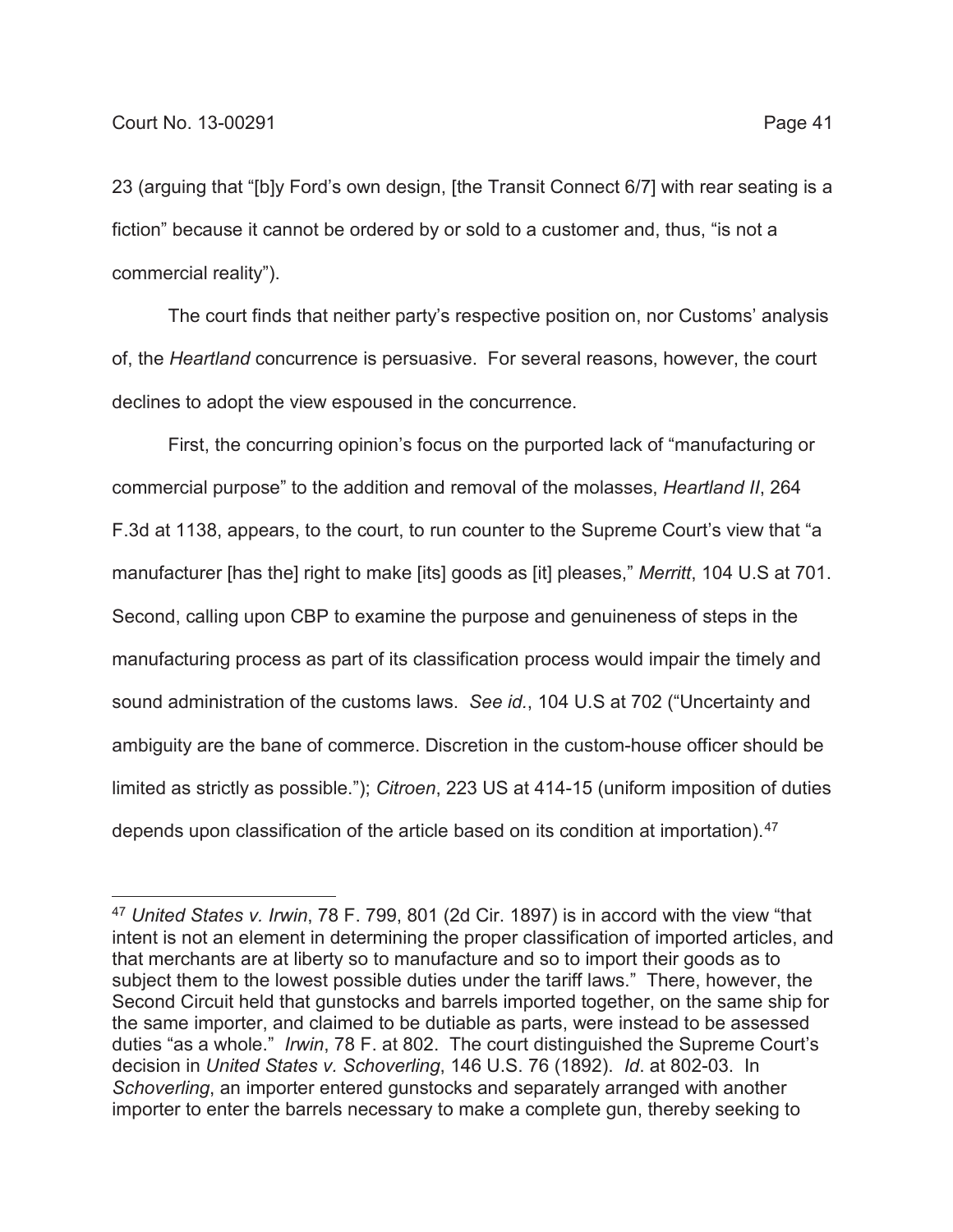Finally, the Supreme Court's guidance on disguise or artifice emphasizes changes to the *appearance*, not the physical characteristics, of the article. *See Citroen*, 223 U.S. at 415 (when the article is described by a particular tariff provision at the time of importation, "an effort to make it *appear otherwise* is simply a fraud on the revenue, and cannot be permitted to succeed") (emphasis added). *Cf. Merritt*, 104 U.S. at 704 ("honest[] expos[ure]" of the goods to the customs officers may preclude a finding of fraud). This guidance makes sense in light of the general rule that a manufacturer has the right to *make its goods* as it chooses. *See id.*, 104 U.S. at 701. Parsing manufacturing steps and the reasons behind those steps in an effort to uncover disguise or artifice threatens to turn the concept of legitimate tariff engineering on its head. Unsurprisingly, therefore, the few cases finding disguise or artifice involve postmanufacture, pre-importation efforts to conceal the nature of the imported article. *See Falk*, 137 U.S. at 231-32 (good quality tobacco packed with inferior quality tobacco); *Irwin*, 78 F. at 802-03 (gun stocks and barrels, shipped and imported together, properly classified as complete guns, not parts). *Cf. Merritt*, 104 U.S. at 704-05 (suggesting that the artificial addition of color to sugar after manufacturing, and "especially after being

avoid the higher duties payable on finished guns. 146 U.S. at 78-79. The Customs Service classified the gunstocks under the provision for completed shotguns. *Id*. at 78. In holding for the importer, the Court cited *Merritt* for the proposition that "the intent of the importers to put the gunstocks with barrels separately imported, so as to make here completed guns for sale, cannot affect the rate of duty on the gunstocks as a separate importation." *Id*. at 81 (citing *Merritt*, 104 U.S. 694). The *Irwin* court distinguished *Schoverling* on the basis that the parts were not shipped together or for the same importer, and there was no evidence the parts had been assembled prior to importation and subsequently disassembled for shipping and importation. *Irwin*, 78 F. at 802-03.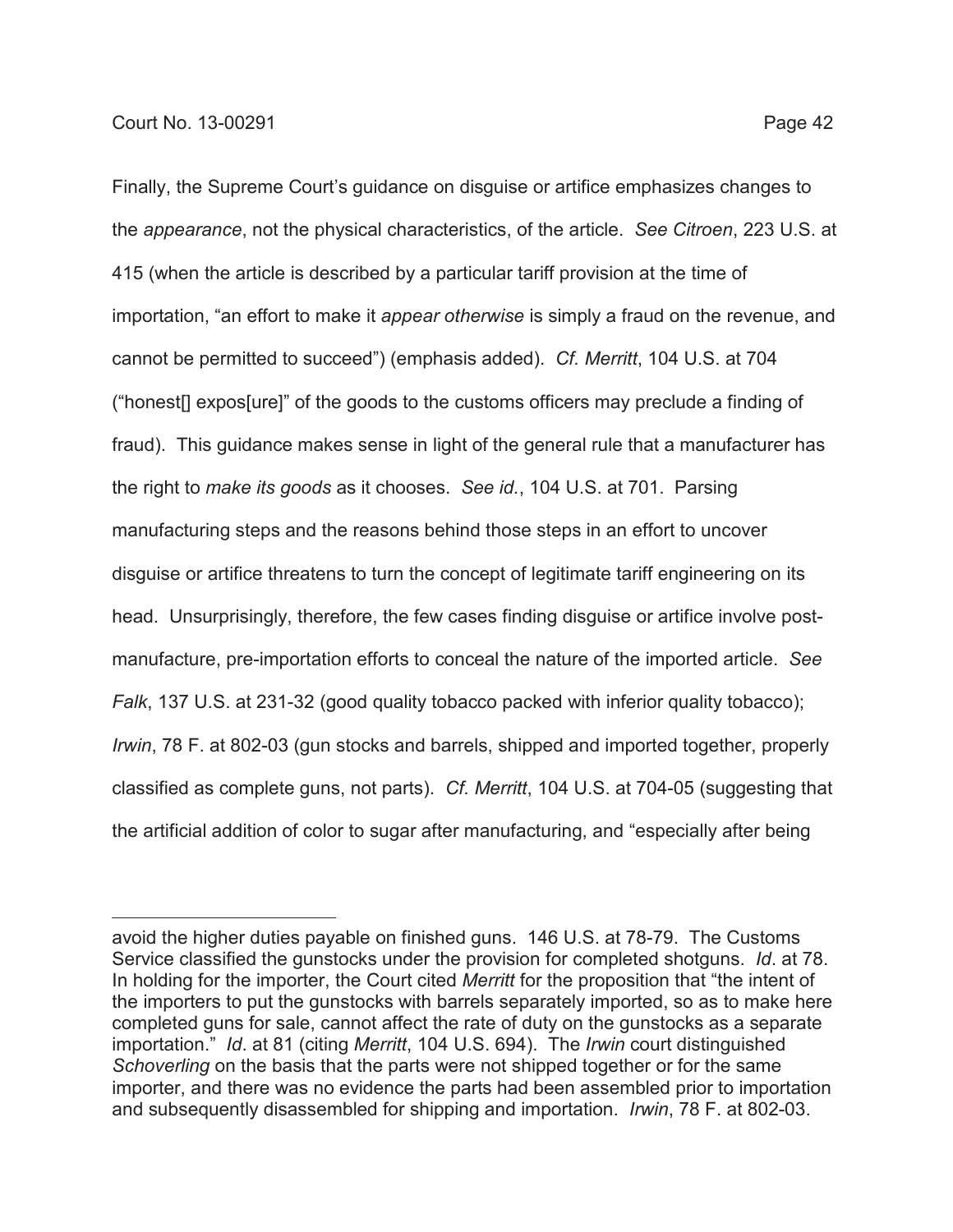put up in packages," might constitute a "fraud on the revenue" because the sugar would have a different color from when it was manufactured). Parties have not supplied, nor has the court located, any case law tracing disguise or artifice to the manufacturing process.48

The question the court must now resolve is how the above-described framework guides the application of *Marubeni* to the facts of this case. As previously noted, determining "whether a vehicle is principally designed for a particular purpose" requires as assessment of both "structural and auxiliary design features." *Marubeni*, 35 F.3d at 535. In reviewing the trial court's findings, the Federal Circuit noted that the CIT

<sup>&</sup>lt;sup>48</sup> Ford cites several Customs rulings for the proposition that disguise or artifice may be found when "the good in its condition as imported was not capable of functioning as the thing it purported to be." Pl.'s MSJ at 35 (citing HQ 089090 (July 10, 1991) (feather dusters classified as feathers based on use), HQ 076411 (July 31, 1986) (overalls classified as shorts because the bib was "an usual element having no apparent actual utility []or commercial reality" when the purchaser would remove and discard the bib), HQ 073219 (Feb. 29, 1984) (body suit with knit crotch brief attached by a single yarn classified as separate pieces because the yarn was removable and Customs determined that the article was not known in commerce or used as a bodysuit), and HQ 964222 (July 7, 2002) (dog-eared fence pickets classified as lumber based on the article's principal use and Customs' finding that cutting a dog-ear on the wood boards at issue "is not a genuine step in manufacturing or producing fence pickets")).

The principle that Ford extracts from Customs' rulings, however, which traces disguise or artifice to the manufacturing stage, does not appear in Customs' reasoning for finding disguise or artifice in those cases. Instead, Customs' general view is that disguise or artifice turns on whether the article is a "commercial reality," i.e., whether it is "sold or otherwise entered into the stream of commerce in the condition as imported." HQ 965751 (Nov. 18, 2002) at 6-7 (discussing Customs' rulings on disguise or artifice, including several cited by Ford). The only authoritative support Customs cites for its view is the *Heartland II* concurrence, which it notes simply agreed with Customs' conclusion that Heartland's actions did not constitute legitimate tariff engineering. HQ 965751 at 6. As discussed, however, the concurrence does not persuade the court that an article's "commercial reality" is an appropriate framework for determining disguise or artifice.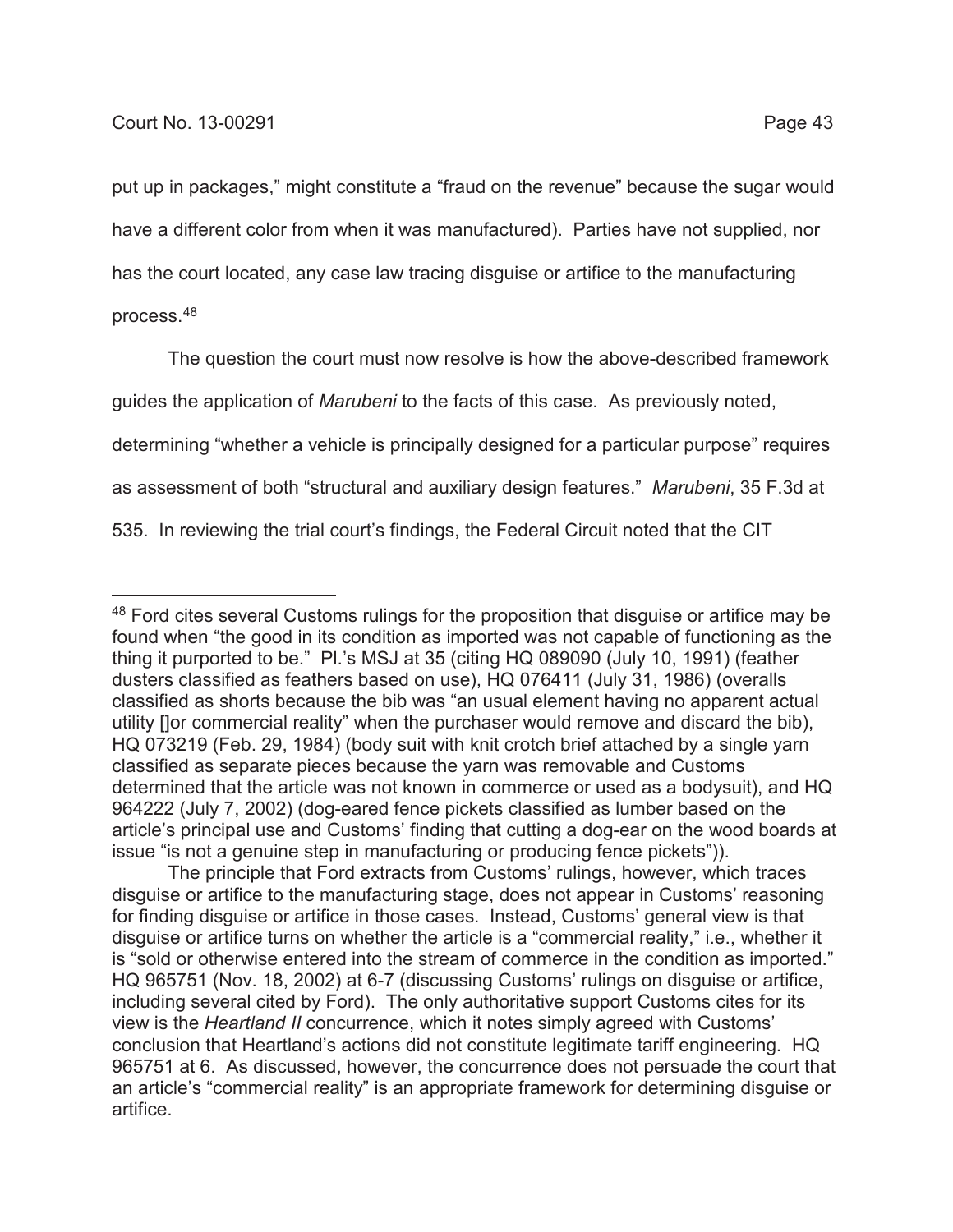considered "design intent and execution" as part of its analysis of structural and auxiliary design features. *Id.* at 536. The Federal Circuit also approved of the CIT's evaluation of "marketing and engineering design goals (consumer demands, off the line parts availability, etc.)." *Id.* at 536 ("It is evident that the CIT carefully applied the proper standards . . . .").

The task that confronted the *Marubeni* trial court, however, differs from the task before this court. There, the trial court addressed whether the Nissan Pathfinder, which "was basically derived from Nissan's Hardbody truck line," but which "was based upon totally different design concepts," reflected sufficient changes from the Hardbody truck so as to be classified as a passenger vehicle and not as a truck. *Id.* at 536. Thus, in the context of that case, the trial court "correctly pointed out [those] differences and, more importantly, the reasons behind the design decisions." *Id.* at 536 (design decisions noted by the CIT included, for example, "the need for speed and economy in manufacturing to capture the changing market").

The task before this court is to determine whether the MY2012 Transit Connect 6/7s imported with the CRSV-2 installed at the time of importation but later removed is "principally designed for the transport of persons." The court must perform that analysis against the backdrop of Parties' arguments concerning whether or to what extent Ford's post-importation processing (or rather, its pre-importation intent to perform postimportation processing) informs that analysis. Thus, the court must tread carefully in its consideration of design intent or purpose so as to not run afoul of centuries-old case law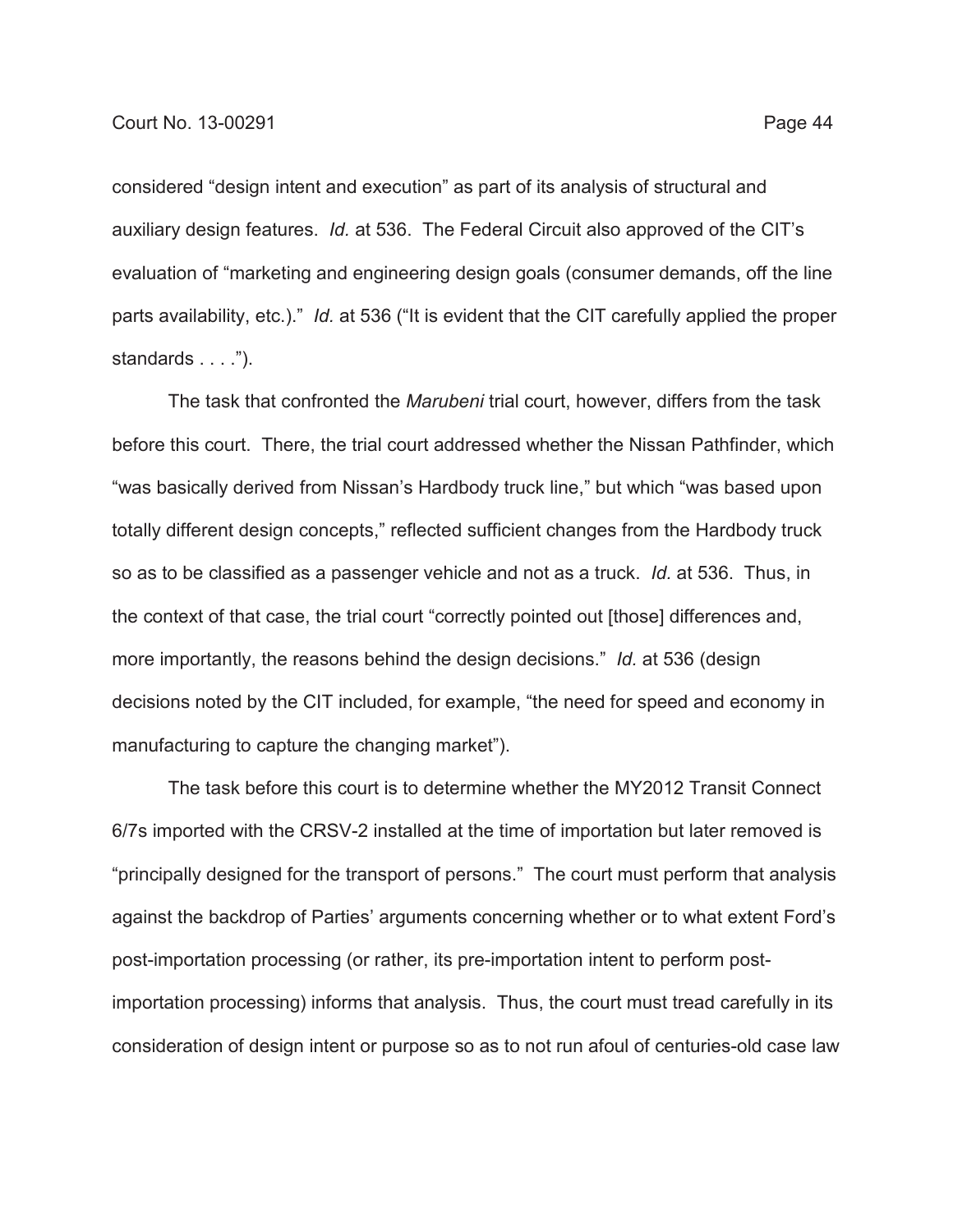customs duties. *See, e.g.*, Citroen at 415.49

on legitimate tariff engineering that permits manufacturing with the intent to minimize

The United States interprets *Marubeni* as requiring inquiry into a vehicle's "intended purpose, *i.e*., what the vehicle is used for." Def.'s XMSJ at 20; Def.'s Reply at 5-6, 15. For that reason, Defendant contends, "ephemeral features whose reason for existence is to fool CBP as to a vehicle's true nature and intended purpose should be disregarded." Def.'s XMSJ at 20. Defendant argues that the subject imports are "cargo van[s] from birth," and do not actually undergo a conversion process because the features removed during post-importation processing exist only for the purpose of classification. *Id.* at 18 (pointing to the fact that Transit Connect 6/7s are offered, ordered, and sold without the second row seat, the VIN numbers reflect that they are cargo vans, and the GVWR reflects two-passenger seating). According to Defendant, because "[t]he temporary 'chicken tax' features exist only" to obtain favorable classification and not for the purpose of transporting persons, Ford's "'chicken tax' scheme" constitutes disguise or artifice. *Id.* at 21; Def.'s Reply at 9.

<sup>&</sup>lt;sup>49</sup> Defendant contends that certain Supreme Court opinions concerning legitimate tariff engineering are inapposite because the tariff provisions at issue in those cases did not "implicate[] the principal design of the good." Def.'s Reply at 15-16 (citing, *inter alia*, *Citroen*, *Worthington*, and *Schoverling*). According to Defendant, Ford's reliance on those cases constitutes an unavailing "compar[ison of] apples to oranges" because "*Marubeni* provides the proper interpretation of the actual headings at issue here." *Id.* at 17. Defendant is incorrect. That *Marubeni* provides the framework for determining whether the subject imports are properly classified under heading 8703 or 8704 does not give this court license to ignore additional sources of binding case law informing the analysis.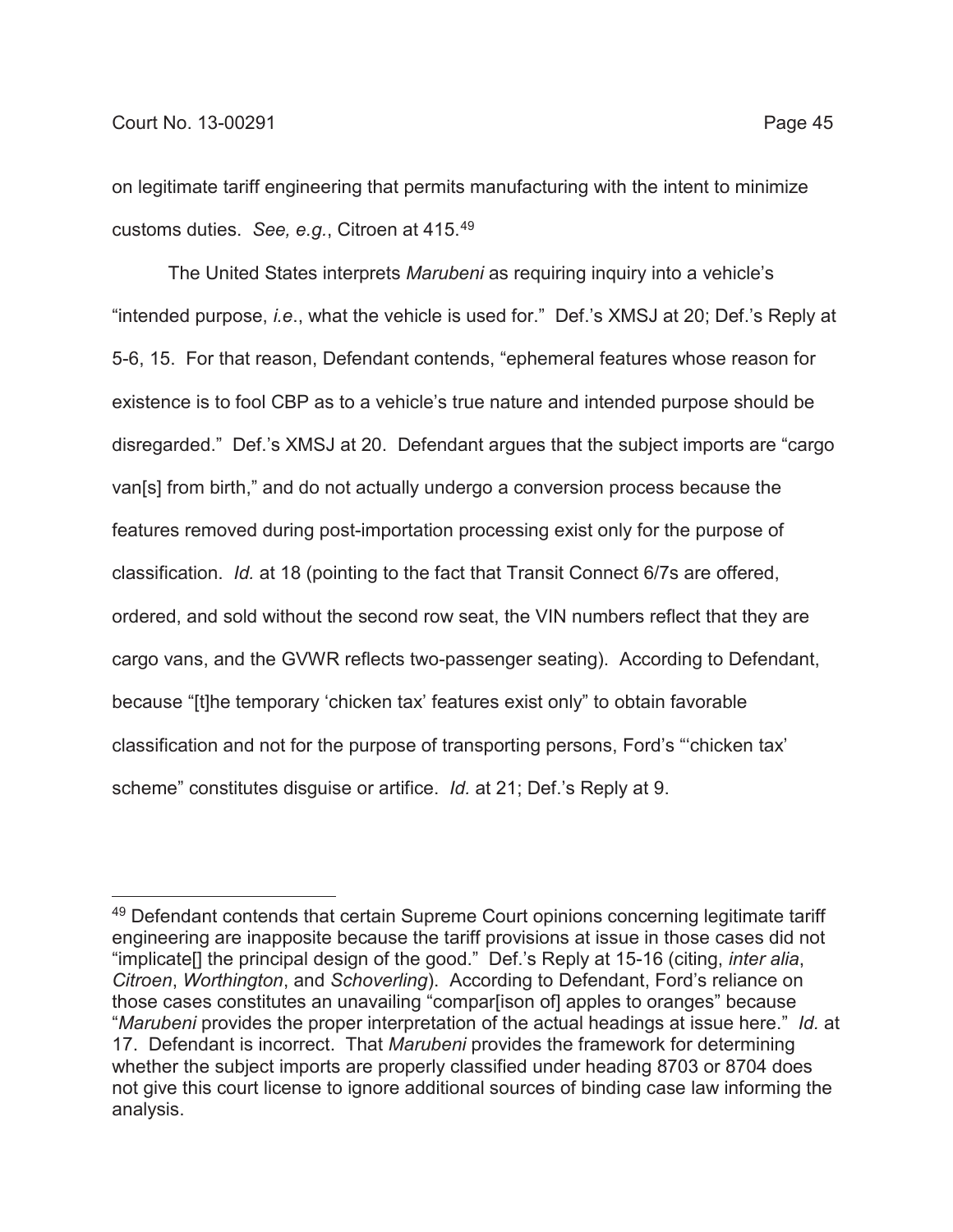contends that "purpose" is determined by considering "a vehicle's physical features at the point of importation, not subjective intent, post-importation processing, or actual use." Pl.'s Reply at 5. Ford contends that Defendant's disregard of "features that are not consistent with how goods are used or sold . . . merely walks 'intent' and 'actual use' in through the back door." *Id.* at 11.

Defendant goes to great lengths to contend--paradoxically--that conducting the *Marubeni* test based on the condition of the Transit Connect 6/7s at the time of importation must account for post-importation processing and Ford's reasons for so doing. Def.'s Reply at 5 (an article's "condition as imported" is not necessarily "based solely on observable physical characteristics"); *Id.* at 5-6 (*Marubeni*'s "intended purpose" language speaks to "the reason why something is done or used," which includes Ford's purported reasons for installing and removing the rear seats). But the Federal Circuit in *Marubeni* did not refer to the *manufacturer's* "intended purpose" in designing a vehicle in a particular way, but to the "*vehicle's* intended purpose of transporting persons" as compared to an "intended purpose of transporting goods." *Marubeni*, 35 F.3d at 535 (emphasis added). The court goes on to state that the vehicle's preeminent "intended purpose" is determined from an examination of the *vehicle's* structural and auxiliary design features. *Id.* at 535. Although the court approved of the CIT's consideration of Nissan's "reasons behind [certain] design decisions," it did not state that the CIT must, in all cases, consider the manufacturer's intent as part of the analysis. *See id.* at 536. When, as here, the relevant intent is the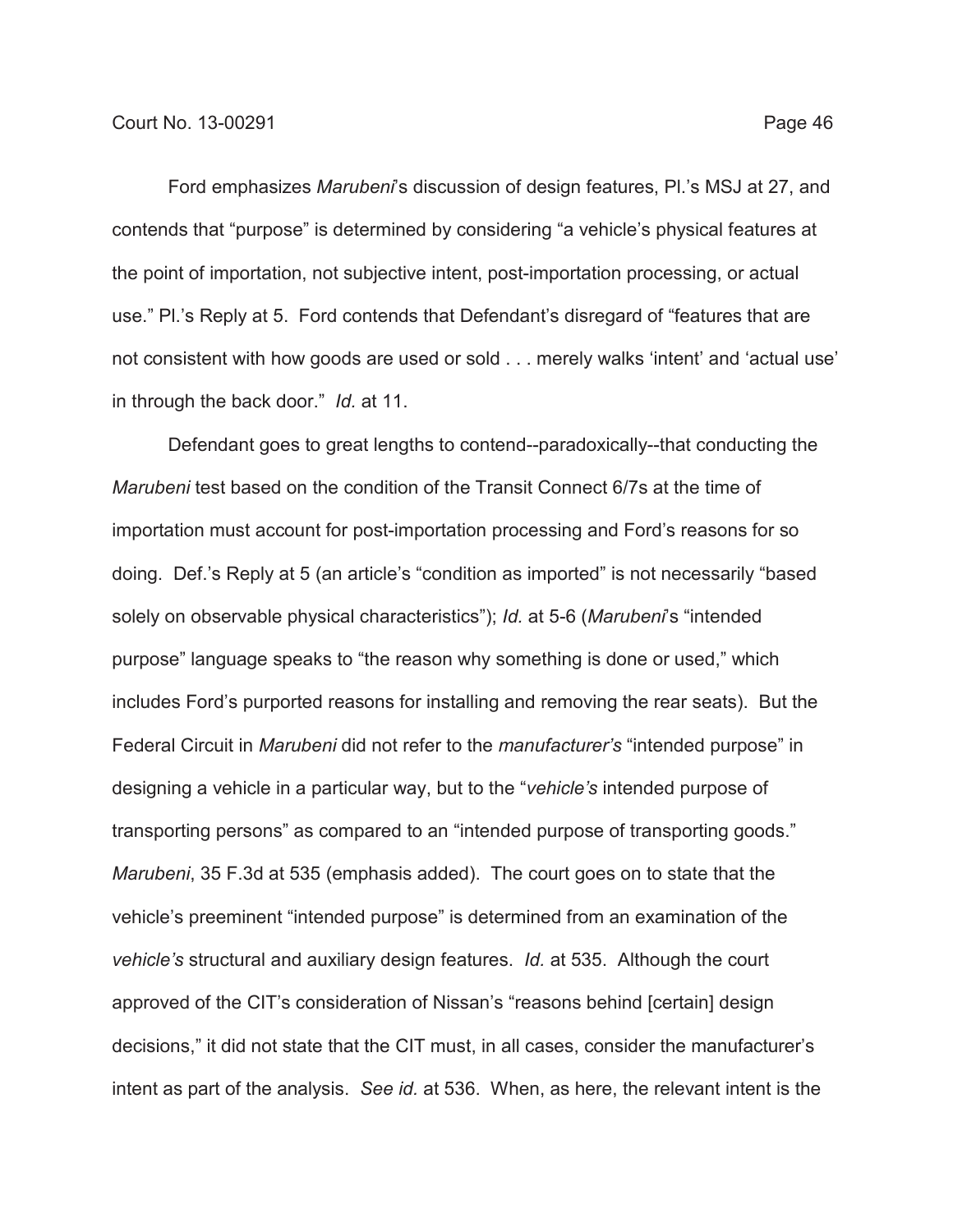intent to avoid higher duties, the court is bound to follow the Supreme Court's view that such intent is immaterial to an article's classification. *See, e.g*., *Citroen*, 223 U.S. at 415.

Additionally, Defendant's argument attempts to trace disguise or artifice to the pre-importation manufacturing process. Def.'s Reply at 9 ("By adding the 'chicken-tax' seat and windows . . . , Ford has attempted to use a disguise to make the subject merchandise appear to be something that it is not."). Similarly, Defendant's focus on the Transit Connect 6/7s apparent lack of "commercial reality" as a vehicle with a second row seat, Def.'s XMSJ at 23; Def.'s Reply at 11 n.6, seeks to focus the court on events that occur post-importation. In essence, Defendant urges the court to concentrate on any time other than the time of importation. But the well-settled "time of importation" rule, applied with Supreme Court guidance on the difference between disguise or artifice and legitimate tariff engineering, disfavors Defendant's approach. *See supra* pp. 33-37. Moreover, Ford has not "disguised" anything. Rather, it manufactured a cost-reduced second row seat for the purpose of obtaining the significantly lower (one-tenth) tariff rate assigned to passenger vehicles in the most economical manner. Joint Suppl. 11 29, 39, 41, 86.<sup>50</sup> That Ford ultimately removes

<sup>&</sup>lt;sup>50</sup> Defendant contends, without supporting authority, that the strictness of the "principally designed" test attendant to classification under heading 8703 as compared to the broader "for the transport of goods" requirement under heading 8704 compels "the conclusion that Congress did not want importers to easily avoid the 25[%] *ad valorem* rate of [h]eading 8704." Def.'s Reply at 8 n.5. Regardless of the truth of Defendant's contention, the court's focus on structural and auxiliary design features present at the time of importation does not weaken the classification analysis; rather, it applies *Marubeni* consistently with well-settled binding case law that an article is classified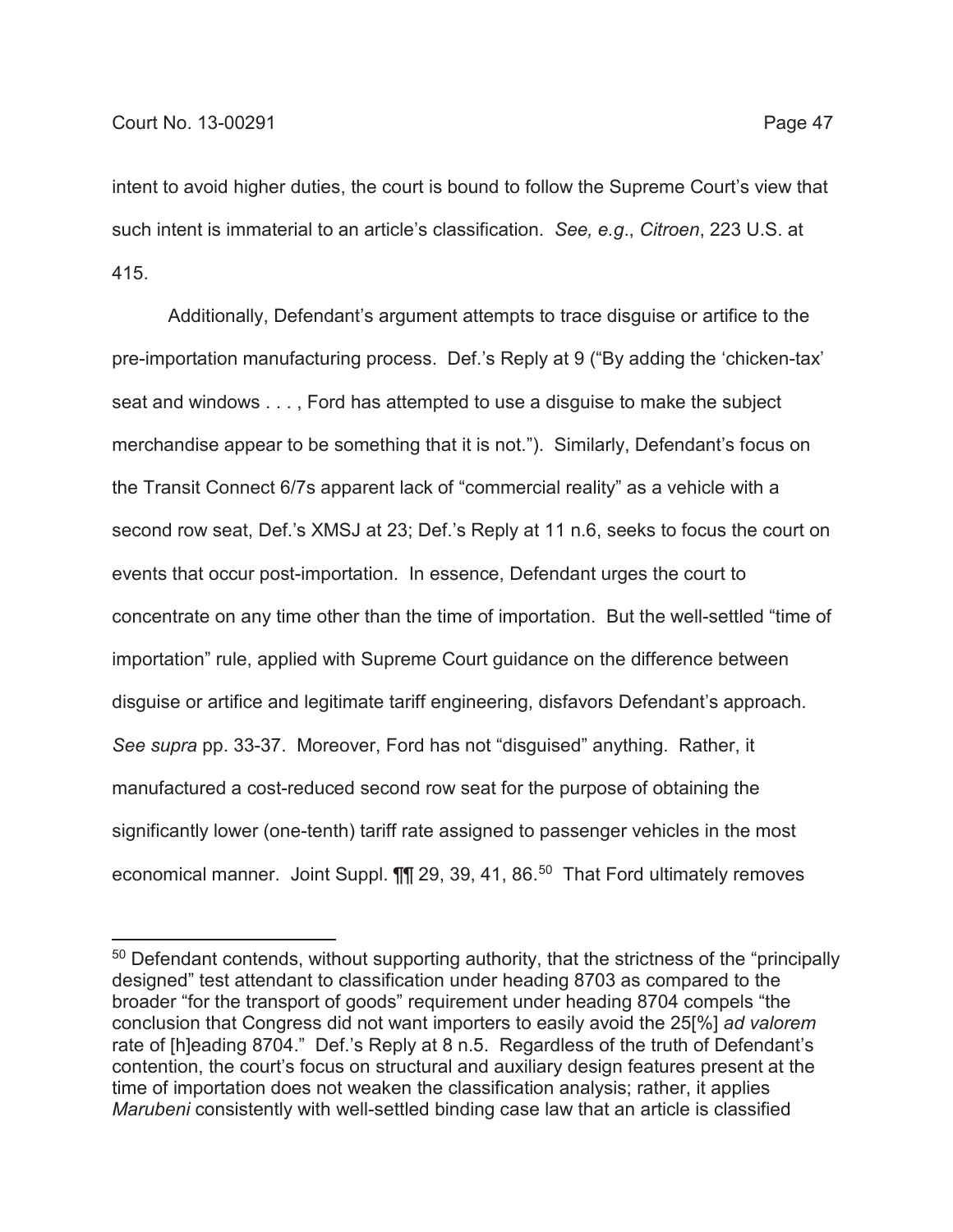that seat after importation is immaterial;<sup>51</sup> what matters is whether, at the time of importation, the subject vehicles were "designed 'more' for the transport of persons than goods." *Marubeni*, 35 F.3d at 534. To make that determination, the court turns to its consideration of the vehicle's structural and auxiliary design features present at the time of importation. *Id.* at 535.

# **IV.** *Marubeni* **Analysis**

The *Marubeni* court derived its structural/auxiliary design features analysis from a March 1, 1989, Customs memorandum providing guidance on applying headings 8703 and 8704 to sport utility vehicles. *Marubeni*, 35 F.3d at 534. Pursuant to Customs' memorandum, structural design features include a vehicle's "basic body, chassis, [] suspension design, . . .[and] style and structure of the body [control access to rear]." *Id.* at 534 (first and third alterations added). The memorandum did not enumerate certain auxiliary design features, but noted their relevance to the determination. *Id.* at 534.

based upon its condition at the time of importation. *See Worthington*, 139 U.S at 341; *Citroen*, 223 U.S. at 415.

<sup>&</sup>lt;sup>51</sup> To the extent Defendant contends that Ford's intent to remove the CRSV-2 is material, *see* Def.'s XMSJ at 21 ("Ford is asking the Court to draw the illogical conclusion that a vehicle that cannot be ordered or purchased with rear seating and whose marketing speaks in terms of cargo capacity and capability can have an intended purpose of transporting persons that outweighs the purpose of transporting goods."), that intent must be weighed against Ford's undisputed intent to create a vehicle, and cost-reduced rear seat, that meets U.S. federal safety standards, *see* Pl.'s Facts ¶ 27; Def.'s Resp. to Pl.'s Facts ¶ 27; Pl.'s Facts ¶ 28; Def.'s Resp. to Pl.'s Facts ¶ 28; Pl.'s Facts ¶ 29; Def.'s Resp. to Pl.'s Facts ¶ 29; Joint Suppl. ¶¶ 22, 41, 86, 87. However, such subjective balancing of subjective intentions (by the court or CBP) demonstrates the folly of the endeavor and its capacity to undermine the uniform administration of the customs laws. *See Worthington*, 139 U.S at 341; *Merritt*, 104 U.S at 702.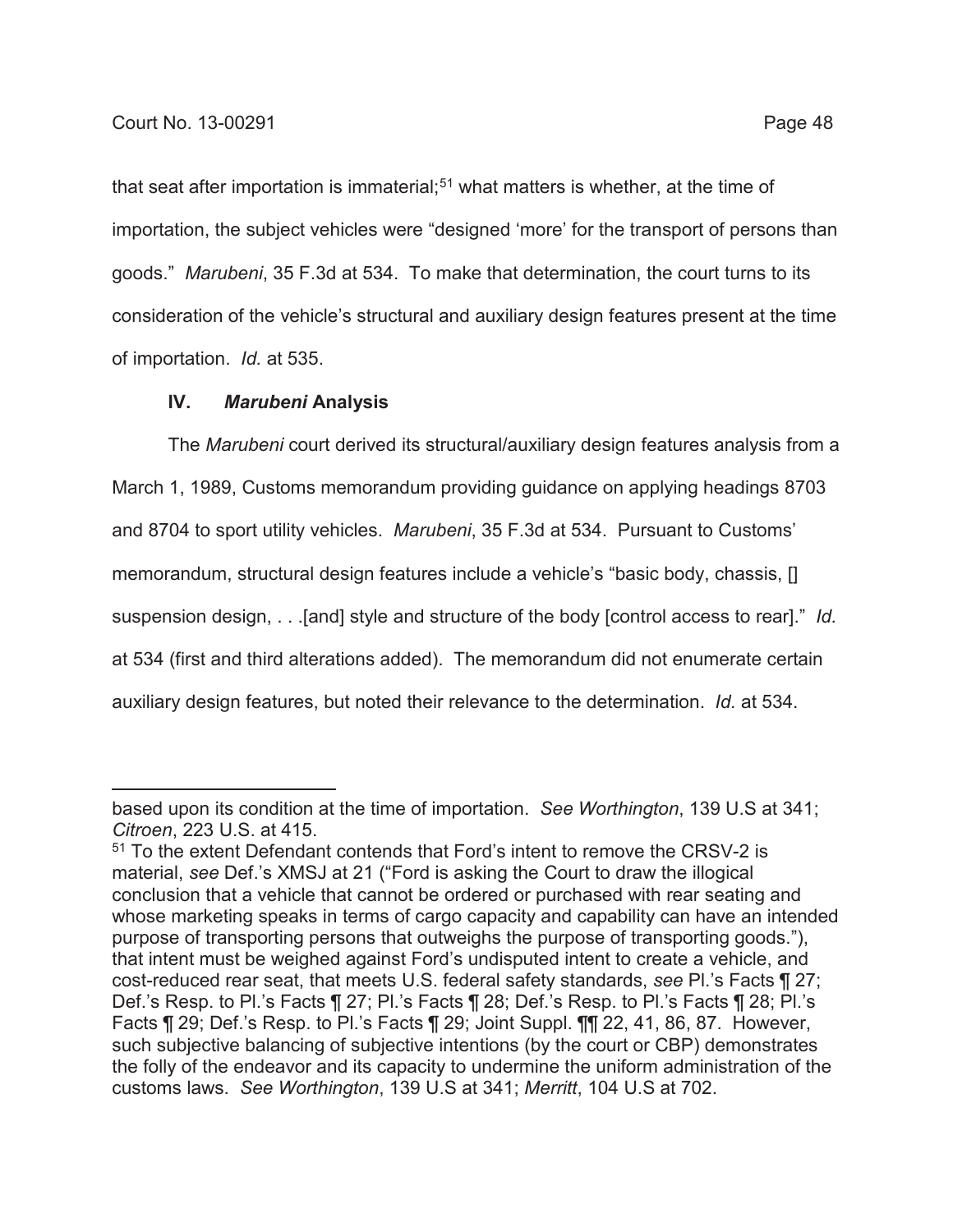Applying that guidance, the *Marubeni* court reviewed the CIT's findings regarding relevant structural and auxiliary differences between the Hardbody truck and the Pathfinder. As to structural features, the court focused on the Pathfinder's side rails, front cab design, front and rear suspension, relocation of the gas tank and spare tire to accommodate the rear passenger seat, which reduced cargo space, and cross beams, which were added to accommodate other changes. *Id.* at 536. Additionally, other design features that pointed to a principal design for passengers included: "the spare tire and the rear seat when folded down intrude upon the cargo space; the cargo area is carpeted; [and] a separate window opening in the pop-up tailgate accommodates passengers loading and unloading small packages without having to lower the tailgate." *Id.* The court noted only "minor" differences between the Hardbody truck and the

Pathfinder with respect to the axles and wheels, which was "consistent with the Pathfinder's off-road mission, particularly in the loaded condition." *Id.* at 537. Finally, the court noted that [t]he Pathfinder has the same engine size as the Maxima passenger car." *Id.*

For its auxiliary design analysis, the *Marubeni* court emphasized Nissan's lowering of the vehicle's height, improved seat slides, reclining and comfortable rear seats that fold "fairly flat" to make a "cargo bed but are not removable," and "rear seat stereo outlets, ashtrays, cubbyholes, arm rests, handholds, footwells, seat belts, child seat tie down hooks and operable windows." *Id.*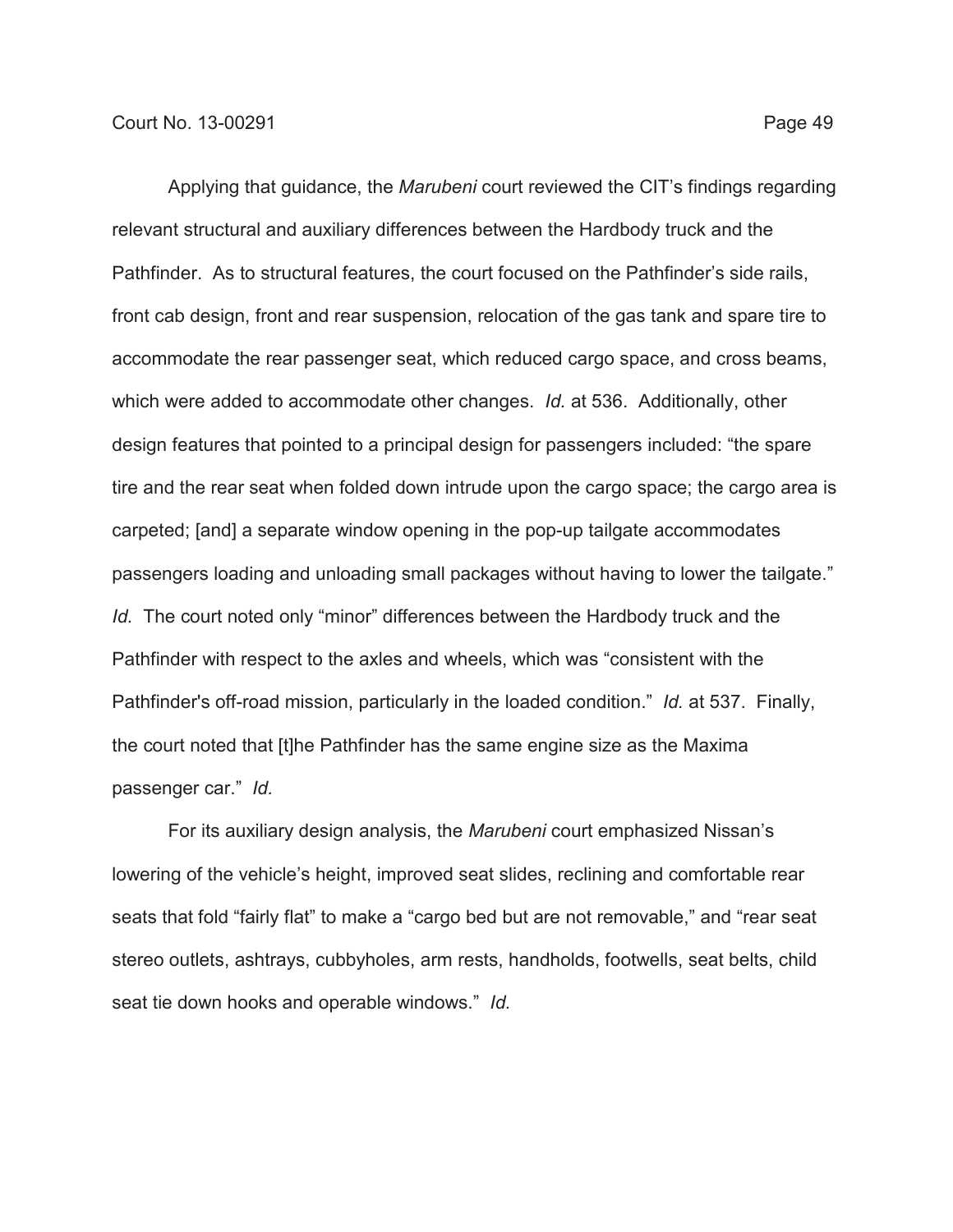After the Federal Circuit decided *Marubeni*, the United States proposed

amending the Explanatory Notes ("EN") to heading 8703 to enumerate certain design

features characteristic of vehicles classifiable under that heading. *See* Pl.'s Ex. 6 at T-

0257-T-0259, ECF No. 96-3 (World Customs Org., Harmonized Sys. Comm., *Study*

*With a View to Establishing Guidelines for the Classification of Vehicles of Headings*

*87.02, 87.03, and 87.04* (NC0304E1, Sept. 26, 2000)). As amended, EN 87.03

provides insight into the correct classification of "multipurpose" motor vehicles that may

be used to transport persons and goods, including "van-type vehicles." EN 87.03.

Design features pointing to classification under heading 8703 include the:

(a) Presence of permanent seats with safety equipment (e.g., safety seat belts or anchor points and fittings for installing safety seat belts) for each person or the presence of permanent anchor points and fittings for installing seats and safety equipment in the rear area behind the area for the driver and front passengers; such seats may be fixed, fold-away, removable from anchor points or collapsible;

(b) Presence of rear windows along the two side panels;

(c) Presence of sliding, swing-out or lift-up door or doors, with windows, on the side panels or in the rear;

(d) Absence of a permanent panel or barrier between the area for the driver and front passengers and the rear area that may be used for the transport of both persons and goods; [and the]

(e) Presence of comfort features and interior finish and fittings throughout the vehicle interior that are associated with the passenger areas of vehicles (e.g., floor carpeting, ventilation, interior lighting, ashtrays).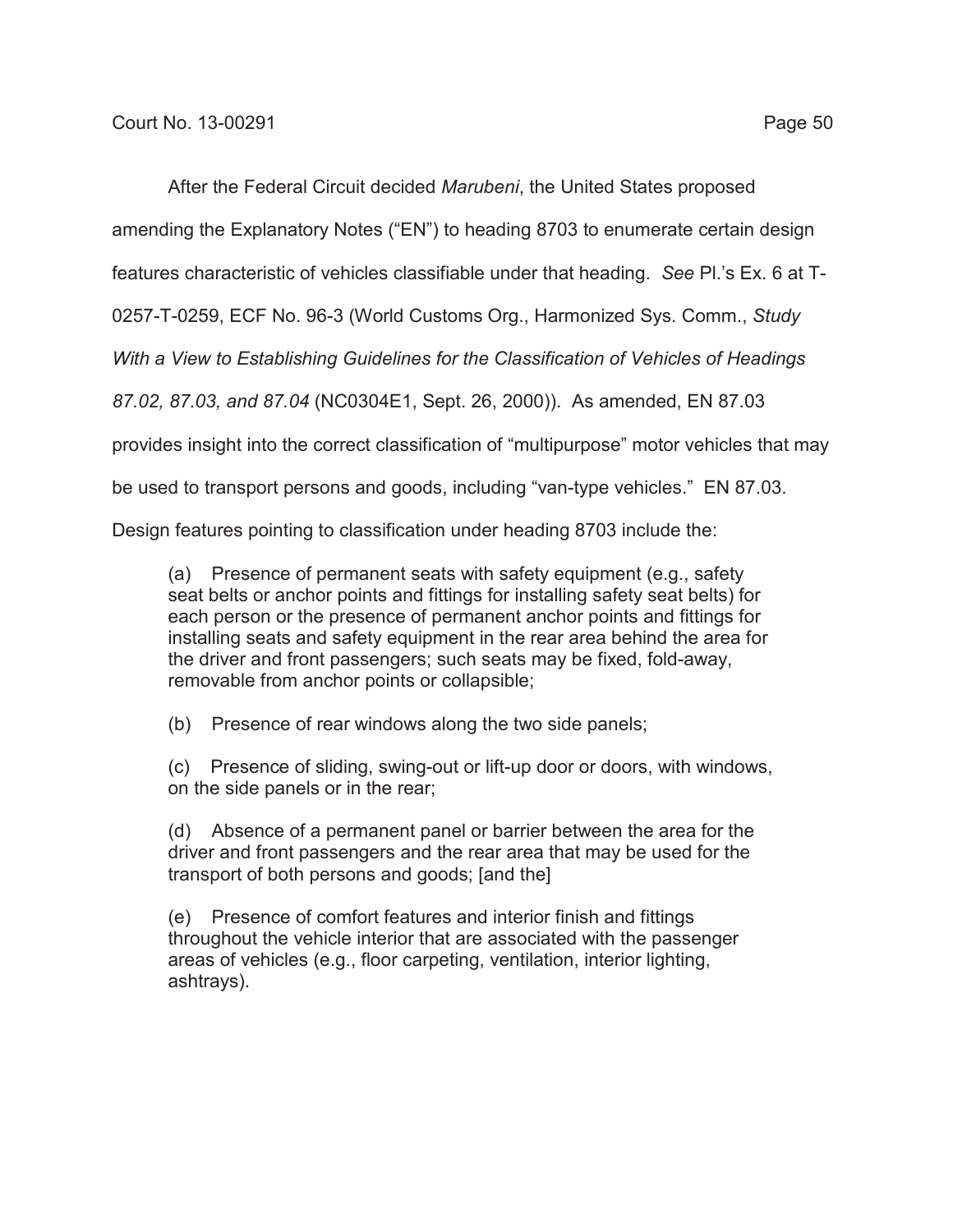EN 87.03. While not binding, the ENs may provide interpretative guidance in a classification analysis. *Lynteq,* 976 F.2d at 699.52

In this case,<sup>53</sup> the Transit Connect 6/7s share certain structural features with the Transit Connect 9, which is delivered to the customer with its rear seat in place and which was not reclassified under heading 8704. Those structural features include engine size and type, steel unibody construction, interior volume and rear space from floor to ceiling, front-wheel drive, underbody bracing, permanent bracing in the side pillars of the car body, Macpherson strut front suspension, and ground clearance. Moreover, all Transit Connects share the same chassis and drivetrain as the Ford Focus passenger vehicle. *Cf. Marubeni*, 35 F.3d at 534 (citing Customs' March 1, 1989 memorandum, which emphasized suspension design, body type, and chassis as part of a vehicle's structural design). Additional features that point to classification under heading 8703 include the Transit Connect 6/7s second row sliding doors with windows and swing-out rear doors and the absence of a panel or barrier between the first and second row seats. *See* EN 87.03.

<sup>52</sup> Defendant disputes the appropriateness of looking to the ENs for guidance. Def.'s Reply at 13-14; *id.* at 14 ("Resort to the ENs is not necessary here because binding Federal Circuit authority has provided the proper interpretation of Heading 8703."). To be sure, the court considers the ENs as guidance insofar as they are relevant and consistent with binding law. Because *Marubeni* discussed structural and auxiliary design features pertinent to the vehicles at issue in that case, EN 87.03 furnishes general criteria that aid the court's application of the *Marubeni* test to the facts of this case.

<sup>53</sup> The material facts upon which the court relies in its discussion are stated above. *See supra* Background Section III.B-C. For ease of reading, the court's analysis omits citations to Parties' statements of facts.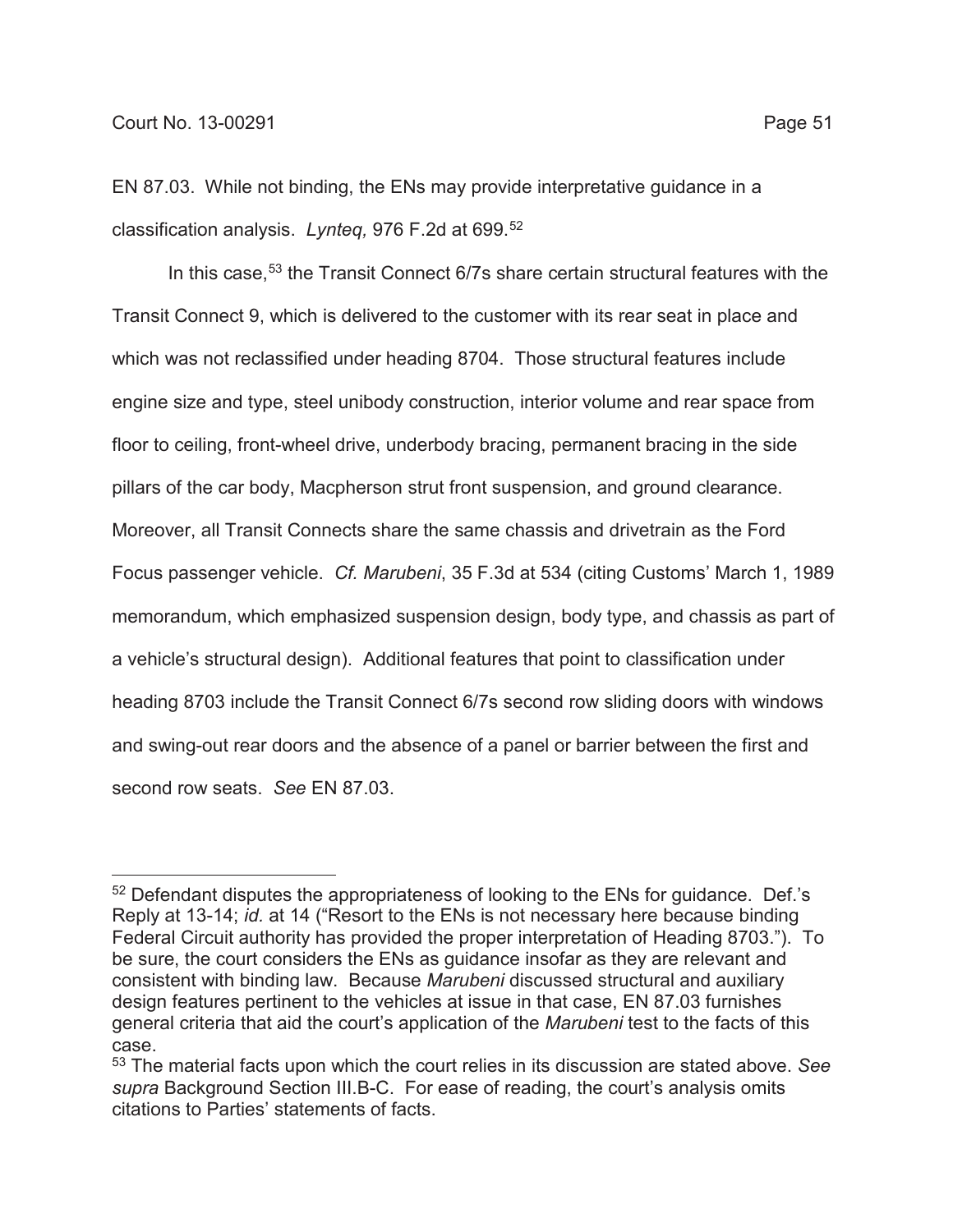According to Defendant, features that disfavor classification under heading 8703 include the Transit Connect 6/7s GVWR of 5005 pounds, as compared to the Transit Connect 9's 4965 pound GVWR, and the presence of the number 6 or 7 in the Transit Connect 6/7s VIN, which designates the vehicles as subject to post-importation removal of the rear seat. *See* Def.'s XMSJ at 18 (contending the Transit Connect 6/7s are "cargo van[s] from birth"). Neither feature weighs heavily in the analysis, however. EN 87.03 contemplates motor vehicles with a GVWR of less than five tonnes, which describes the Transit Connect 6/7s. *See* EN 87.03 ("These features are especially helpful in determining the classification of motor vehicles which generally have a gross vehicle weight rating of less than 5 tonnes . . . ."). The presence of the 6 or 7 in the Transit Connect 6/7's VIN merely reflects Ford's intent to alter the subject merchandise after obtaining favorable tariff treatment, which, as discussed above,<sup>54</sup> is immaterial to the classification analysis.

In sum, the Transit Connect 6/7's structural similarity to the Transit Connect 9 passenger wagon and its consistency with relevant parts of EN 87.03 favor a finding that it is principally designed for the transport of persons. Such a finding is supported by an examination of the subject merchandise's auxiliary design features, including the cost-reduced rear seat.

Plaintiff contends that the Transit Connect 6/7s' cost-reduced rear seat satisfies the *Marubeni* test merely because it is included at the time of importation. *See* Pl.'s

<sup>54</sup> *See supra* Discussion Section III.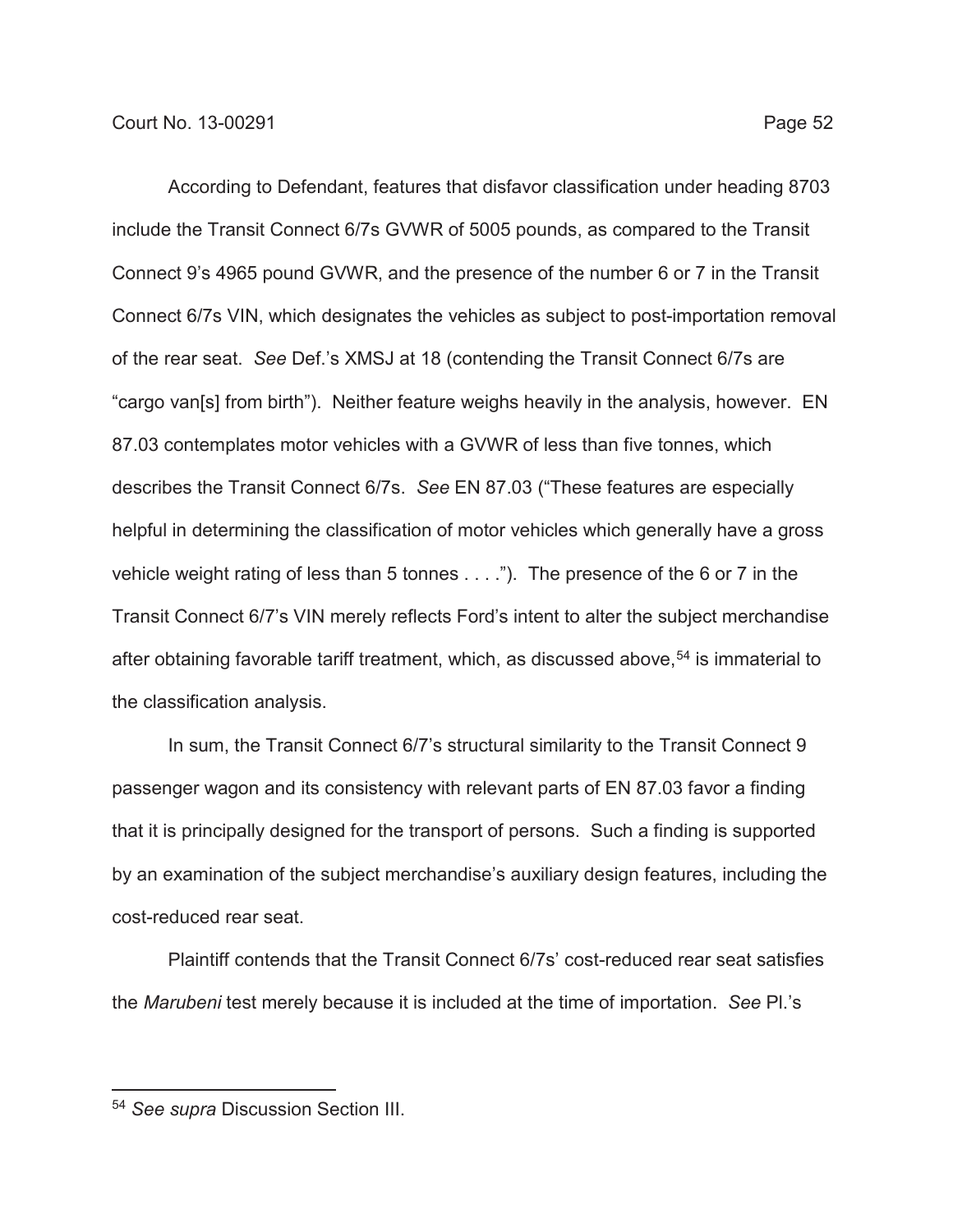MSJ at 27-29 (including the rear seat in an auxiliary design list with ground clearance, footwells, dome lighting, seatbelts and child safety features, a cupholder, map pocket, and coat hooks). Defendant responds that the Transit Connect 6/7s' cost-reduced rear seat was never intended to remain in the vehicle, and points to its cost-reduced characteristics as evidence that the seat does not meet the *Marubeni* test. *See* Def.'s XMSJ at 18, 24. Contrary to Parties' respective positions, however, neither the seat's mere presence nor its removal is dispositive.<sup>55</sup> Instead, the court must determine whether the characteristics of the CRSV-2 indicate a principal design for the transport of persons.<sup>56</sup>

<sup>55</sup> Presumably in reference to Ford's post-importation processing, Defendant contends the subject merchandise lacks the non-removable rear seats included in the *Marubeni* court's list of auxiliary design features. Def.'s XMSJ at 24; *see also Marubeni* at 537. Reading *Marubeni* in context, however, demonstrates that the court was referring to seats that the Pathfinder's eventual owner could not remove. *See Marubeni*, 35 F.3d at 537 ("Other auxiliary design features that point to transport of passengers include: rear seats that recline, are comfortable, and fold to make a fairly flat cargo bed but are not removable."). The relevant sentence does not speak to a manufacturer's postimportation removal of the seats. Moreover, EN 87.03 suggests that the presence of anchor points and fittings for installing seats, which may be removable, is a sufficient indicator of a principal design for the transport of persons. EN 87.03 is not inconsistent with *Marubeni* because *Marubeni* does not require permanent seats; rather, it noted the presence of a non-removable seat *in the Pathfinder* as one feature that pointed to the transport of persons. Here, there are no facts suggesting that the CRSV-2 could be easily removed by a lay customer. Even after post-importation processing, the Transit Connect 6/7 retains anchor holes for the second row seat, although they are plugged and not readily accessible. Because this refers to the condition of the Transit Connect 6/7 after post-importation processing, the court simply notes this fact, without reliance. <sup>56</sup> The court discusses the rear seat's features in the context of Ford's cost reduction efforts that resulted in the CRSV-2. Although a finding that the CRSV-2 supports classification under heading 8703 would imply the same with regard to the CRSV-1 and the rear seat installed in the MY2010 Transit Connect 6/7 (which is the same as the rear seat installed in the MY2012 Transit Connect 9), the court is mindful that vehicles with those seats installed are not at issue in this litigation. Thus, the court's ultimate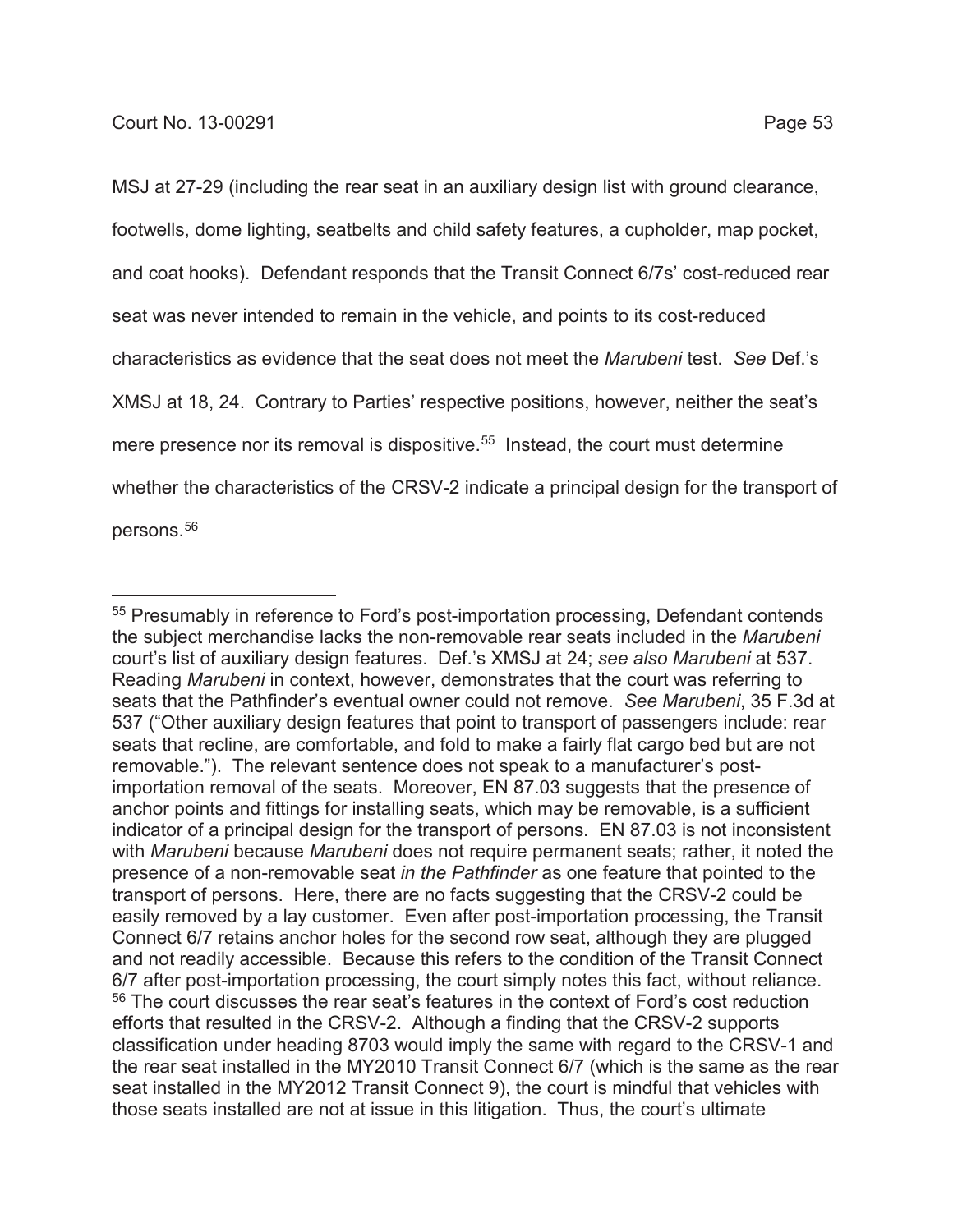The CRSV-2 consists of a seatback frame and cushion frame; it does not contain a headrest, which was removed in the creation of the CRSV-1. The seatback frame contains seatbelts for every seated position, and a seatbelt retractor mount and shoulder guide that are built to withstand a collision. The seatback and seat cushion consist of high density polyurethane foam, and are contoured on the passenger side for lumbar and lateral support. The cushion is held in place by the frame contours, cushion, seatback wires, and cover. The cushion frame includes the LATCH system, which enables a LATCH-equipped child car seat to be fitted to the seat.

The entire seat is wrapped in a cost-reduced fire-resistant grey woven cover that does not match the flame retardant fabric covering the front seat. The CRSV-2 also lacks fabric mesh covering the rear seat bottom and black paint that had previously covered the exposed metal portions of the seat frame. However, as Ford contends, tariff classification under heading 8703 depends less on the luxuriousness of the amenities than the degree to which their functionality reflects a principal design for transporting persons. Pl.'s MSJ at 28 (quoting *Pomeroy Collection, Ltd. v. United States*, 32 CIT 526, 544, n. 20, 559 F. Supp. 2d 1374, 1392, n. 20 (2008) ("An automobile's tariff classification does not differ depending on whether it is a strippeddown model designed solely as basic transportation or a high-end luxury sedan supplied with every conceivable option and amenity.") (citing heading 8703 for the purpose of comparing it to heading 9405, which covered the lamps at issue in that case

conclusion on the correct classification of the MY2012 Transit Connect 6/7 is not a conclusion on the correct classification of any other vehicle.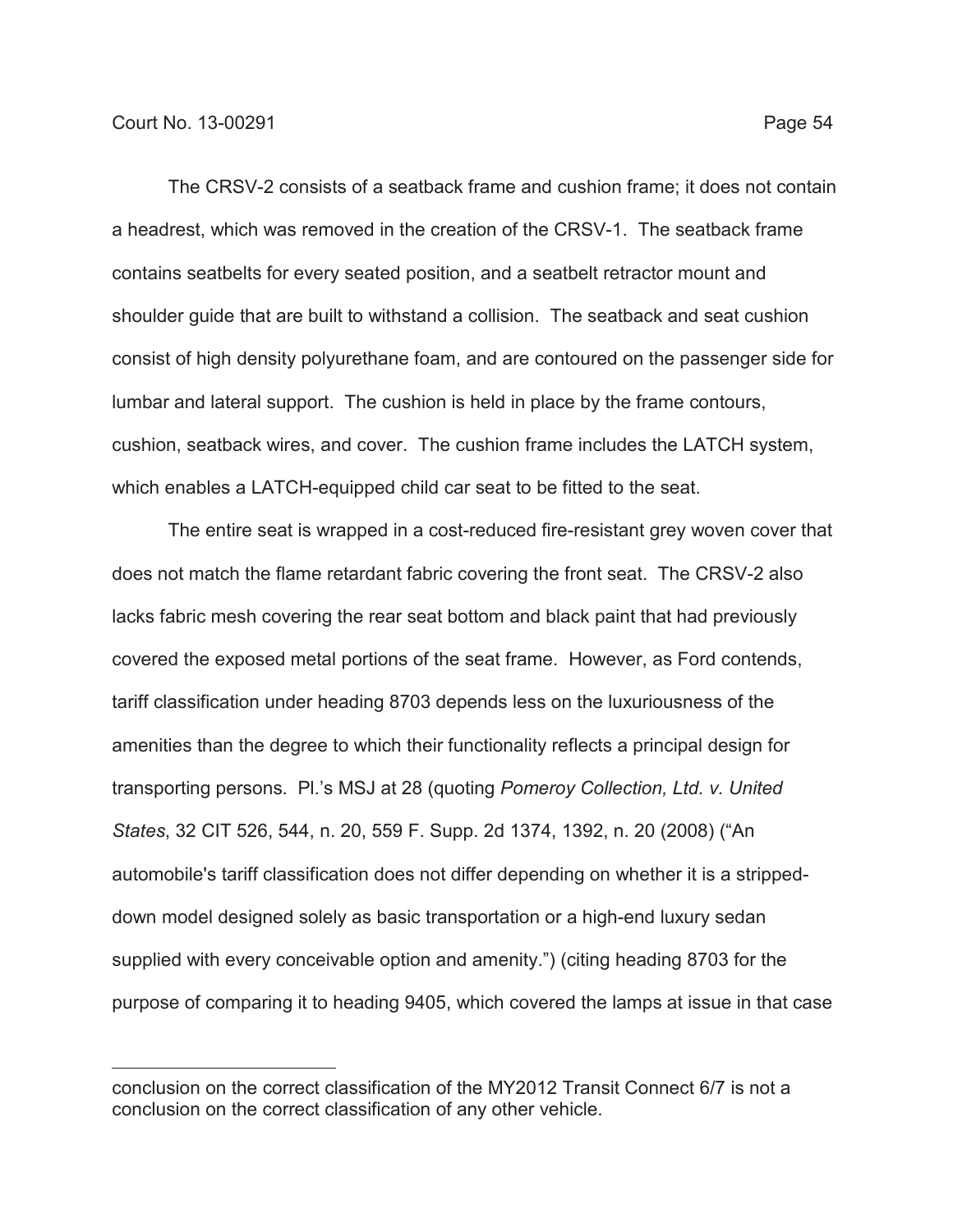regardless of the degree of ornamentation)). There is no indication that the grey woven cover or other cosmetic changes, including the removal of the backrest reinforcement pad, diminish the seat's utility as a seat.

The seatback frame has pivot brackets enabling it to fold forward; however, the torsion bar assembly and mounts, and associated seatback wire, which secure the seatback when folded against the seat cushion, were removed at the CRSV-1 stage. The tumble lock mechanism, which held the entire seat in place when it was folded against the front seat, was also removed. Because the torsion bar assembly and tumble lock mechanism made it easier to transport goods by securing the seat when the vehicle was being used to transport cargo instead of passengers, the removal of those items does not diminish the seat's ability to transport passengers.<sup>57</sup>

The seatback frame contains three seatback wires. Seatback wires provide lumbar support, passenger comfort, support for cargo when folded flat, and support for the seat foam and fabric. The MY2010 Transit Connect 6/7 seatback contained seven seatback wires; four were removed in the creation of the CRSV-2.<sup>58</sup> There is no evidence that the remaining three wires provided insufficient support. Ford did not conduct consumer testing on the CRSV-2; however, it used physical testing and

<sup>57</sup> In developing the CRSV-2, Ford also removed a small rubber pad designed to decrease noise and vibration from the rear seat leg. The fact of the pad's removal alone, however, without additional evidence regarding its preventive effect and the degree of noise and vibration generated by its removal, renders it of little weight in the analysis.

<sup>&</sup>lt;sup>58</sup> The cushion frame contains seat bottom wires that help to keep the foam in place and provide support for passengers. None of those wires were removed.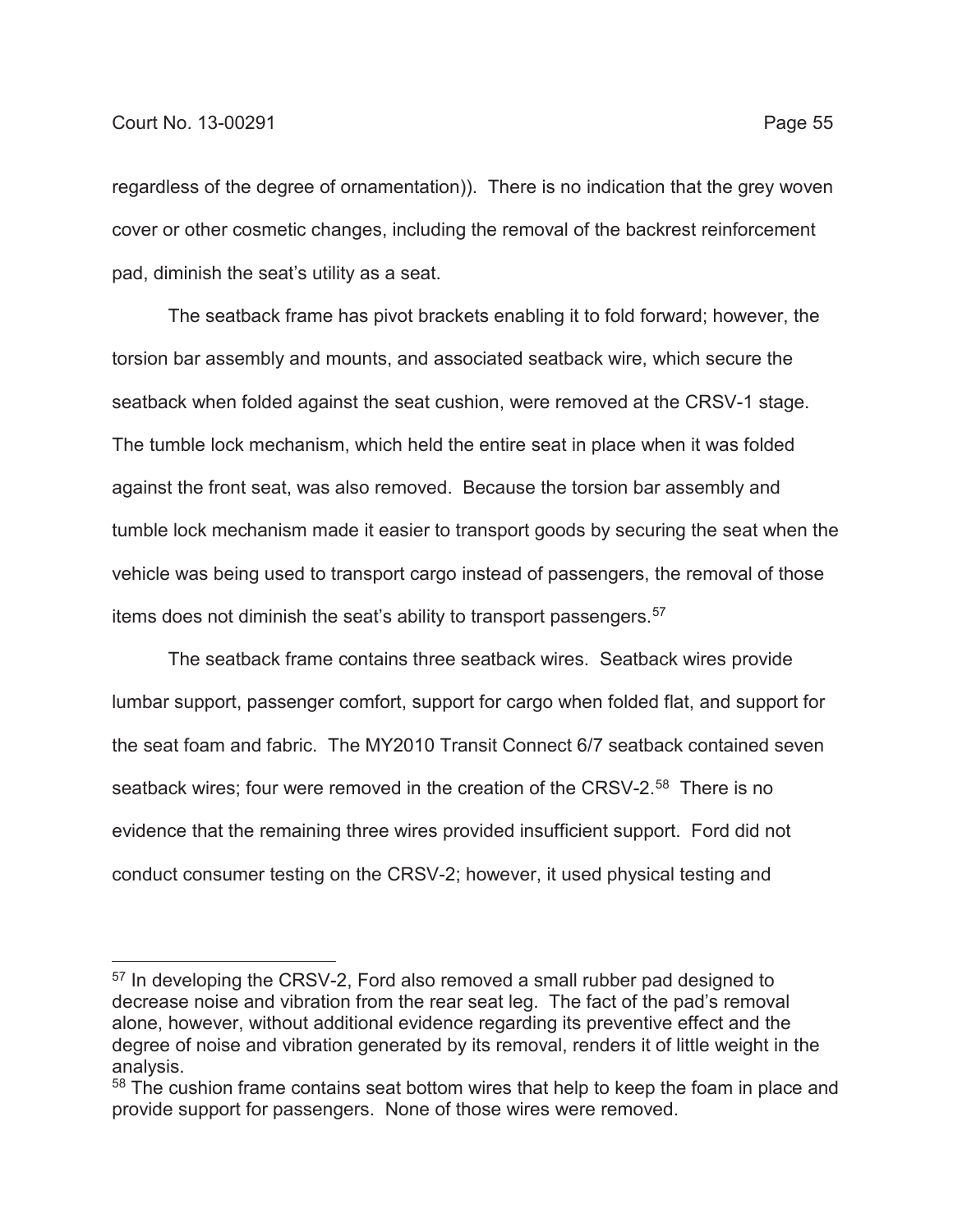engineering judgment to determine whether the CRSV-2 (in particular, the removal of the seatback wires and use of different fabric) required additional testing to confirm FMVSS compliance. On that score, H-Point testing did not demonstrate any change to the point where the femur pivots in the ball joint on the hip bone; thus, Otosan engineers concluded that the CRSV-2 was FMVSS compliant.

The undisputed facts show that the CRSV-2 is still a seat, albeit a cheaper and, perhaps, less attractive one. There is nothing about the seat (including the cost reduction measures Ford took in designing the CRSV-2) that convinces the court that this version of the seat is less relevant to the analysis. The presence of the LATCHequipped CRSV-2, taken together with additional auxiliary design features, including carpeted footwells in front of the second row seat, child-locks in the sliding side doors, an optional third cupholder in the rear of the center console, coat hooks in the second row, a map pocket attached to the rear of the front driver seat, and dome lighting throughout the vehicle, support classification pursuant to heading 8703. *Cf. Marubeni*, 35 F.3d at 537 (pointing to rear seats that accommodate child seats, rear seat belts, and footwells); EN 87.03 (pointing to carpeting and lighting).

To be sure, certain auxiliary comfort features are lacking in the subject merchandise. Transit Connect 6/7s have front vents and front speakers, but not rear vents, speakers, or handholds. The subject imports also do not have side airbags in the area behind the front seats or a cargo mat, and the painted metal floor of the cargo area was left exposed. *Cf. Marubeni*, 35 F.3d at 536-37 (pointing to rear stereo outlets, rear handholds, and carpeting of the cargo area). However, the Transit Connect 9, which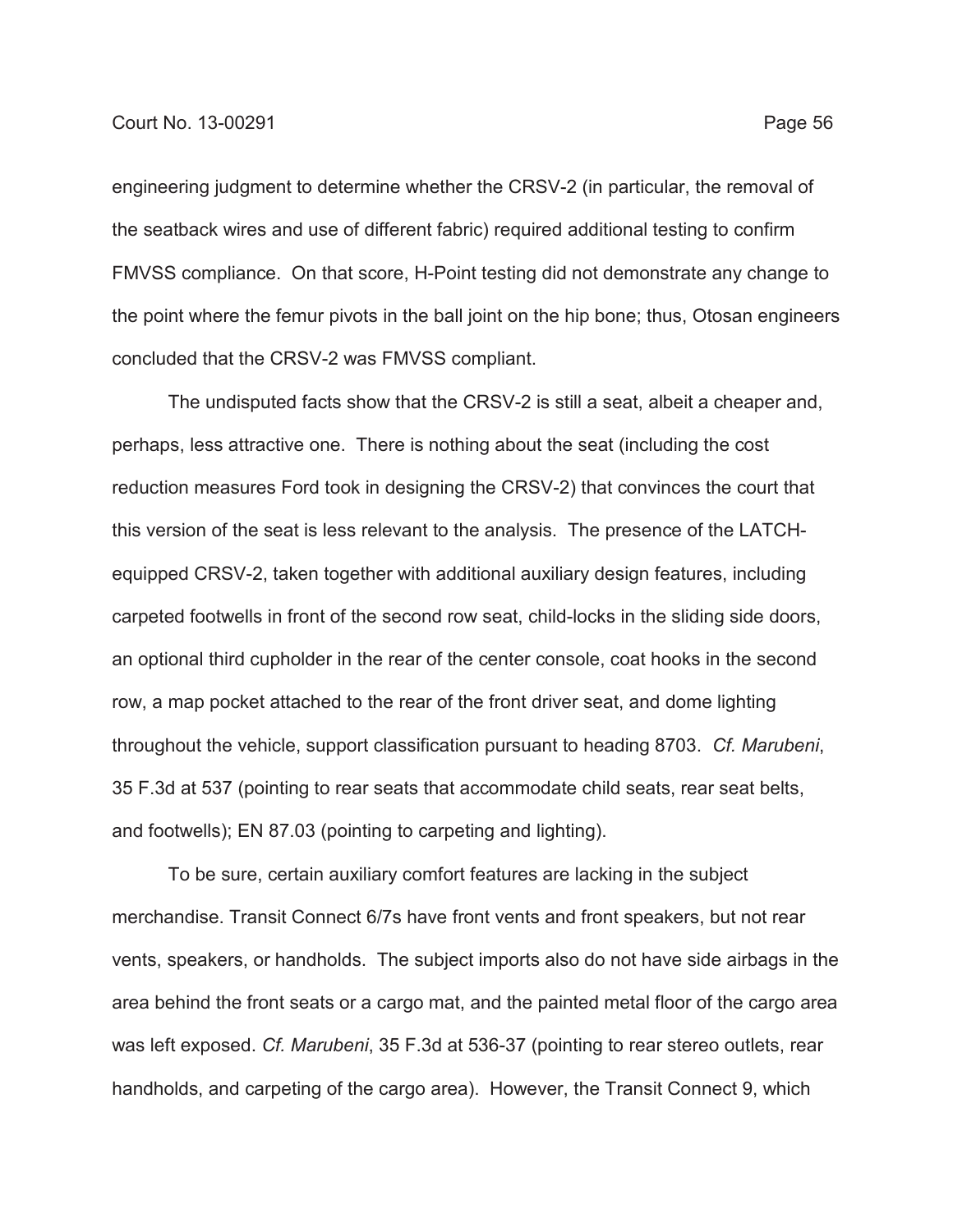Customs did not reclassify under heading 8704, also lacked rear vents, armrests, handholds, and side airbags.<sup>59</sup> The court does not find that the absence of those features changes the outcome here.

In sum, the court finds that the Transit Connect 6/7's structural and auxiliary design features point to a principal design for the transport of persons.

### **V. Whether the Transit Connect 6/7's Use Properly Informs the Analysis**

Parties dispute the propriety of the court's consideration of the use of the subject merchandise. *Compare* Pl.'s MSJ at 36-39 (CBP wrongly considered use), *with* Def.'s XMSJ at 27 n.19 (consideration of use is "integral" to determining classification under heading 8703), *and* Def.'s Reply at 10-11 (intended use is relevant to the analysis).

*Eo nomine* and use provisions are two distinct types of tariff provisions. *GRK II*, 761 F.3d at 1361 (Reyna, J., dissenting).  $60$  Further, there are two types of use provisions: principal use and actual use, both of which are governed by the U.S. Additional Rules of Interpretation ("ARI"). *GRK II*, 761 F.3d at 1362 (Reyna, J., dissenting); *see also* ARI 1(a) (principal use "determined in accordance with the use in the United States at, or immediately prior to, the date of importation, of goods of that

<sup>&</sup>lt;sup>59</sup> Although in briefing Defendant disputes the relevance of the Transit Connect 9 facts, *see* Def.'s Reply at 13 n.9 (noting the Transit Connect 9s are not at issue), it was Defendant that deemed those facts material to the classification analysis, *see* Def.'s Facts ¶¶ 27-30.

<sup>60</sup> The court cites four cases involving GRK Canada, Ltd*: GRK Can., Ltd. v. United States* ("*GRK I*"), 37 CIT \_\_\_, 884 F. Supp. 2d 1340 (2013), *vacated*, 761 F.3d 1354 (Fed. Cir. 2014) ("*GRK II*"), *reh' g en banc denied*, 773 F.3d 1282 (Fed. Cir. 2014) ("*GRK III*"), and *GRK Can., Ltd. v. United States* ("*GRK IV*"), 40 CIT \_\_\_, 180 F. Supp. 3d 1260 (2016) (opinion on remand).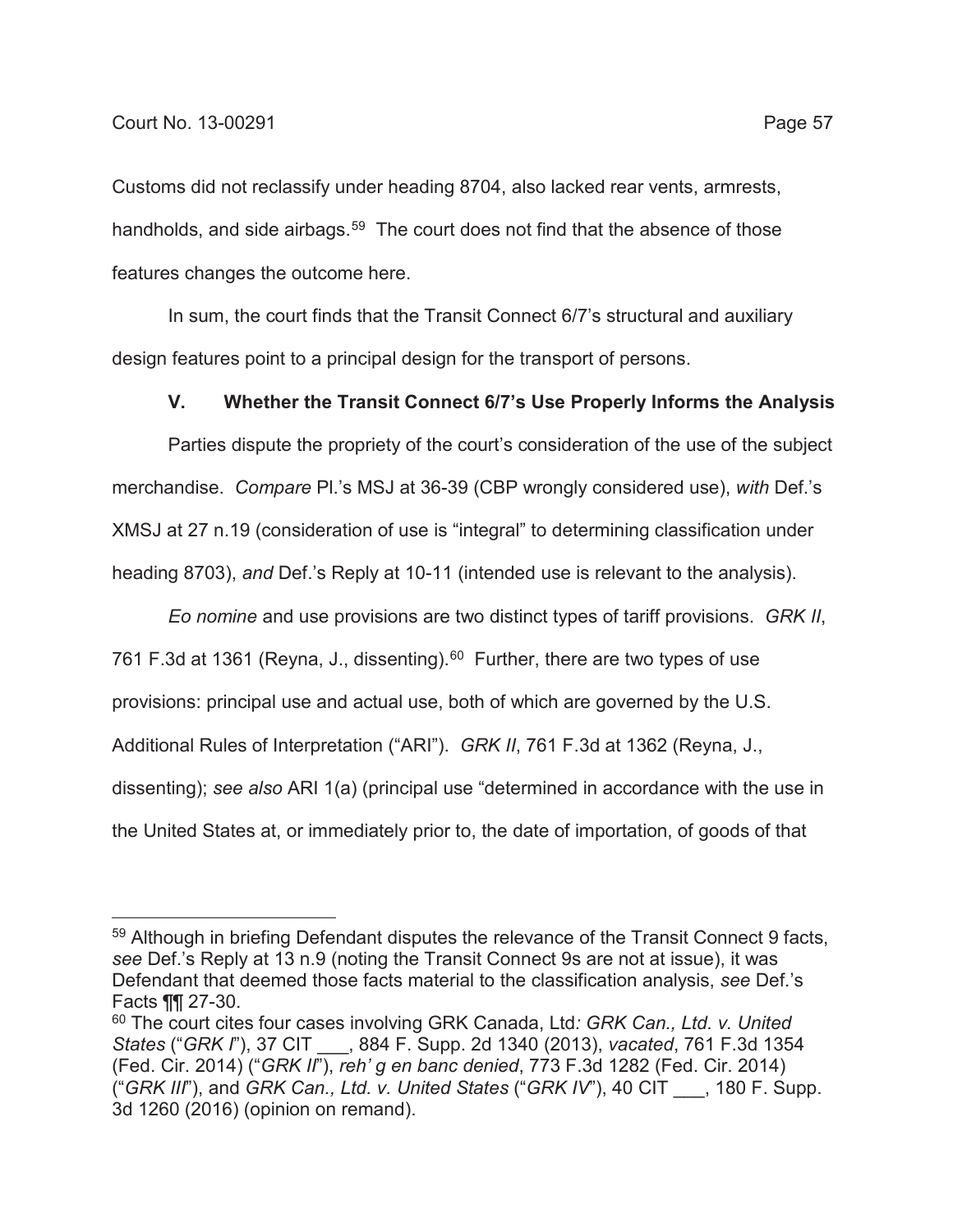class or kind to which the imported goods belong"); ARI 1(b) (actual use determined in accordance with the article's intended use at the time of importation, the goods must be so used, and proof thereof furnished within three years from the date of entry). In a principal use case, courts rely on the *Carborundum* factors to determine the principal use of the subject merchandise.<sup>61</sup> Typical use provisions contain the word "use" or "used" in the text of the subheading. *GRK IV*, 180 F. Supp. 3d at 1267 (footnote omitted). In contrast, "[a]n *eo nomine* provision describes an article by a specific name, not by use, and includes all forms of the named article." *GRK II*, 761 F.3d at 1361-62 (Reyna, J., dissenting).

Ford contends that heading 8703 is an *eo nomine* provision. Pl.'s MSJ at 21, 36. Ford further contends that the *Marubeni* court did not treat heading 8703 as a "principal use" provision, and, thus, neither should this court. *See id.* at 36-37 & n.8.62 The

<sup>&</sup>lt;sup>61</sup> They include:

use in the same manner as merchandise which defines the class; the general physical characteristics of the merchandise; the economic practicality of so using the import; the expectation of the ultimate purchasers; the channels of trade in which the merchandise moves; the environment of the sale, such as accompanying accessories and the manner in which the merchandise is advertised and displayed; and the recognition in the trade of this use.

*Aromont USA, Inc. v. United States*, 671 F.3d 1310, 1312–13 (Fed. Cir. 2012) (citing *United States v. Carborundum Co.*, 63 C.C.P.A. 98, 98, 536 F.2d 373, 377 (1976)).  $62$  Customs' ruling at issue here does not specify whether it interprets heading 8703 as an *eo nomine* provision, *see* HQ H220856 at 4, though it has previously done so, *see* HQ H010587 at 5 (Nov. 4, 2009) ("We note that heading 8703, HTSUS, is [] an eo nomine provision."). Customs cited *Marubeni* as supplying the proper test for determining whether heading 8703 covers the subject merchandise. HQ H220856 at 4. In contrast, Customs concluded that heading 8704 is a principal use provision governed by ARI 1(a) and the *Carborundum* factors. *Id.* at 5. CBP then appears to import the principal use analysis relevant to heading 8704 into its consideration of whether the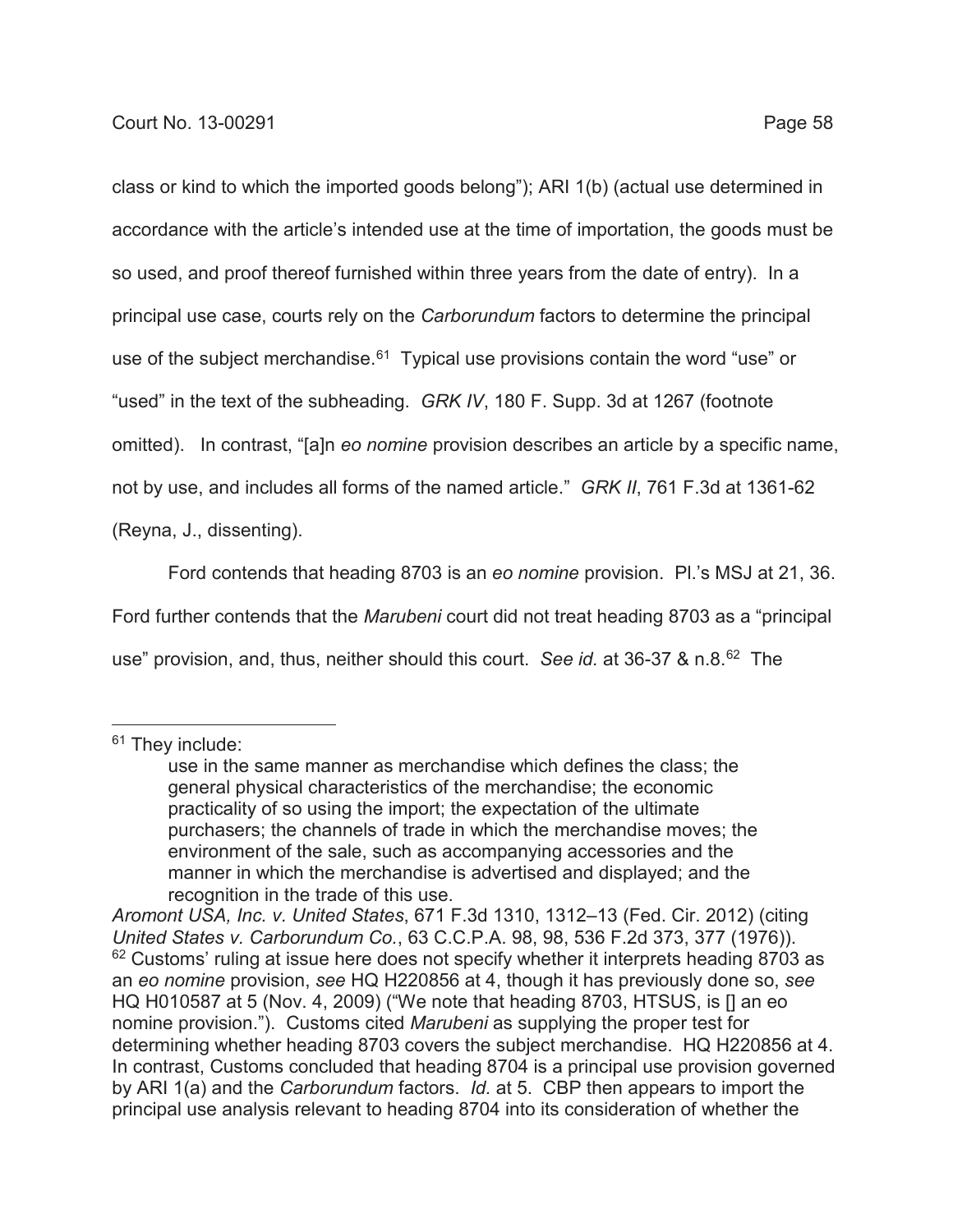United States contends that "[h]eading 8703 is not similarly constructed" to other *eo nomine* provisions that describe articles by name because "the words 'principally designed for the transport of persons' changes its complexion to one that is purposedriven." Def.'s Reply at 10. Defendant proffers, without authoritative support or explanation, that heading 8703 "might best be described as a hybrid" provision. *Id.* at 10.

The court is bound by the Federal Circuit's legal determinations as to questions of law, and specifically as to its interpretation of tariff terms. *Avenues in Leather, Inc. v. United States*, 423 F.3d 1326, 1331 (Fed. Cir. 2005). *Marubeni* did not treat heading 8703 as an actual use provision or a principal use provision requiring consideration of the *Carborundum* factors. Though the *Marubeni* court did not expressly conclude that heading 8703 is an *eo nomine* provision, the court treated it like a typical *eo nomine* provision by defining the relevant terms and then examining the Pathfinder's physical characteristics to determine whether it came within those terms. *See Marubeni*, 35 F.3d

subject merchandise falls within heading 8703. *See id.* (stating that, "[p]ursuant to . . . *Marubeni* as well as [ARI] 1(a) and [EN] 87.03, a vehicle of heading 8703 [] must be designed 'more' for the transport of persons than goods"); *id.* at 7 (concluding that "[w]hen all *Carborundum* factors are considered, the [subject merchandise] is not principally designed for the transport of persons, but rather, is a cargo vehicle principally used for the transport of goods"). CBP also appears to consider the Transit Connect 6/7's actual use. *See id.* at 6 ("[A]s sold and used, the instant vehicles do not have rear seating or windows"); *id.* at 8 ("As sold and actually used, it is undisputed that the vans are cargo vehicles of heading 8704[.]"). Defendant concedes this is not an "actual use" case. Def.'s Reply at 20. CBP's application of a principal use analysis to a provision it has previously considered *eo nomine* and its consideration of actual use *vis-à-vis* postimportation alterations severely diminishes its persuasive force. *See Mead*, 533 U.S. at 220 (Customs' rulings "may claim the merit of its writer's thoroughness, logic and expertness, its fit with prior interpretations, and any other sources of weight").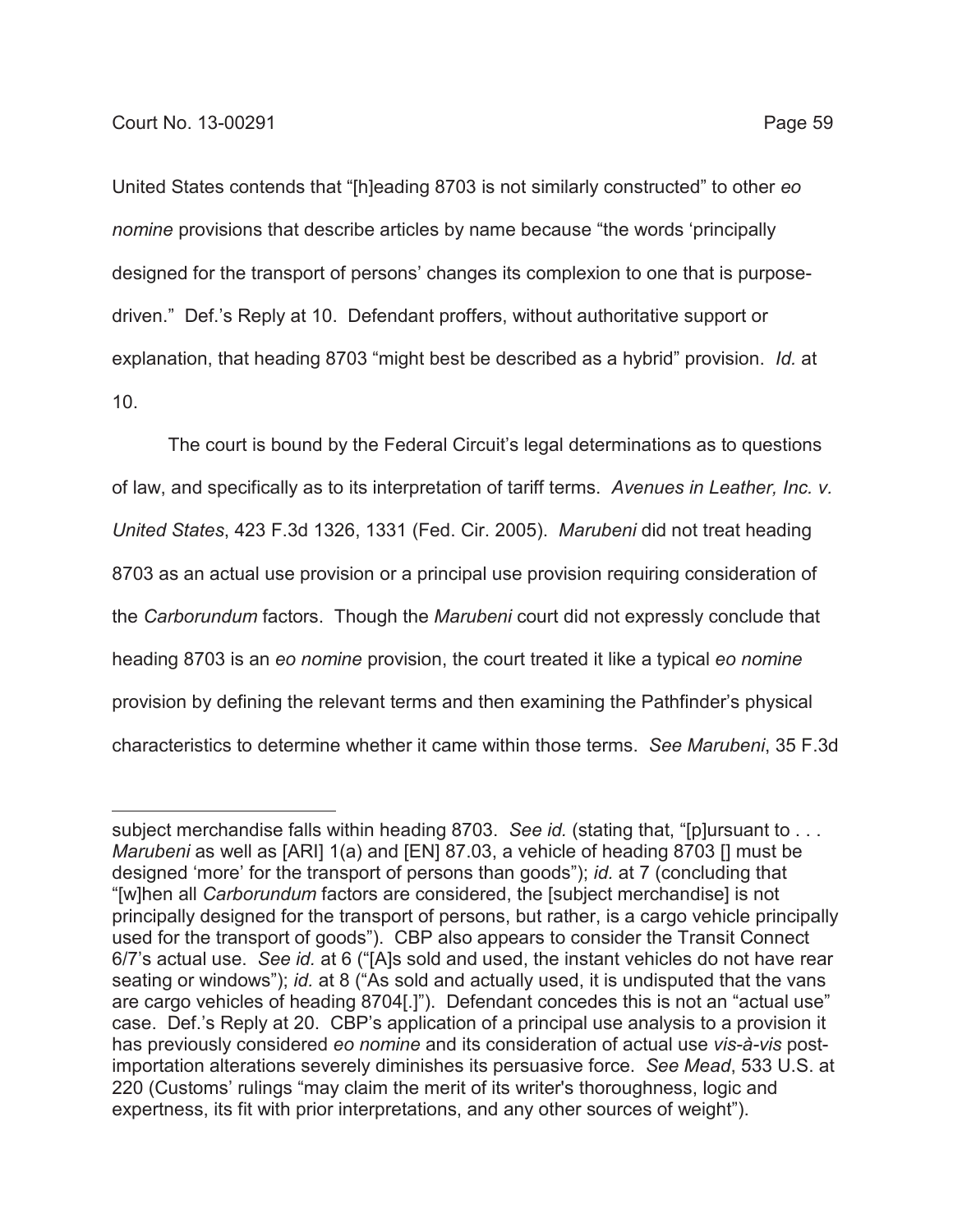at 534-37; *see also GRK III*, 773 F.3d at 1284 (Wallach, J., dissenting) ("In an eo

nomine analysis, the court first construes the headings at issue as a matter of law by enumerating and defining each named element of the headings; the court then moves to the second classification step, a factual inquiry, to determine whether the subject merchandise fulfills each element of a properly-construed heading."). The court is bound by *Marubeni*'s determination that "the proper meaning of 'motor vehicle principally designed for the transport of persons' [is] just that, a motor vehicle principally designed for the transport of persons," and its determination that structural and auxiliary design features "must be considered" to ascertain if the subject merchandise is so designed. *Marubeni*, 35 F.3d at 535; *Avenues in Leather*, 423 F.3d at 1331.

The inquiry could end there. More recently, however, the Federal Circuit held that use may be an appropriate consideration when examining classification under *eo nomine* provisions. *See GRK II*, 761 F.3d at 1358-59. *But cf. Sigma–Tau HealthScience, Inc.,* 838 F.3d at 1277, 1278 (declining to consider the *Carborundum* factors when interpreting an *eo nomine* provision, and noting that a chapter note determined under which of two competing provisions the subject merchandise must be classified). GRK concerned the correct classification of Plaintiff's screws. The CIT determined that Plaintiff's screws were *prima facie* classifiable under multiple tariff provisions describing, respectively, self-tapping and wood screws. *GRK I*, 884 F. Supp. 2d at 1356. Because the tariff terms were equally specific, GRI 3(a)'s rule of specificity did not resolve the issue. *Id.* The CIT ultimately relied on GRI 3(c), which provides for classification under the subheading "which occurs last in numerical order," to classify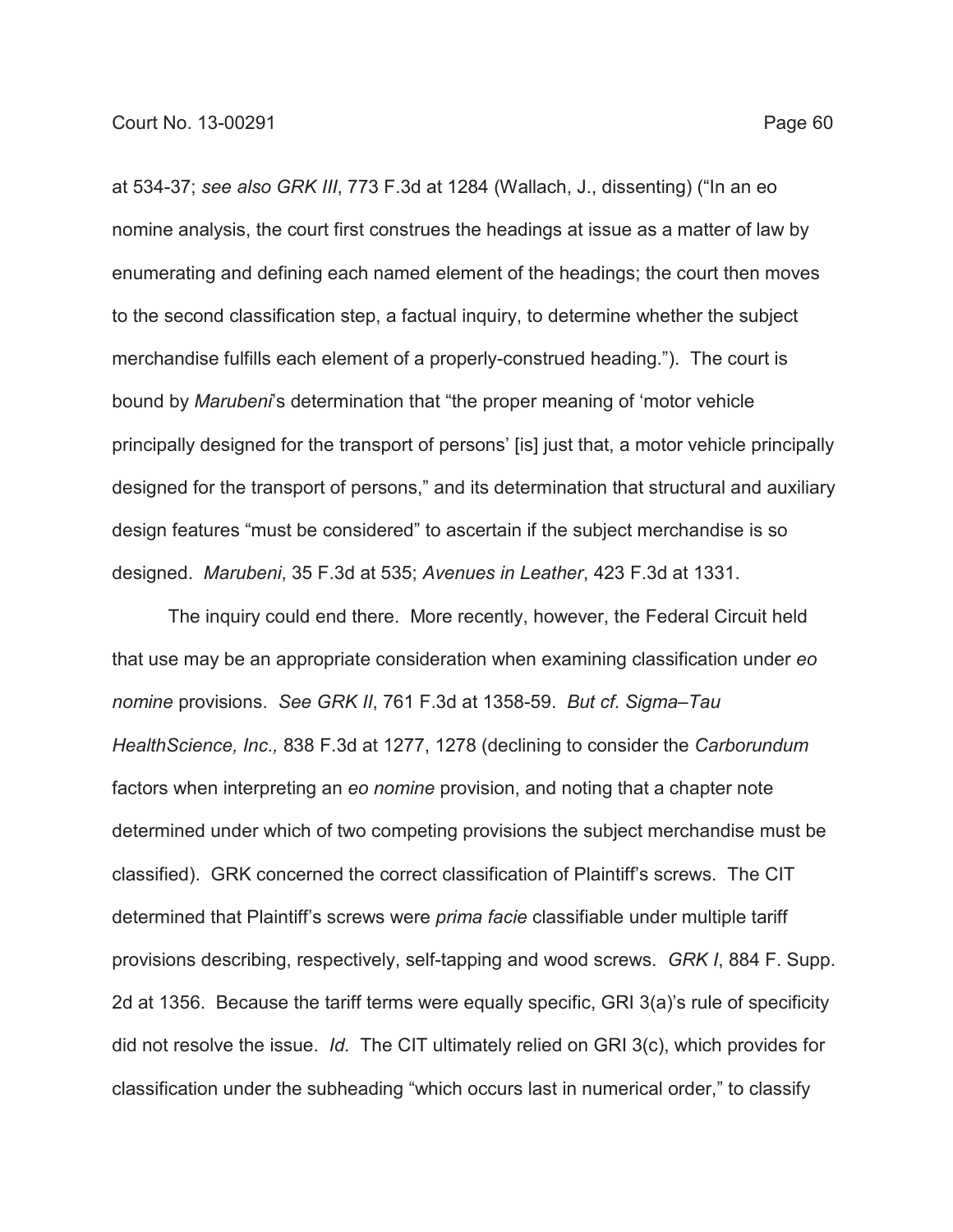the screws as self-tapping screws. *Id.* The Federal Circuit reversed on the basis of the CIT's refusal to consider use "at any step of determining the classification of the subject articles." *GRK II*, 761 F.3d at 1355.

The Federal Circuit concluded that use may be considered when determining the commercial meaning of a term in an *eo nomine* provision when the merchandise named in that provision "inherently suggests a type of use," or when determining whether a particular article "fits within the classification's scope." *Id.* at 1358-59 (citations omitted). As to the first inquiry, the court may need to consider ARI 1(a) or 1(b) depending on whether the tariff terms are controlled by actual or principal use. *Id.* at 1359 n.2. Additionally, the court may need to consider use to the extent the commercial meaning of the tariff terms "includes the intended use of articles." *Id.* at 1358-59; *see also GRK IV*, 180 F. Supp. 3d at 1266 (on remand, observing that "[t]he Court of Appeals did not instruct the court as to how use affects the meaning of a tariff term, but its opinion raises two possibilities[:] . . . either the provision may be controlled by use, or the physical characteristics of the putative tariff terms may overlap to the extent that it would be error not to consider the intended use implicated by each term in deciding between the possible classifications"). As to the latter inquiry, the court considers "the subject article's physical characteristics, as well as what features the article has for typical users, how it was designed and for what objectives, and how it is marketed." *GRK II*, 761 F.3d at 1358 (citing *CamelBak Prods., LLC v. United States*, 649 F.3d 1361, 1367- 69 (Fed. Cir. 2011), and *Casio, Inc. v. United States,* 73 F.3d 1095, 1098 (Fed. Cir. 1996)). For several reasons, the court does not find that an examination of the Transit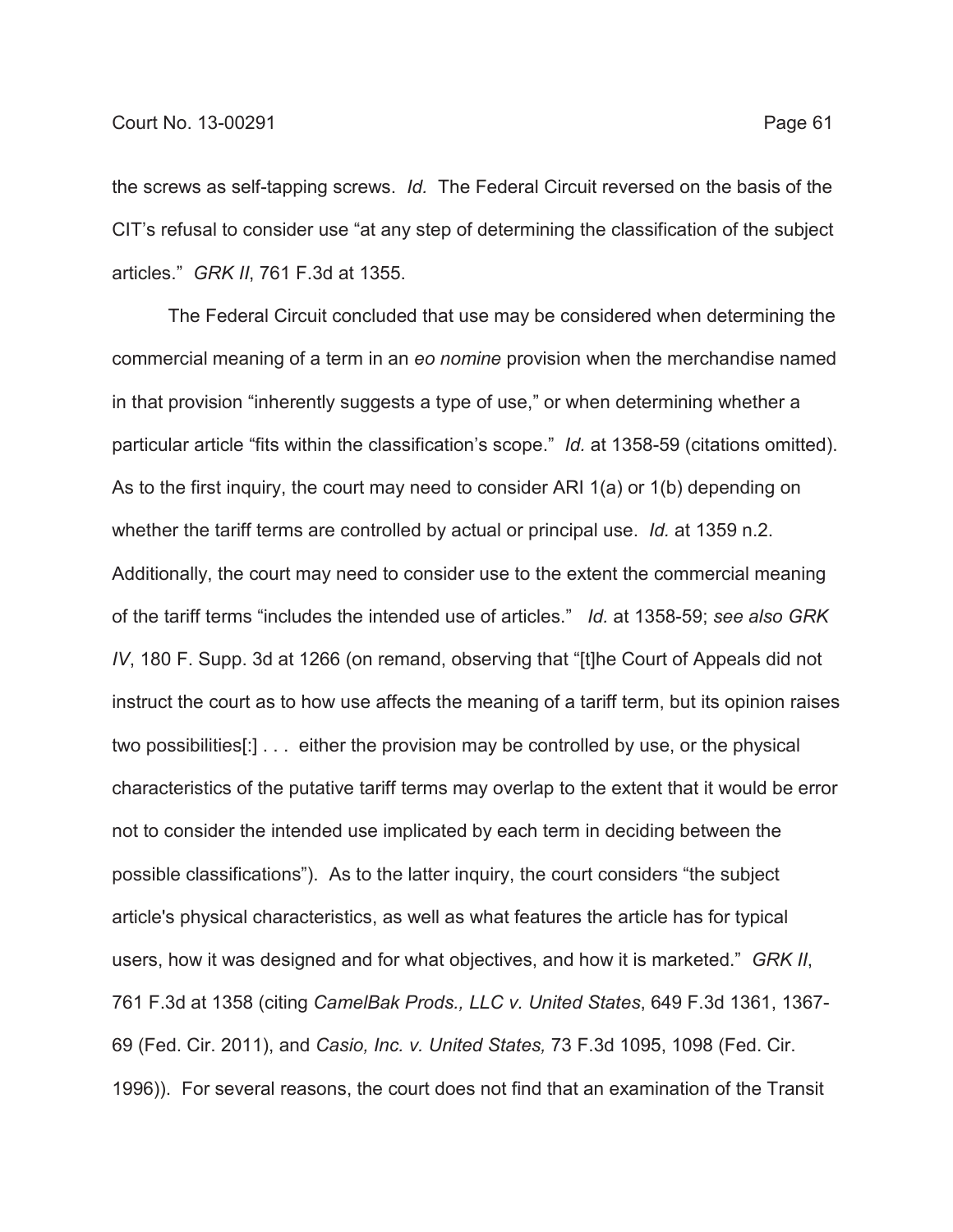Connect 6/7's use as contemplated by *GRK II* is necessary or helpful to arriving at the correct classification.

First, this is not "a challenging case" in the sense that the court must cast about for an accurate definition of the relevant tariff terms; the Federal Circuit has already supplied the meaning of the phrase "principally designed for the transport of persons," and the court must adhere to its definition. *See Marubeni*, 35 F.3d at 535; *Avenues in Leather*, 423 F.3d at 1331. *Cf. GRK I*, 884 F. Supp. 2d at 1345 ("This is a challenging case. The HTSUS does not specifically define the terms 'other wood screws' or 'selftapping screws.'").

Second, heading 8703 is not controlled by use. The word "use" or "used" does not appear in the heading, and the heading does not describe the article "by the manner in which [it] is used." *Len–Ron Mfg. Co. v. United States*, 334 F.3d 1304, 1308 (Fed. Cir. 2003). Instead, the heading identifies the article according to its principal design (transport of persons), expressly names station wagons and racing cars as classifiable under it, and disaggregates at the subheading level according to engine size. *See* Heading 8703, HTSUS.

A heading that does not include the term "use" may still be controlled by use, however, when the relevant subheadings depend on use and the chapter, section, and explanatory notes suggest the heading is controlled by use. *See StoreWALL, LLC v. United States*, 644 F.3d 1358, 1365 (Fed. Cir. 2011) (Dyk, J., concurring) (a case involving the correct classification of wall panels), *cited in GRK II*, 761 F.3d at 1359 n.2; *GRK IV*, 180 F. Supp. 3d at 1267-68 (discussing *StoreWALL*). In *StoreWALL*, the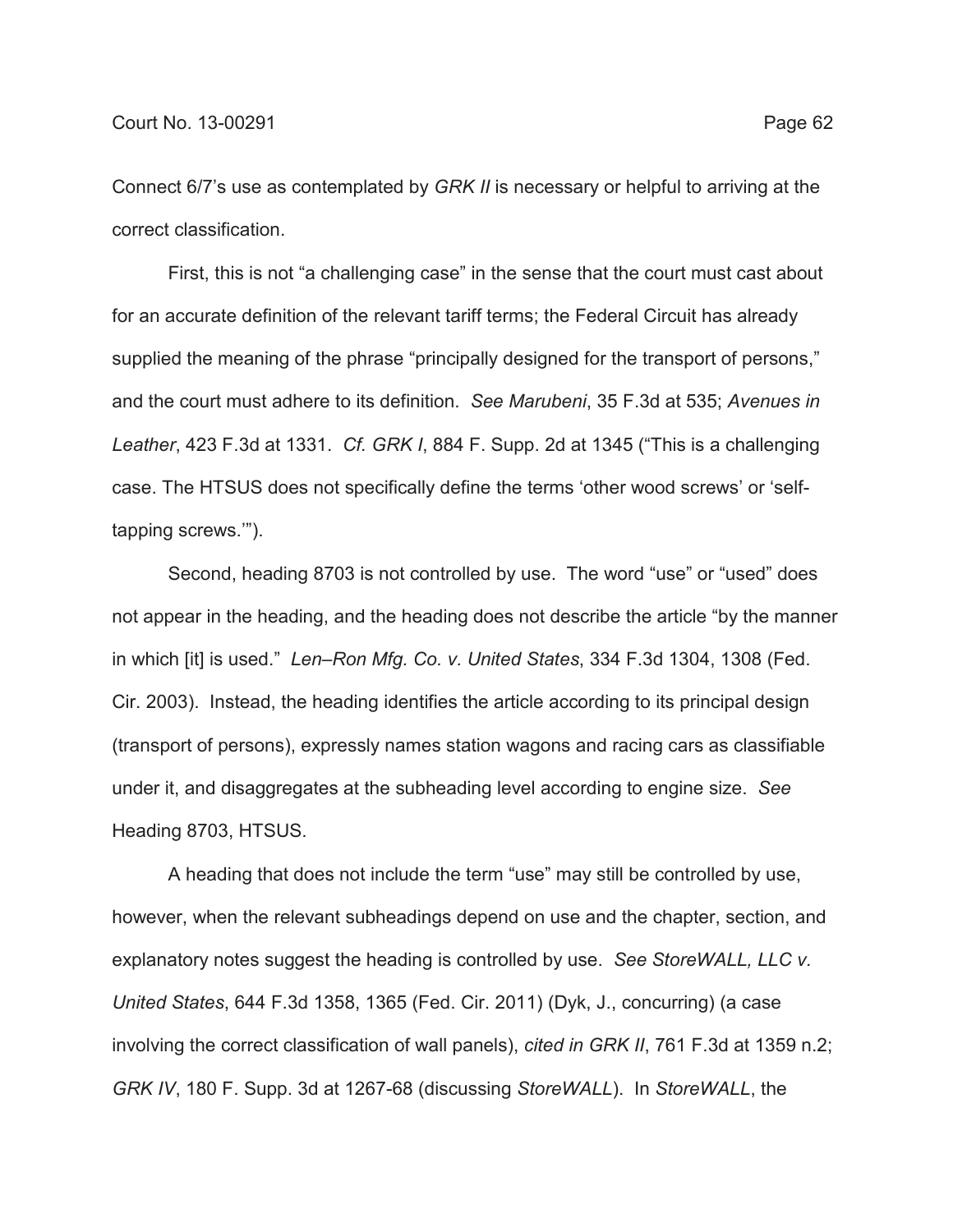concurrence opined that the heading at issue (covering "unit furniture") was "unquestionably a use provision" because the controlling chapter note made classification contingent on whether the articles were "designed for placing on the floor or ground," or, in some instances, "designed to be hung." 644 F.3d at 1365 (Dyk, J., concurring) (citing Note 2 to Chapter 94, HTSUS) (emphasis omitted). Likewise, the ENs "state[d] that 'unit furniture' must be 'designed to be hung*,* to be fixed to the wall or to stand one on the other or side by side, for holding various objects or articles . . . '" *Id.* at 1365 (Dyk, J., concurring) (quoting ENs to Chapter 94 (2002)) (emphases omitted). Because classification under the pertinent subheading "turn[ed] on the manner of use," the concurrence undertook a principal use analysis pursuant to ARI 1(a) to determine whether the subject merchandise was described therein. *Id.* at 1366 (Dyk, J., concurring).

Concurring appellate opinions are, of course, not binding on this court. Moreover, the tariff terms discussed in *StoreWALL* are different from those at issue here. Nonetheless, the court considers the relevance of the concurrence to its interpretation of heading 8703.

The text of heading 8703 does not suggest that classification turns on whether the subject merchandise is *used* to transport persons. Indeed, such a proposition would be both absurd and overbroad (given the current need for, at a minimum, one person to drive the vehicle). Nor does the text suggest that classification turns on whether the subject merchandise is *principally used* to transport persons. Though a principal use of transporting passengers may be implicated in a vehicle whose principal design is to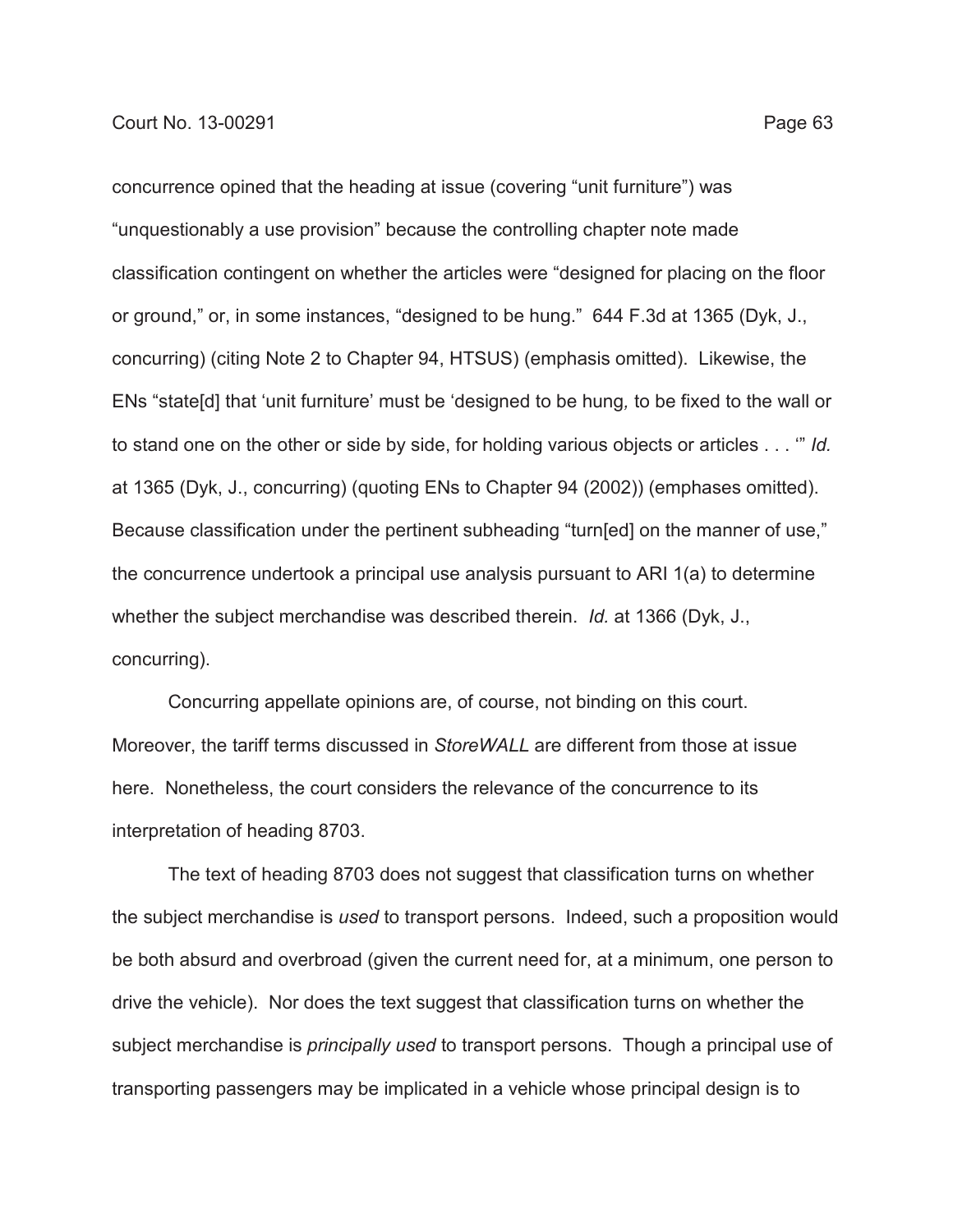transport passengers, "it is not enough for use to be implicated for a provision to be controlled by use." *GRK IV*, 180 F. Supp. 3d at 1272 (citing *StoreWALL*, 644 F.3d at 1366 (Dyk, J., concurring)).<sup>63</sup> The variety of uses to which a motor vehicle "principally designed for the transport of persons" may be put precludes a finding that any one use is controlling. Instead, classification turns, as discussed above, on the manner of the vehicle's design, which turns on its structural and auxiliary design features. *See generally Marubeni*, 35 F.3d 530.

This is also not a case in which the court must consider intended use to distinguish between tariff provisions whose physical characteristics significantly overlap. *See GRK IV*, 180 F. Supp. 3d at 1266, 1277-78. Indeed, the text of the headings at issue broadcast their differences. Heading 8704 generally covers "motor vehicles for the transport of goods"; heading 8703 more specifically covers "motor vehicles principally designed for the transport of persons." Goods and persons are not the same thing.<sup>64</sup> Further, classification under heading 8703 requires the vehicle to be "designed

<sup>63</sup> Defendant seizes on a particular sentence in *Marubeni* to contend that ignoring use "contradicts both the plain language of the heading and the clear and unambiguous guidance of *Marubeni*." Def.'s Reply at 10 ("*Marubeni* evaluated '[a]uxiliary design aspects' from the perspective of whether they 'indicate passenger use over cargo use . . . .'") (quoting *Marubeni*, 35 F.3d at 537). But an analysis of whether a particular feature

suggests a certain use is different from an analysis of what the feature-containing subject article itself is used for. The Federal Circuit's passing reference to use is insufficient to persuade the court that the subject article's use drives the analysis, especially when the Federal Circuit did not so find.

<sup>64</sup> Because GRI 3(a) precludes a finding that an article *prima facie* classifiable under headings 8703 and 8704 should be classified under heading 8704, and having found that the subject merchandise is classifiable under heading 8703, the court need not determine whether the subject merchandise is also classifiable under heading 8704.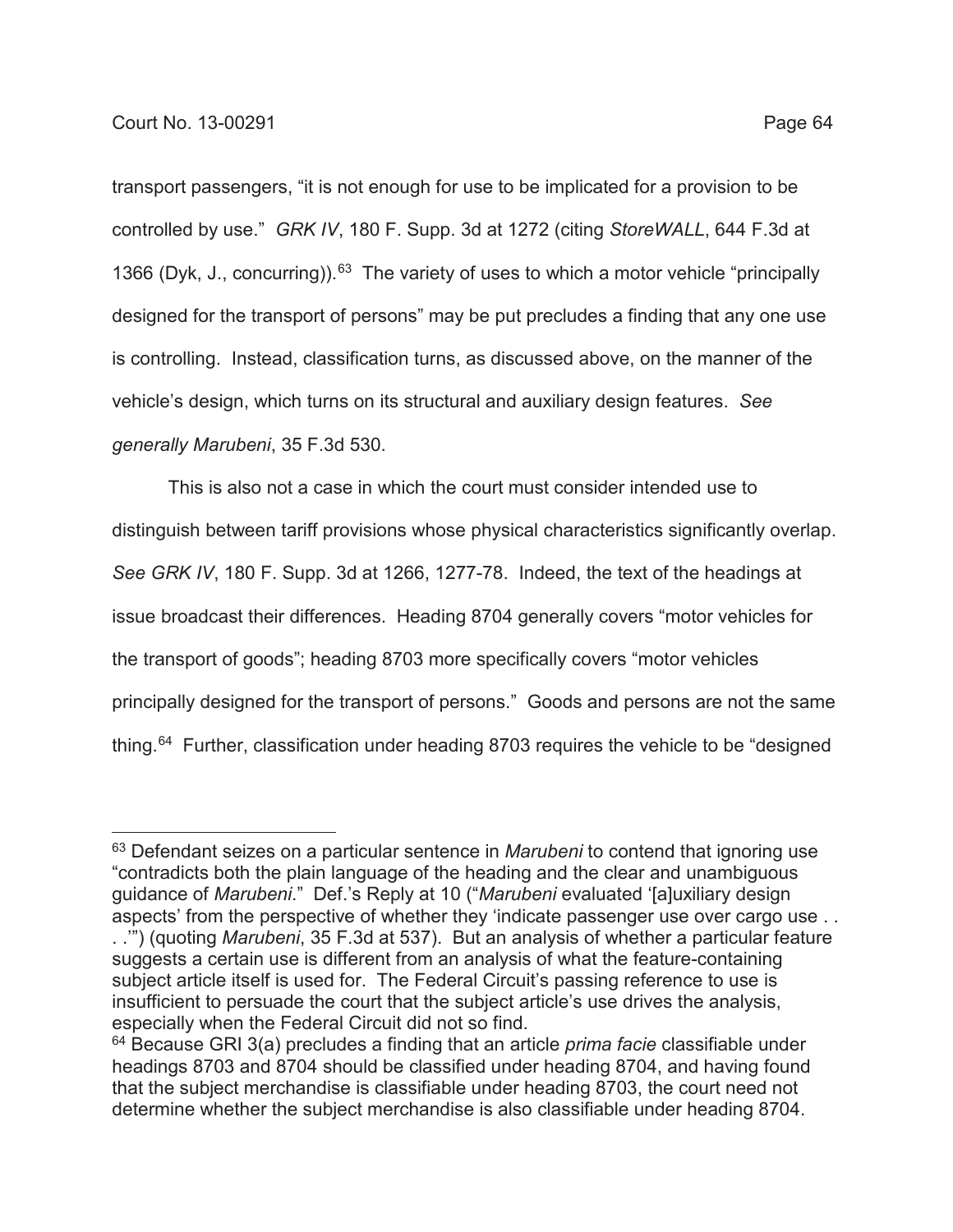'more' for the transport of persons than goods," *Marubeni*, 35 F.3d at 534. A vehicle so designed plainly does not belong under heading 8704. *Id.* at 536.

In sum, because heading 8703 is not controlled by use, and an assessment of intended use is not necessary to distinguish heading 8703 from 8704, the court finds it unnecessary to consider principal or intended use, or the *Carborundum* factors, to define the tariff terms. Additionally, use of the Transit Connect 6/7 does not "define [its] identity" for the purpose of determining whether it fits within the scope of heading 8703. *See GRK II*, 761 F.3d at 1359 (citing *CamelBak Prods*., 649 F.3d at 1369 (hydration component appended to the subject article's cargo component gave the article a "unique identity and use that remove[d it] from the scope of the *eo nomine* backpack provision"). Instead, the court must, as it has, consider the structural and auxiliary design features of the vehicles as imported. *See Marubeni*, 35 F.3d at 535. Pursuant to that analysis, the court finds that the Transit Connect 6/7 is "principally designed for the transport of persons."65

#### **CONCLUSION AND ORDER**

For the foregoing reasons, the court holds that Customs incorrectly classified the Transit Connect 6/7 pursuant to heading 8704, and the Transit Connect 6/7 is properly classified pursuant to heading 8703, specifically, subheading 8703.23.00. The court will

*See Marubeni*, 35 F.3d at 536. However, such an analysis presumably involves an assessment of its goods-carrying, as opposed to passenger-carrying, features. <sup>65</sup> Because the court finds that Plaintiff's Transit Connect 6/7s are properly classified pursuant to heading 8703, the court need not reach Plaintiff's alternative arguments regarding prior treatment and established and uniform practice. Pl.'s MSJ at 41-45.